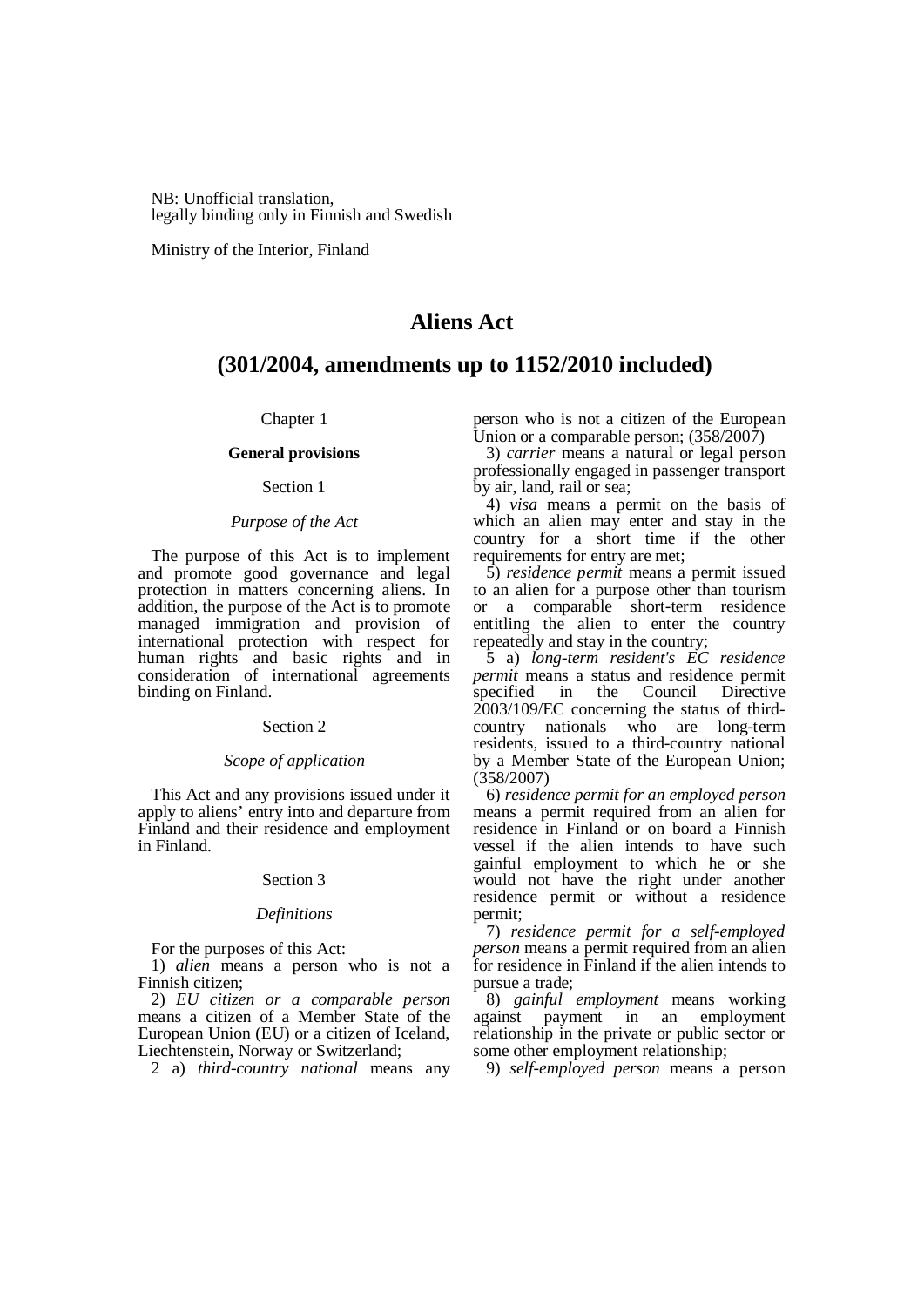who pursues a trade or profession in his or her own name (person pursuing a trade) or is comparable to such a person on the basis of his or her corporate responsibility;

10) *Refugee Convention* means the Convention relating to the Status of Refugees (Treaty Series of the Statute Book of Finland 77/1968);

11) *refugee* means an alien who meets the criteria laid down in Article 1 of the Refugee Convention;

12) *refugee status* means status granted to an alien acknowledged as a refugee;

12 a) subsidiary protection status means a status granted to an alien eligible for subsidiary protection; (323/2009)

13) international protection means refugee status, subsidiary protection status or a residence permit granted on the basis of humanitarian protection; (323/2009)

14) *asylum* means a residence permit issued to a refugee under the asylum procedure;

15) *sponsor* means a person residing in Finland whose residence is the basis for applying for a residence permit on the basis of family ties for a family member abroad;

16) *Council Regulation on determining the State responsible for examining an asylum application* means Council Regulation (EC) No 343/2003/EC of 18 May 2003 on establishing the criteria and mechanisms for determining the Member State responsible for examining an asylum application lodged in one of the Member States by a thirdcountry national;

17) *Schengen Convention* means the Convention implementing the Schengen Agreement of 14 June 1985 on the gradual abolition of checks at common borders concluded in Schengen on 19 June 1990;

18) *Schengen acquis* means a set of rules integrated on 1 May 1999 under the Treaty of Amsterdam as part of the acquis of the European Union, which comprise the 1985 Schengen Agreement, the 1990 Schengen Convention, the accession agreements of the Member States and the decisions and declarations issued by the Schengen Executive Committee, and any provisions issued under the acquis at a later stage;

19) *Schengen State* means a State applying

the Schengen aquis;

20) *Schengen area* means the area of Schengen States;

21) *border control authority* means the Border Guard or other authority entitled to perform border checks referred to in the Border Guard Act (578/2005); (619/2006)

*22) trafficking in human beings* means the trafficking and aggravated trafficking in human beings referred to in chapter 25, section 3 and 3a of the Penal Code (39/1889); (619/2006)

23) *victim of trafficking in human beings* means an alien who, on reasonable grounds, can be suspected of having become a victim of trafficking in human beings. (619/2006)

## Section 4

## *Relationship with other Acts*

(1) The provisions of the Administrative Procedure Act (434/2003) shall be observed in processing matters referred to in this Act unless otherwise provided by law. The provisions of the Administrative Judicial Procedure Act (586/1996) shall be observed in appeal matters referred to in this Act unless otherwise provided by law.

(2) The provisions of the Administrative Procedure Act apply to asylum interviews conducted by the police to establish the grounds for applications for asylum. The provisions of the Police Act (493/1995) on police investigation apply to establishing by the police the requirements for aliens' entry into, residence in and removal from the country and asylum seekers' identity, entry into the country and travel routes.

(3) The provisions of section 27 of the Border Guard Act apply to investigations carried out by the Border Guard under this Act. (581/2005)

 (4) In addition, the provisions of the Territorial Surveillance Act (755/2000) apply to the entry into the country of military persons in the service of foreign States.

### Section 5

#### *Respect for the rights of aliens*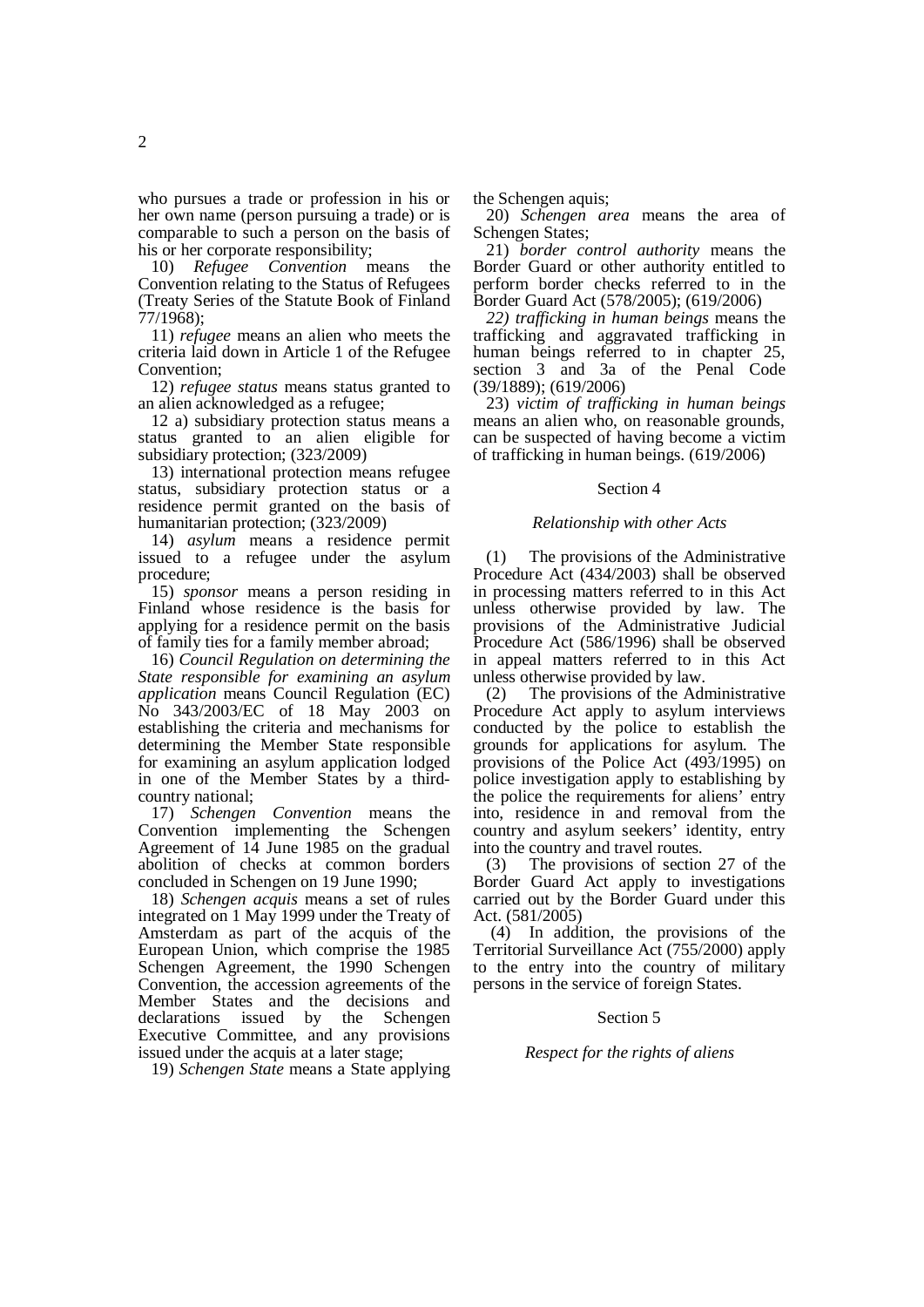The application of this Act may not restrict aliens' rights any more than necessary.

### Section 6

## *Applying the Act to minors*

(1) In any decisions issued under this Act that concern a child under eighteen years of age, special attention shall be paid to the best interest of the child and to circumstances related to the child's development and health.

(2) Before a decision is made concerning a child who is at least twelve years old, the child shall be heard unless such hearing is manifestly unnecessary. The child's views shall be taken into account in accordance with the child's age and level of development. A younger child may also be heard if the child is sufficiently mature to have his or her views taken into account.

(3) Matters concerning minors shall be processed with urgency.

#### Section 6a (549/2010)

#### *Medical Age Assessment*

(1) A medical age assessment may be carried out to establish the age of a sponsor or an alien applying for a residence permit if there are reasonable grounds for suspecting the reliability of the information the person has given on his or her age.

(2) The performance of an examination requires that the person to be tested has given an informed consent in writing of his or her own volition. The written consent of his or her parent or guardian or other legal representative is also required.

(3) Anyone who refuses to undergo an examination is treated as an adult if there are no reasonable grounds for refusal. A refusal to undergo an examination may not as such constitute grounds for rejecting an application for international protection.

(4) Before obtaining consent, the applicant or sponsor and the applicant's or sponsor's parent, guardian or other legal representative shall be given information on the importance of age assessment, the examination methods used, potential health effects, and the consequences of having and of refusing an examination. The information shall be given in the native language of the applicant or sponsor and the applicant's or sponsor's parent, guardian or legal representative or in a language which he or she may reasonably be expected to understand.

## Section 6b (549/2010)

### *Performance of a medical age assessment*

(1) A medical age assessment to establish the age of a sponsor or an alien applying for a residence permit in Finland is carried out by the University of Helsinki, Hjelt Institute, Department of Forensic Medicine at the request of the police, Border Guard or Finnish Immigration Service. Two experts shall draw up a joint assessment. At least one of the experts shall be an employee of the University of Helsinki, Hjelt Institute, Department of Forensic Medicine. An expert may be an approved medical practitioner or an approved dentist with the necessary competence.

(2) Actions required for the examination may also, at the request of the University of Helsinki, Hjelt Institute, Department of Forensic Medicine, be performed by central hospitals, municipal health centres or private health care units. Persons performing actions necessary for examinations shall be health care professionals. For the purpose of the examination, an official of the police, Border Guard or the Finnish Immigration Service shall establish the identity of the person to be examined. The parent, guardian or other legal representative of the person to be examined has the right to be present when the examination is performed.

(3) Further provisions on the performance of examinations may be given by Government decree.

#### Section 7

#### *General administrative procedures*

(1) The authorities deciding on a matter shall give the person concerned an estimate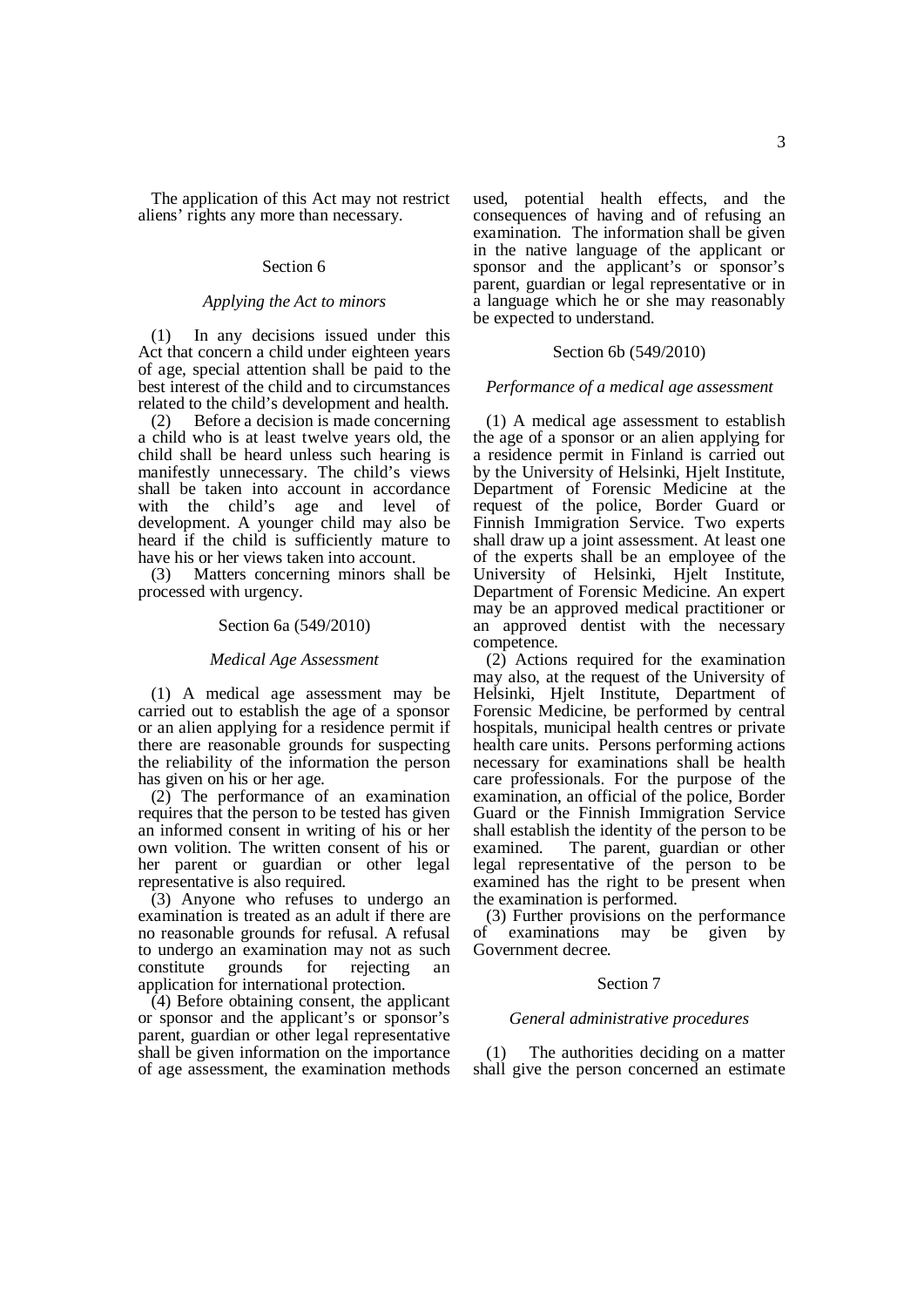of the time required for issuing the decision.

(2) The authorities shall ensure that the matter is investigated. The person concerned shall present the grounds for his or her claim and generally contribute to the investigation of his or her matter. The authorities shall tell<br>the person concerned what further concerned what further clarification needs to be presented in the matter. A request for clarification shall be specified and in proportion to the means for clarification available to the person concerned, considering his or her circumstances.

(3) If the decision to be issued on the matter might significantly influence another decision pending on a similar matter, these matters shall be prepared jointly and the decisions issued simultaneously, if possible, unless joint processing of these matters causes harmful delay.

### Section 8

## *Appearing in person and using attorneys and counsels*

(1) An administrative matter under this Act shall be filed in person unless otherwise provided hereafter. To clarify the matter, a person staying in Finland may also be required to appear before the authorities to be heard. A person who fails to comply with the obligation to appear before the authorities to be heard may be ordered to be brought before the authorities. Provisions on the obligation of the police to provide executive assistance are laid down in the Police Act.

(2) When an administrative matter is filed and handled, the person concerned may use a counsel. When an administrative matter is filed and handled, the person concerned may also use an attorney when it is not necessary to hear him or her in person or if his or her appearance in person is not necessary for investigating the matter or establishing his or her identity.

(3) When an appeal under this Act is filed or handled, the person concerned may use a counsel or attorney. An alien may be required to appear in court in person as provided in the Administrative Judicial Procedure Act.

(4) Separate provisions shall be issued on the competence of counsels and attorneys and their obligation of secrecy.

## Section 9

## *Legal aid*

(1) Provisions on aliens' right to legal aid are laid down in the Legal Aid Act (257/2002).

(2) However, when an administrative matter is being handled, the counsel assigned to an alien may also be a person with legal training other than a public legal aid attorney.

(3) When handling a matter referred to in this Act, a court may grant legal aid to an alien without requiring a statement on the financial position of the applicant for legal aid. The counsel's fee is paid out of State funds as provided in the Legal Aid Act.

#### Section 10

### *Using interpreters or translators*

(1) Aliens have the right to use an interpreter when an administrative matter or an appeal under this Act is being handled. The authorities shall ensure interpretation as provided in section 203. In addition, aliens may also use an interpreter or translator at their own expense in an administrative matter or an appeal.

(2) An interpreter or translator procured by authorities may not be a person whose connection with the person or matter concerned may jeopardize his or her reliability or the safety of the person concerned.

(3) Separate provisions shall be issued on interpreters' obligation to secrecy.

## Section 10 a (619/2007)

## *E-transactions*

(1) The Act on Electronic Services and Communication in the Public Sector (13/2003) applies to e-transactions.

(2) If an application has been filed electronically, the processing fee must be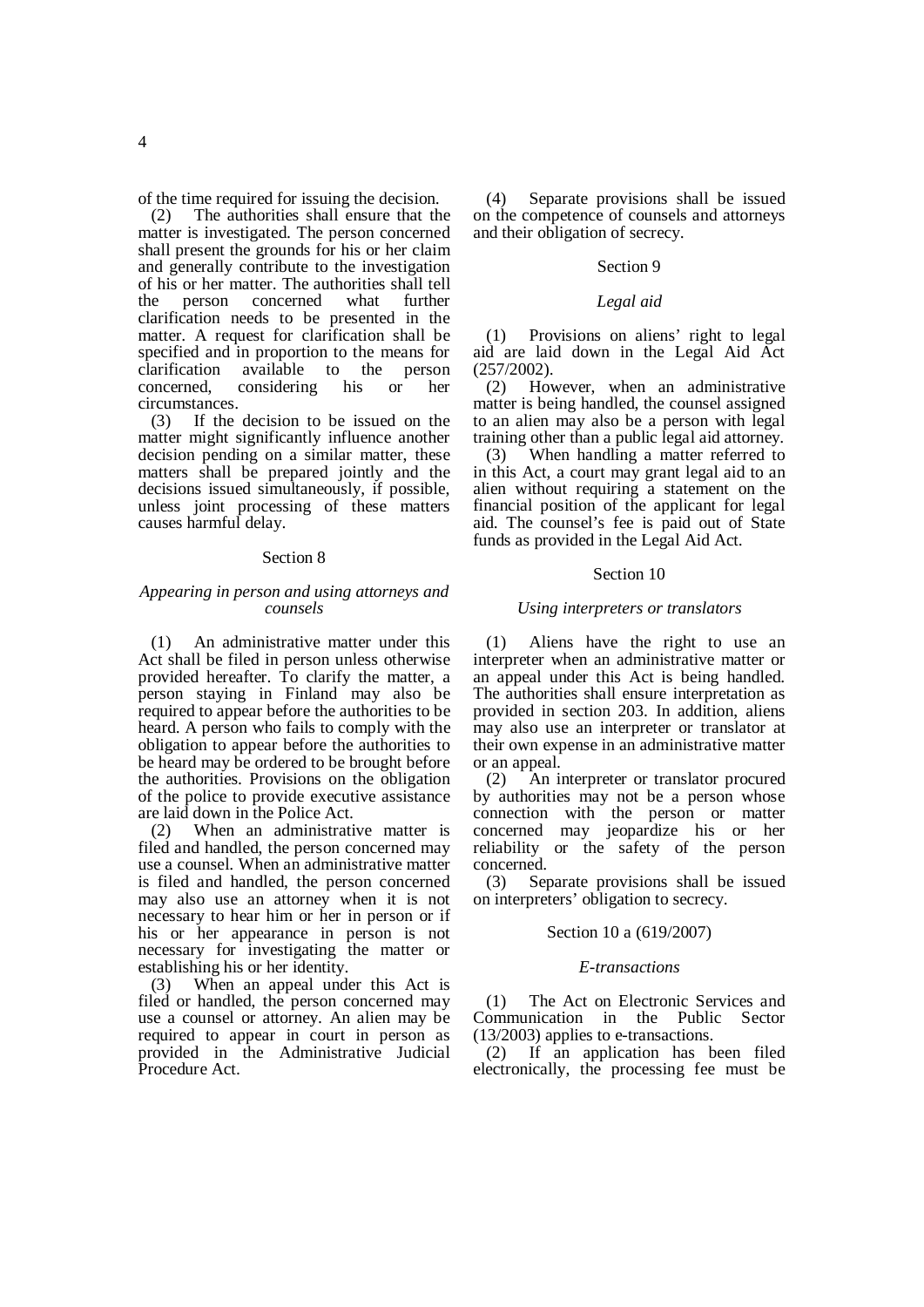paid before the processing of the application is started.

## Chapter 2

## **Entry into Finland**

## Section 11

## *Requirements for entry*

(1) Aliens may enter Finland if:

1) they hold a required valid travel document that entitles them to cross the border;

2) they hold a required valid visa, residence permit or residence permit for an employed or self-employed person, unless otherwise provided by European Community law or any agreement binding on Finland;

3) they can, if necessary, produce documents which indicate the purpose of their intended stay and prove that the requirements for entry are met, and they can prove that they have the secure means of support, considering both the projected length of their stay and their return to the country of departure or transit to a third country to which they are certain to be admitted, or that they can legally acquire such funds;

4) they have not been prohibited from entering the country; and

5) they are not considered a danger to public order, security or health or Finland's international relations.

(2) Provisions on the grounds for refusal of entry are laid down in section 148.

### Section 12 (581/2005)

### *Provisions on border crossing*

Provisions on the crossing of the border, border crossing points and their opening hours and on sharing the border check tasks among the Border Guard, Police and Customs at different border crossing points are laid down in the Border Guard Act and in the provisions issued under it.

#### Section 13

#### *Passports*

(1) When entering and staying in Finland, aliens shall hold a valid passport issued by the authorities of their home country or country of residence, which shall be presented to border control authorities or the police upon request.

(2) An alien's passport shall state the holder's name, date of birth, sex and citizenship and the validity, issuer and place of issue of the passport. In addition, the passport shall include a photograph from which the holder of the passport is easily recognizable.

(3) An alien's spouse and children under sixteen years of age travelling with the passport holder may use the alien's passport if their names and dates of birth are stated in the passport and the passport includes a photograph of the spouse and a photograph of each child over seven years of age.

(4) Unless a passport states a specific area of validity, it is considered to be valid in Finland.

## Section 14

#### *Approving passports*

Further provisions on passports approved for aliens' entry and residence in Finland may be given by decree of the Ministry for Foreign Affairs. Provisions on exceptions to the requirements for the content of a passport referred to in section 13(2) and (3) necessary for supervising aliens' entry and safeguarding their residence in the country, may be issued by decree of the Ministry for Foreign Affairs. Before issuing such a decree, the Ministry for Foreign Affairs shall consult the Ministry of the Interior.

## Section 15

#### *Documents substituting for passports*

(1) A document that meets the requirements laid down in section 13(2) and (3) may be accepted as a substitute for a passport entitling its holder to enter and stay in the country. Further provisions on such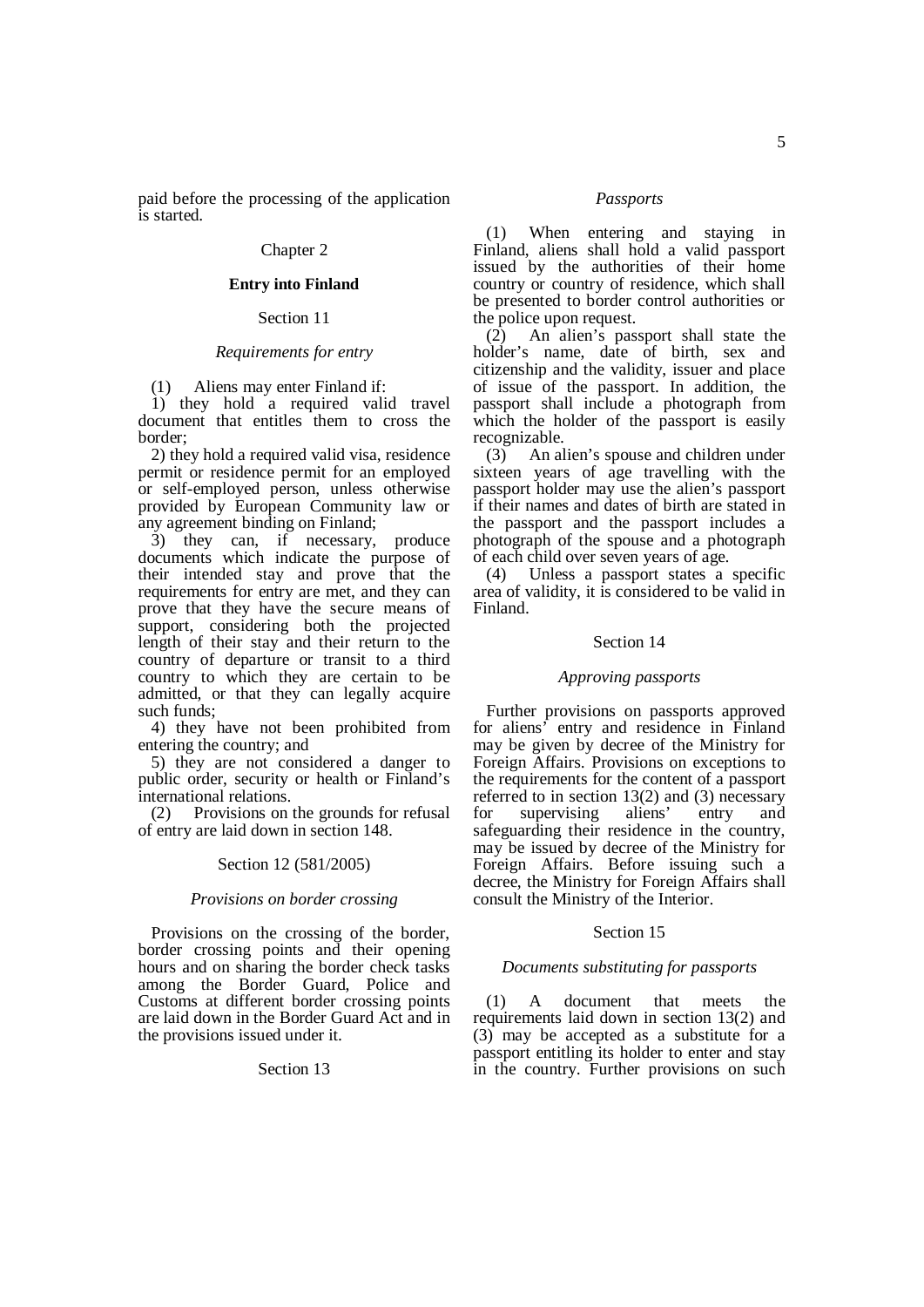documents may be issued by decree of the Ministry for Foreign Affairs. The Ministry of the Interior shall be consulted when such a decree is prepared.

(2) For special reasons, border control authorities may, in individual cases, accept as a temporary passport an identity card or corresponding document which does not meet the requirements for passports set in this Act.

### Section 16

#### *Group passports*

(1) A passport stating the names and dates of birth of a group of aliens travelling together is approved as a group passport for the group. The persons entered in the group passport shall be citizens of the State that issued the group passport.

(2) The leader of the group shall carry a personal passport. Each person entered in the group passport shall carry an identity card issued by the authorities of his or her home country unless the group passport includes photographs of the members of the group certified by the stamp of the authorities.

(3) Upon entry into and departure from the country, the leader of the group shall, upon request, submit a list of all those travelling under the group passport to border control authorities. The list shall contain the names and dates of birth of the members of the group.

## Chapter 3

#### **Visas**

#### Section 17

## *Provisions applied to processing visa matters*

Instead of the Administrative Procedure Act, the provisions of this Act and the common consular instructions for diplomatic and consular missions complying with the Schengen acquis apply to the filing and processing of applications for visas, decisionmaking procedures, grounds for and contents of decisions and notification of decisions.

## Section 18

### *Abolishing visas and visa requirement*

(1) EU citizens and comparable persons may enter and stay in Finland without a visa if they hold a travel document accepted in Finland.

(2) Provisions on States whose citizens shall apply for visas and States whose citizens do not need a visa for entry into and short-term residence in the Schengen area are laid down by Council Regulation.

(3) Provisions on visa-free travel for holders of a refugee travel document are laid down in the European Agreement on the Abolition of Visas for Refugees (Treaty Series of the Statute Book of Finland 36/1990).

### Section 19

### *Visa requirement at the expiry of a visa-free stay*

Aliens whose visa-free stay in the Schengen area has expired are required to obtain a visa or residence permit.

### Section 20

## *Types of Schengen visas*

(1) The types of Schengen visas are a single-entry visa, multiple-entry visa, transit visa, airport transit visa and re-entry visa.

(2) A single-entry visa may be issued for a single entry into the Schengen area and a stay of a maximum of three months. A multiple-entry visa may be issued for two or more entries into the Schengen area. The total combined stay of the holder of a multiple-entry visa during a period of six months may be a maximum of three months from the first entry into the Schengen area.

(3) A single-entry visa may be issued as a group visa entered in a group passport for transit journey or stay of a maximum of one month to a minimum of five and a maximum of fifty persons who intend to participate in an artistic, scientific or sports event or who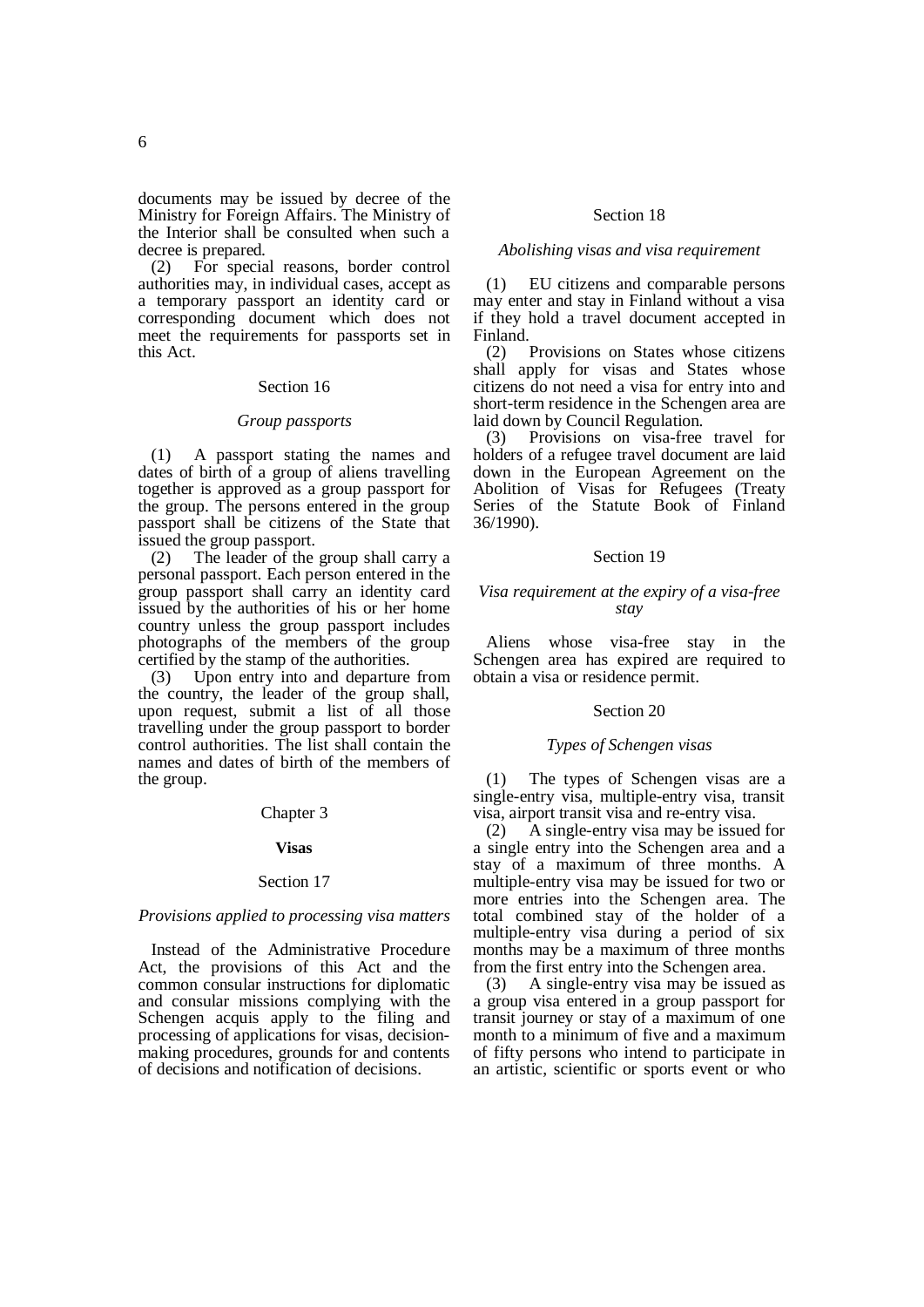enter and depart from the country together as tourists. A group visa is issued with regional restrictions to seamen who transfer to or from a vessel in Finland together.

(4) A re-entry visa may be issued for one or several return journeys to Finland during the validity of the single-entry visa or while a residence permit matter is pending.

(5) A transit visa may be issued for one, two or, as an exception, several transit journeys in the Schengen area lasting for a maximum of five days at a time.

(6) An airport transit visa may be issued for a stay in the international area of an airport in the Schengen area necessary for a stopover or a transfer between two journeys.

### Section 21

### *Validity of visas*

(1) The days of residence permitted under a visa may be spent within a year or a shorter period. On reasonable grounds, the days may be spent during a period longer than a year.

(2) A visa is valid for no longer than the expiry date of the travel document.

### Section 22

### *Filing applications for a visa and providing applicants with an opportunity to be heard*

(1) The application process for a visa is initiated after the applicant or his or her representative has filed an application with the mission, and paid the processing fee for it either upon filing the application or to a bank account designated by the mission.

(2) A valid travel document and any necessary documents that indicate the purpose, duration and circumstances of the applicant's intended stay shall be attached to the application.

(3) The applicant may be invited to the mission processing his or her application to present orally the grounds for his or her

application, unless hearing the applicant in person is manifestly unnecessary.

## Section 23

## *General requirements for issuing visas*

A visa may be issued if the alien meets the requirements for entry and if there are no reasonable grounds to suspect that the alien intends to evade the provisions on entry into or residence in the country.

#### Section 24

### *Insurance requirement*

An applicant may be required to have insurance issued by a reliable and wellestablished company or institution against expenses arising from an illness or accident or from sending the applicant back, unless otherwise provided by a bilateral agreement on social security or other international agreement binding on Finland. The holder of a diplomatic or service passport does not need travel insurance.

### Section 25

### *Requirements for issuing Schengen visas with regional restrictions*

(1) If an alien's travel document has not been accepted by one or more Schengen States while the other requirements for entry are met, a Schengen visa is issued as a regionally restricted visa only for travel to those Schengen States that have accepted the alien's travel document.

(2) A Schengen visa is issued as a regionally restricted visa for travel to Finland and, if necessary, to other Schengen States if the visa is issued for humanitarian reasons or<br>on grounds of national interest or on grounds of national interest or international obligations and if:

1) one of the requirements for entry laid down in section 11 is not met; or

2) the visa is issued regardless of an obligation to consult other Schengen States or of a request made by another Schengen State not to issue a visa.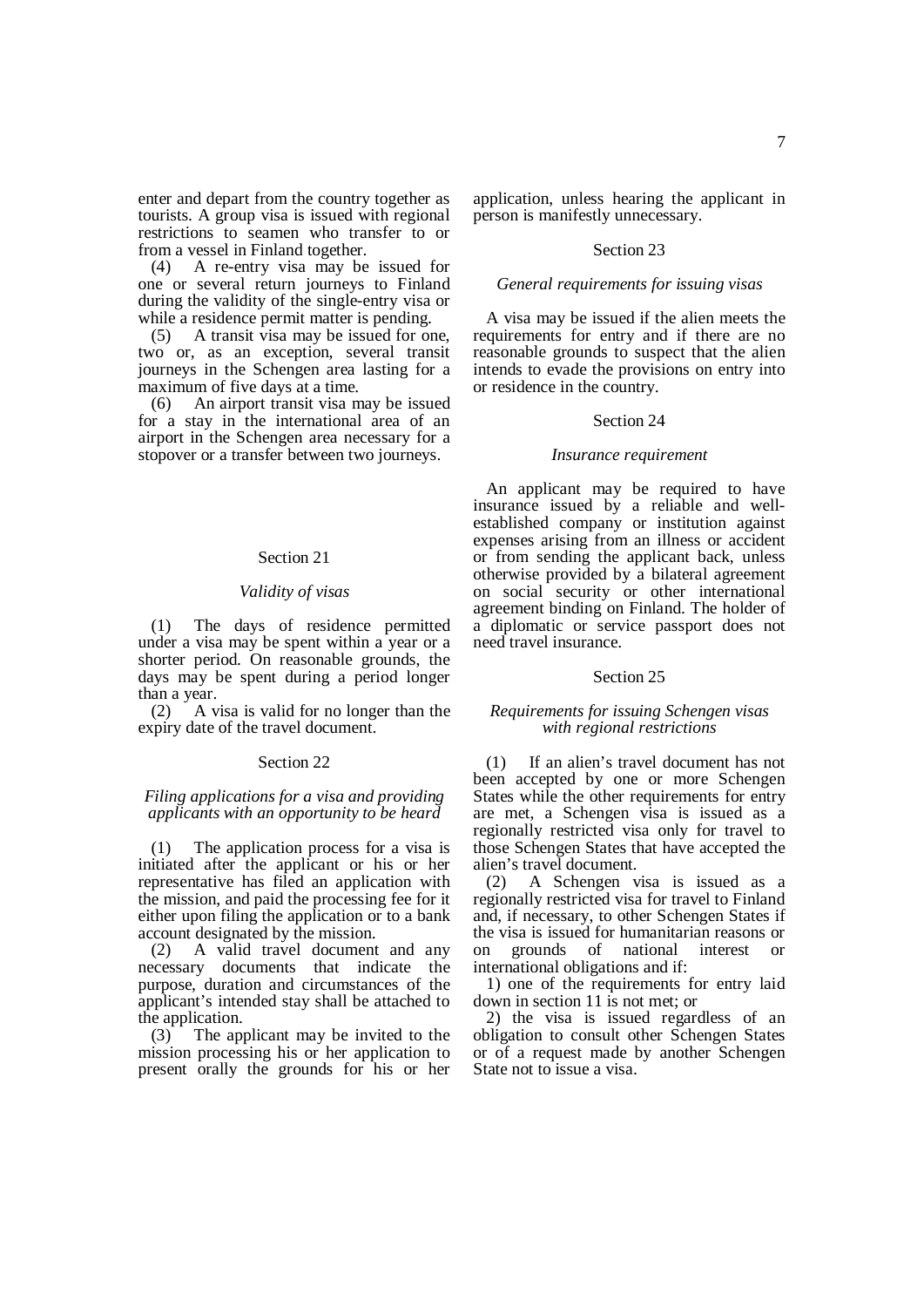(3) A Schengen visa is issued as a regionally restricted visa for travel to Finland only if it is issued as a group visa for seamen who transfer to or from a vessel in Finland together.<br>(4)  $\frac{1}{4}$ 

(4) A Schengen visa is issued as a regionally restricted visa for travel to Finland only if it is, for special reasons, issued:

1) for a new stay exceeding three months in the same half-year while the visa is still valid; or

2) as a re-entry visa for a return journey to Finland while the Schengen visa is still valid during the return, or while an application process for a residence permit is pending.

## Section 26

## *Issuing visas in conjunction with border checks*

Provisions on issuing visas in conjunction with border checks are laid down in the Council Regulation on the issue of visas at the border (415/2003/EC), including the issue of such visas to seamen in transit.

### Section 27 (323/2009)

### *Extending validity period of Schengen visas*

The validity period of a Schengen visa may be extended and days of residence added, if there are special reasons for it and if the requirements for issuing a visa are still met. The total combined duration of residence may not exceed three months in a half-year from the first entry into the Schengen area.

## Section 28

## *Cancelling visas, shortening the validity period for visas and reducing the number of days of residence*

(1) A Schengen visa may be cancelled if, after the visa was issued, it emerges that the

requirements referred to in sections 23-25 did not exist or if the circumstances have changed since the issue of the visa so that the requirements are no longer met.

 $(2)$  A visa may also be cancelled if an alien is refused entry on grounds referred to in section 148.

(3) On the basis of an overall consideration, the validity period for a Schengen visa may be shortened and the number of days of residence reduced instead of cancelling the visa.

### Section 29

### *Invalidating visas*

(1) An erroneous visa or a visa issued by mistake or a visa which has been cancelled is invalidated by making an invalidation entry on the visa sticker. The same applies to cases where the validity period for the visa has been shortened or the number of days of residence reduced. If the validity period for the visa is shortened or the number of days of residence reduced, a new visa sticker with the corrected data is attached to the visa instead of the sticker with an invalidation entry.

(2) Any measure taken under subsection 1 is recorded in the visa register.

## Section 30 (323/2009)

## *Competence to issue visas or extend their validity period*

(1) A Schengen visa is issued abroad by a diplomatic or consular mission of a Schengen State or, if necessary, by the authorities of a contracting party to the Schengen Convention designated under Article 17 of the Convention.

(2) Aliens entering the country without a visa or seamen travelling under a regionally restricted group visa are issued with visas by border control authorities at the point of entry.

(3) Re-entry visas are issued by the District Police who also make decisions on the extension of the validity period of Schengen visas and on the extension of the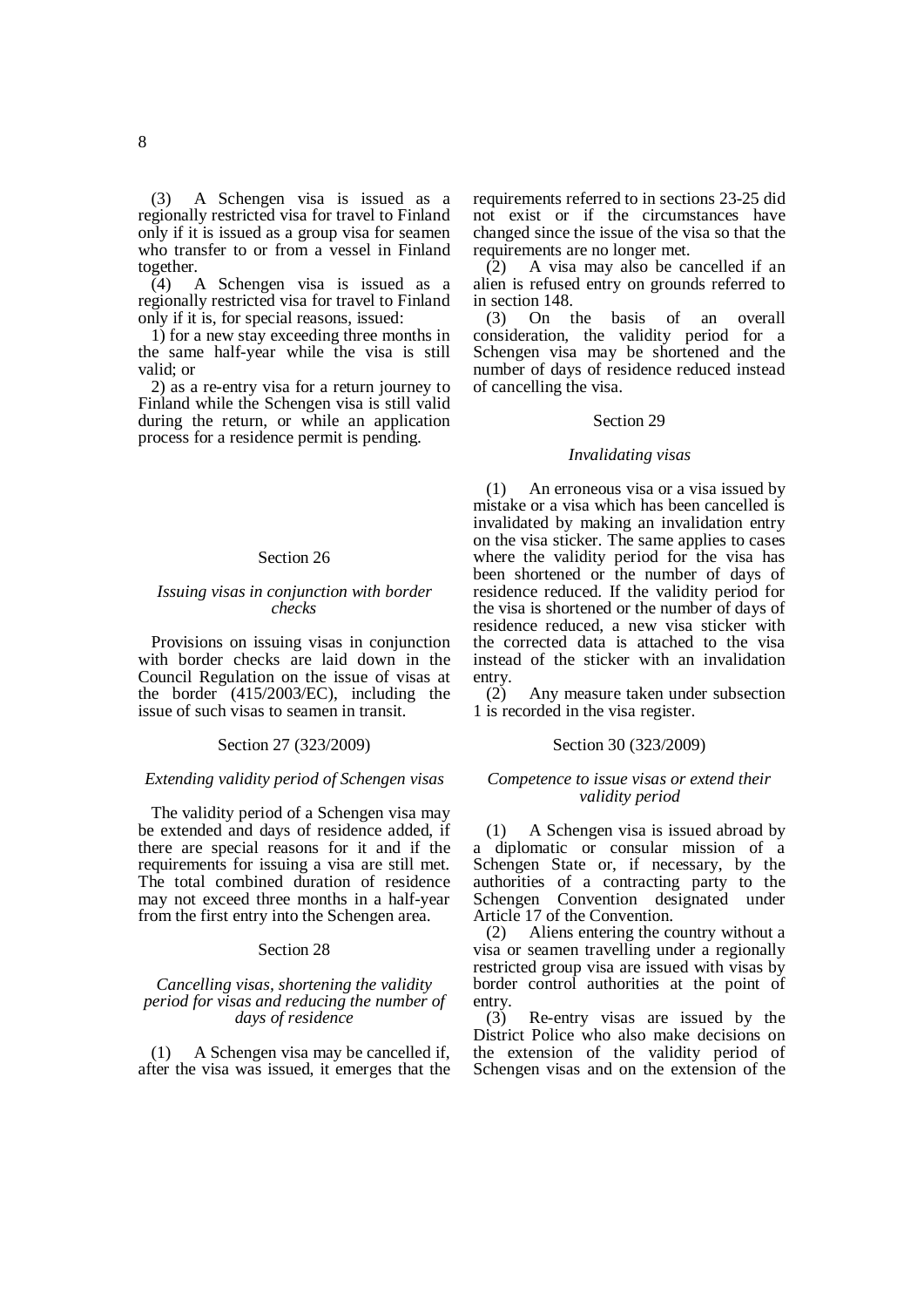number of days of residence under Schengen visas.

## Section 31

*Competence to cancel visas, shorten the validity period for visas, reduce the number of days of residence and invalidate visas* 

(1) Finnish diplomatic or consular missions (hereinafter Finnish missions) make decisions on cancelling visas, shortening the validity period for visas or reducing the number of days of residence entered in visas, and invalidate visas they have issued if the alien resides outside the Schengen area.

(2) Border control authorities make decisions referred to in subsection 1 and invalidate visas in conjunction with border checks.

(3) The Finnish Immigration Service, the police or border control authorities make decisions referred to in subsection 1 and invalidate visas if the alien resides on Finnish territory. (973/2007)

### Section 32

## *Notification of refusing a visa*

(1) The authorities who refused a visa notify the applicant of the refusal in writing.

(2) The grounds for refusal are given to the applicant on request. The grounds are not given if the refusal is based on information on the applicant received from the authorities of another Schengen State or third country, or on an assumption that the applicant may endanger public order or security, national security or foreign relations of a Schengen State.

(3) The provisions of section 155a apply to notifying the grounds for refusal, if the decision concerns an EU citizen's or a Finnish citizen's family member to whom the provisions in chapter 10 apply. (360/2007)

Chapter 4

#### **Residence**

#### *General provisions*

## Section 33

## *Types of residence permits*

(1) Residence permits are either fixedterm or permanent.

(2) Fixed-term residence permits are issued for a residence of temporary nature<br>(temporary residence permit) or of (temporary residence permit) or of continuous nature (continuous residence permit). Permit authorities decide on the purpose of residence, taking account of the information given by the alien on the purpose of his or her entry into the country.

(3) Permanent residence permits are valid until further notice. A long-term resident's EC residence permit is considered equal with a permanent residence permit as regards its period of validity. (358/2007)

### Section 34

### *Residence permit entries*

(1) The nature of fixed-term residence is indicated in the residence permit with a letter. A continuous residence permit bears the letter A and a temporary residence permit the letter B.<br>(2) A  $p$ 

A permanent residence permit bears the letter P. A long-term resident's EC residence permit bears the letters P-EC. (358/2007)

#### Section 35

## *Attaching residence permits to travel documents*

(1) A requirement for issuing a residence permit is that the alien has a valid travel document. However, a residence permit may be issued even if the alien does not have a valid travel document if the permit is issued under section 51, 52, 52a, 87, 88, 88a, 89 or 110. (323/2009)

(2) An alien shall ensure that the entry concerning a residence permit in his or her travel document is transferred to any new travel document he or she acquires.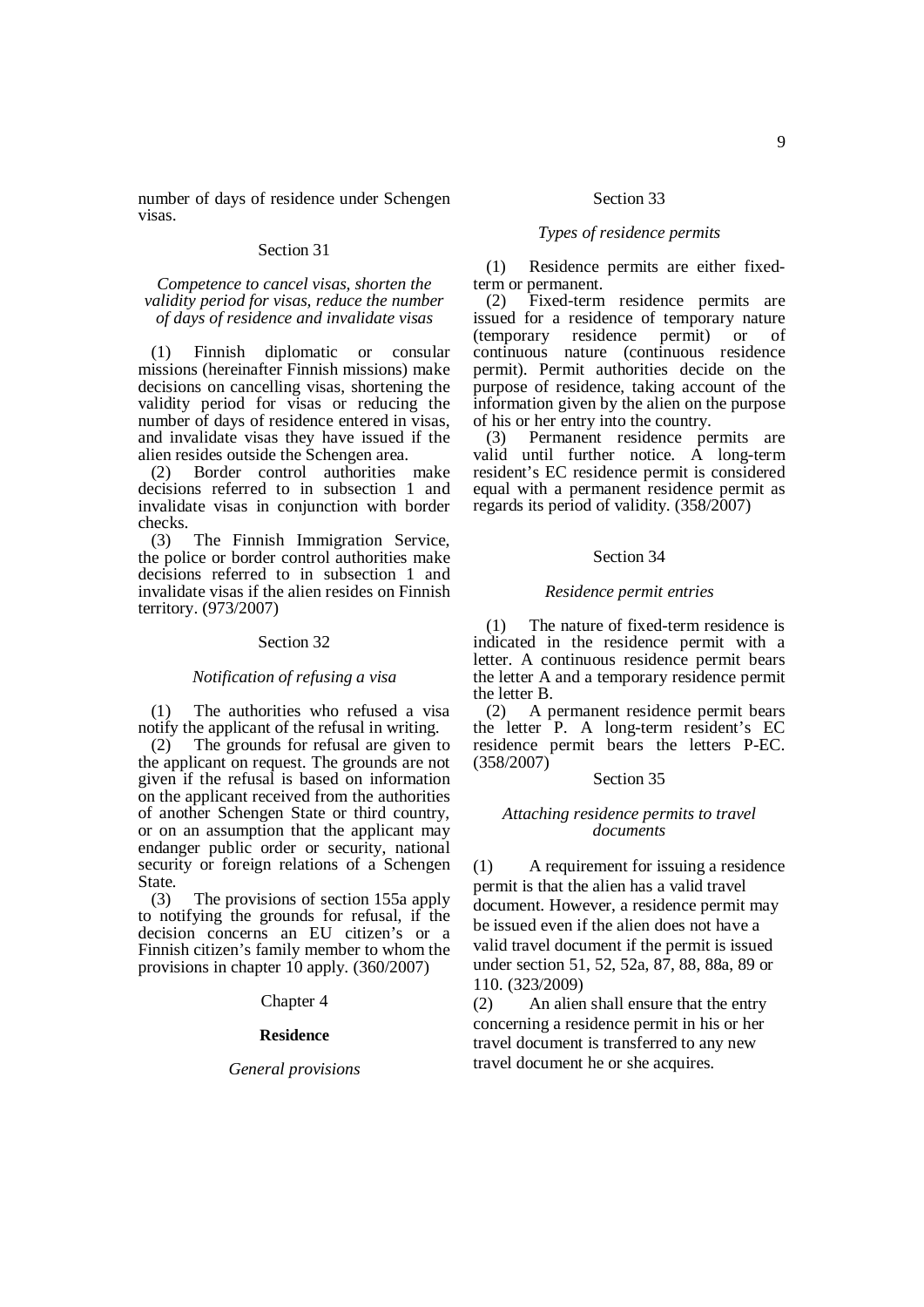## Section 36

## *General requirements for issuing residence permits*

(1) A residence permit may be refused if the alien is considered a danger to public order, security or health or to Finland's international relations. Endangering public health does not, however, prevent the issuing of an extended permit, if the requirements for issuing a permit are otherwise met. Endangering international relations does not, however, prevent the issuing of a residence permit on the basis of family ties or issuing a residence permit to an alien who has been issued with a long-term resident's EC residence permit by a Member State of the European Union. (358/2007)

(2) A residence permit may be refused if there are reasonable grounds to suspect that the alien intends to evade the provisions on entry into or residence in the country.

(3) A residence permit by reason of family ties may be refused if there are reasonable grounds for suspecting that the sponsor has received a residence permit by circumventing the provisions on entry or residence by providing false information on his or her identity or family relations. (549/2010)

### Section 37

## *Family members*

(1) When applying this Act, the spouse of a person residing in Finland, and unmarried children under 18 years of age over whom the person residing in Finland or his or her spouse had guardianship are considered family members. If the person residing in Finland is a minor, his or her guardian is considered a family member. A person of the same sex in a nationally registered partnership is also considered a family member. (380/2006)

(2) Persons living continuously in a marriage-like relationship within the same household regardless of their sex are comparable to a married couple. The requirement is that they have lived together for at least two years. This is not required if

the persons have a child in their joint custody or if there is some other weighty reason for it.

(3) When no official statement is available on the dependency status (foster child), an unmarried child under 18 years who is under his or her parent's or guardian's de facto care and custody and in need of such care and custody on the date a decision is made on the residence permit application shall be treated as a child under subsection 1. Treatment as a child under subsection 1 requires reliable evidence that the child's previous parents or guardians have died or are missing and that the sponsor or his or her spouse was the child's de facto guardian before the sponsor entered Finland. If the sponsor is a foster child residing in Finland, treatment as a child under subsection 1 requires reliable information which shows that the person concerned was the sponsor's de facto guardian before the sponsor entered Finland. (549/2010)

## Section 38 (549/2010)

## *Requirement for a child to be minor*

Issuing a residence permit on the basis of family ties to an unmarried minor child requires that the child is a minor on the date when the child's residence permit application is decided. Issuing a residence permit to a family member of a minor sponsor requires that the sponsor is minor on the date when the sponsor's residence permit application is decided. A further requirement for the issue of a residence permit is that the sponsor had a residence permit on the date the matter was initiated.

## Section 39

### *Requirement for means of support when issuing a residence permit*

(1) Issuing a residence permit requires that the alien has secure means of support unless otherwise provided in this Act. In individual cases, an exemption may be made from the requirement for means of support if there are exceptionally weighty reasons for such an exemption or if the exemption is in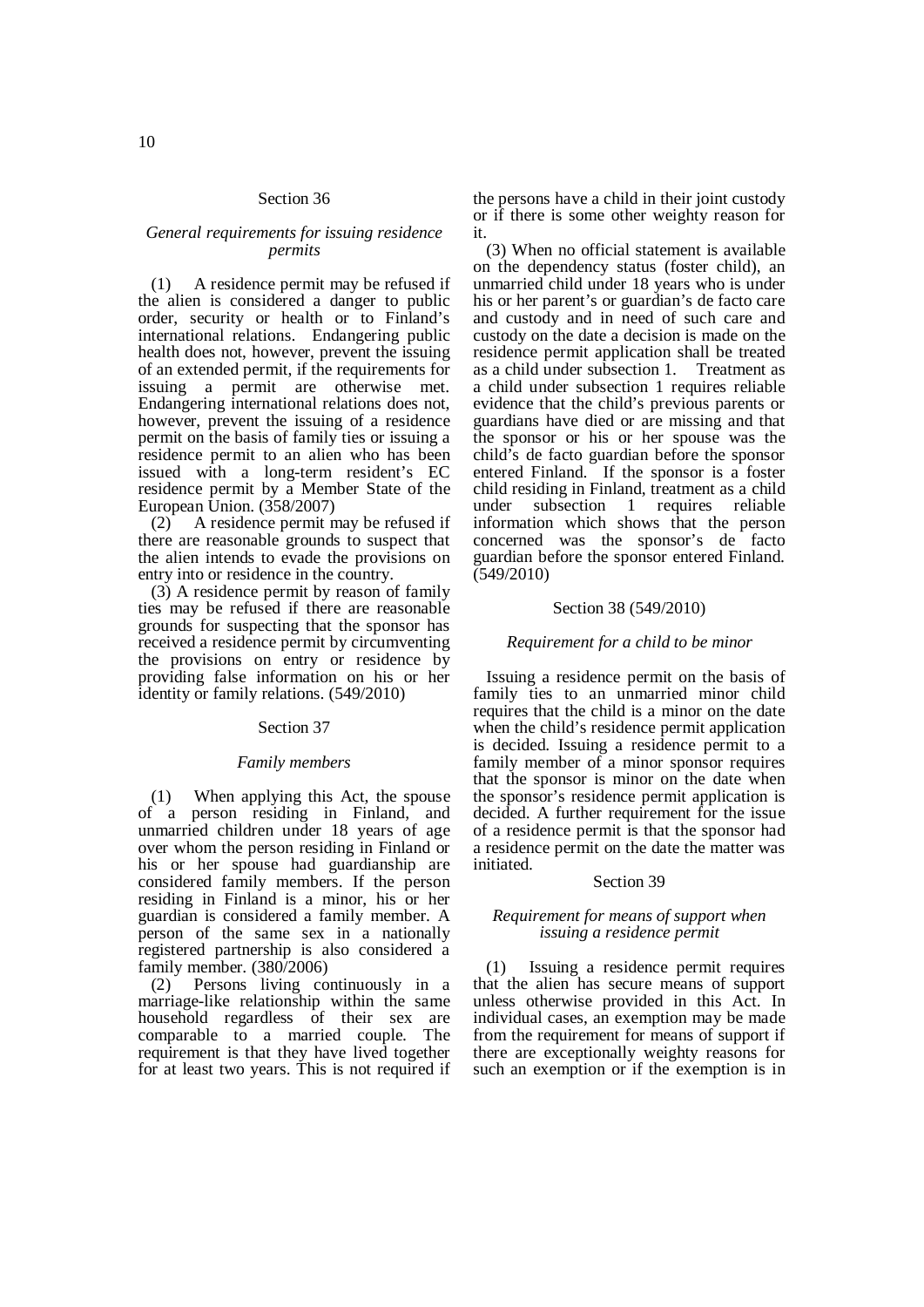the best interest of the child. The requirement for means of support is not applicable to cases where a residence permit is issued under Chapter 6, unless otherwise provided in section  $114(4)$ . (549/2010)

(2) An alien's means of support are considered secure at the time when the alien's first residence permit is issued if the alien's residence is financed through gainful employment, pursuit of a trade, pensions, property or income from other sources considered normal so that the alien cannot be expected to become dependent on social assistance referred to in the Act on Social Assistance (1412/1997) or on other similar benefit to secure his or her means of support. Social security benefits compensating for expenses are not regarded as such a benefit.

(3) When issuing extended permits, the alien's means of support shall be secure as provided in subsection 2, provided, however, that temporary resort to social assistance or other similar benefit securing the alien's means of support does not prevent the issue of the permit.

(4) The applicant shall submit to the authorities a statement on how his or her means of support will be secured in Finland.

#### *Residence, movement and transit*

#### Section 40

### *Right of residence*

(1) Under this Act, legal residence means:

1) residence under a residence permit issued by Finnish authorities;

2) residence without a residence permit for a maximum of three months if the alien comes from a State whose citizens do not need a residence permit;

3) residence without a visa for a maximum of three months within a period of six months following entry into the Schengen area if the alien comes from a State whose citizens do not need visas;

4) residence under a Schengen visa for a maximum of three months within a period of six months following entry into the country;

5) residence under a national visa of a Schengen State for a maximum of three months from the first day of the validity of the visa; and

6) residence under a residence permit for a maximum of three months issued by a Schengen State; (619/2006)

7) residence of a victim of trafficking in human beings during the reflection period referred to in section 52b. (619/2006)

(2) Provisions on the right of residence of EU citizens and comparable persons are laid down in Chapter 10.

(3) An alien may reside legally in the country while his or her application is being processed until there is a final decision on the matter or an enforceable decision on his or her removal from the country.

## Section 41

#### *Freedom of movement*

An alien residing legally in the country has the right to move freely in the country and choose his or her place of residence.

#### Section 42

## *Right of transit*

(1) Aliens may transit through Finland to another Schengen State if they hold a residence permit, national visa or re-entry visa issued by this other State.

(2) Aliens may transit through Finland to a third country if they hold a residence permit, visa or transit visa issued by a Schengen State.

(3) The use of the right of transit requires that the aliens have not been prohibited from entering Finland or that they are not considered a danger to public order and security or public health.

### Section 43

#### *Landing of cruise participants*

(1) A cruise refers to a sea journey during which the vessel, which is not in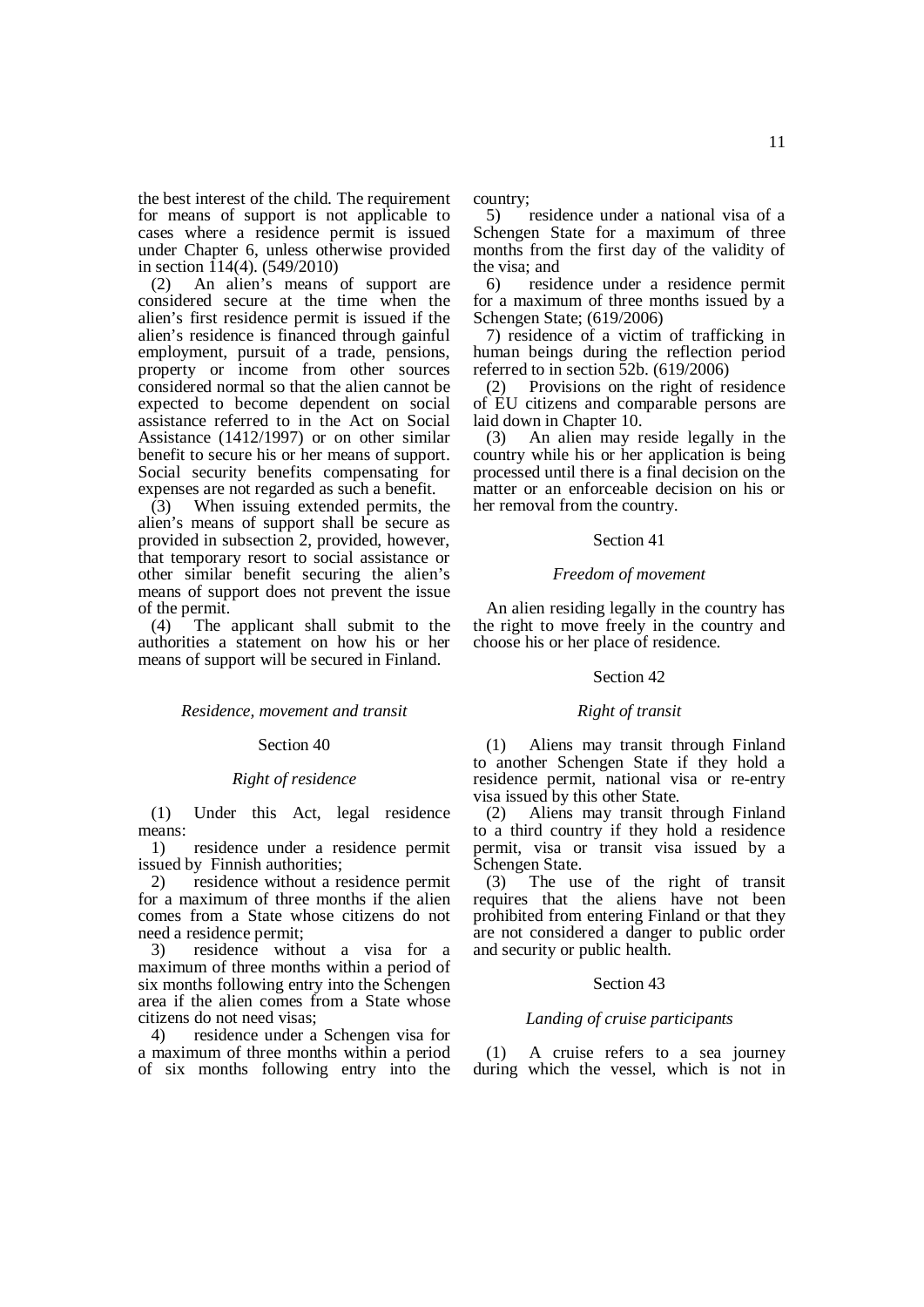(2) Persons participating in a cruise on board a passenger ship registered for passenger traffic may land without a travel document or visa when the ship is in Finland. Border control authorities shall be given a list of passengers confirmed by the master of the ship before landing. Cruise participants shall return to the ship before it proceeds to another port of call.

## Section 44

## *Ship, aircraft and train crews*

(1) Seamen holding a seaman's identity document referred to in the Convention concerning Seafarers' National Identity Documents (Treaty Series of the Statute Book of Finland 64/1970) have the right to land at the place where the port is located without a travel document or visa during the time the ship on which they are serving usually remains in port. Seamen shall return to the ship before it proceeds to another port of call.

(2) Members of the crew of an aircraft have the right to enter and leave the country in conjunction with a flight that is part of their normal engagement without a travel document or visa if they hold an identity document with a photograph issued by the aviation authorities of the home country referred to in Annex 9 of the Convention on International Civil Aviation (Treaty Series of the Statute Book of Finland 11/1949). Members of the crew of an aircraft shall leave the country on the next scheduled flight under their engagement.

(3) Railway employees engaged in railway shipments may travel to a crossborder handover point on the train and stay at the cross-border handover point if they produce an identity document with a photograph as agreed separately in the agreement on railway transit traffic between Finland and Russia (Treaty Series of the Statute Book of Finland 48/1997).

(4) Seamen or members of an aircraft or

train crew who have been prohibited from entering the country or are considered a danger to public order and security or public health do not have the right to enter or reside in the country mentioned in subsections 1-3.

## *Requirements for issuing fixed-term residence permits*

## Section 45

### *Issuing temporary residence permits to persons residing abroad*

(1) Temporary residence permits are issued to persons residing abroad for:

1) working on a temporary basis;<br>2) pursuing a trade on a tem

pursuing a trade on a temporary basis;

3) studying; or

4) other special reasons.

(2) A residence permit for an employed person or other residence permit is issued for working on a temporary basis. A residence permit for a self-employed person is issued for pursuing a trade on a temporary basis. Further provisions on issuing a residence permit for an employed or self-employed person are laid down in Chapter 5.

(3) Family members of an alien who has been issued with a temporary residence permit are issued with a temporary residence permit for the same period.

## Section 46 (486/2006)

### *Issuing residence permits for studying*

An alien who has been accepted into an educational institution in Finland as a student is issued with a temporary residence permit as provided in section  $45(1)(3)$  for studies leading to a degree or vocational qualification or, on reasonable grounds, for other studies. Issuing a residence permit requires that the alien has taken out insurance with a solvent and reliable company or institution covering health care services. It the estimated duration of the course of study is at least two years, it is sufficient for the insurance to cover the costs of medicines.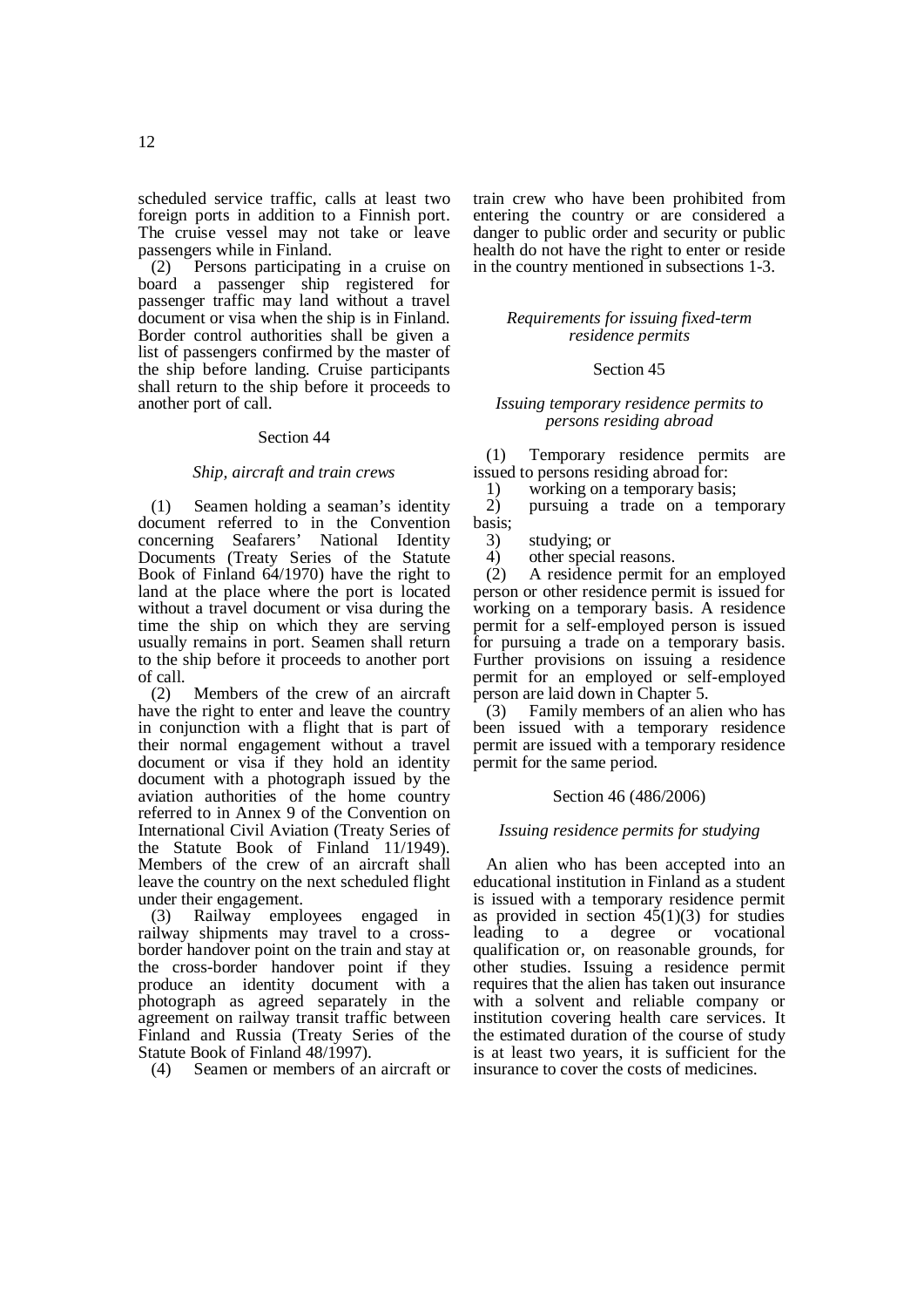## Section 47

## *Issue of continuous residence permits to persons residing abroad*

(1) A continuous residence permit is issued to a person residing abroad:

1) if the person has been a Finnish citizen or if at least one of his or her parents or grandparents is or has been a Finnish citizen by birth;

2) for employment of continuous nature;

3) for pursuing a trade of continuous nature; or

4) for carrying out scientific research projects referred to in Council Directive 2005/71/EC on a specific procedure for admitting third-country nationals for the purposes of scientific research (Directive on researchers).

 $(516/2008)$ <br>(2) A A residence permit for an employed person or other residence permit is issued for continuous employment. A residence permit for a self-employed person is issued for pursuit of a trade of continuous nature. Further provisions on issuing a residence permit for an employed or self-employed person are laid down in Chapter 5.

(3) Family members of an alien who has been issued with a continuous or permanent residence permit are issued with a continuous residence permit. Family members of an alien are issued with a continuous residence permit, if the alien, as a family member of an EU citizen, has been issued with a residence card referred to in Chapter 10 and he or she has retained his or her right of residence on a personal grounds basis under section 161d or

161e.  $(360/2007)$ <br>(4) Issuing a (4) Issuing a continuous residence permit under subsection 1(1) does not require that the alien or his or her family members have secure means of support.

(5) If an alien has been issued with a continuous or permanent residence permit on the basis of family ties, and the family tie that was the basis for issuing the permit is broken, a member of his or her family residing abroad may be issued with a continuous residence permit, provided that the family member has secure means of support. When making a decision, however, account shall be taken of the possibility of the person already living legally in Finland to return to his or her home country or another country to live with his or her family there, if all his or her family ties can be considered to lie there.

### Section 47a (516/2008)

## *Approval of research institutes*

(1) The Ministry of Education shall approve a research institute to host a researcher under the admission procedure referred to in the Directive on researchers, if the research institute has as its tasks or corporate purposes to conduct scientific research.

(2) The decision shall specify the period of approval granted for a research institute, the minimum being five years. The approval may be granted for a period shorter than five years, if there are reasonable grounds for it.

## Section 47b (516/2008)

## *List of approved research institutes*

The Ministry of Education shall publish a list of approved research institutes and update it at least once a year.

## Section 47c (516/2008)

### *Refusal to renew or withdrawal of approvals of research institutes*

The Ministry of Education may refuse to renew or decide to withdraw the approval of a research institute if the research institute applying for an approval has knowingly given false information on the tasks or corporate purposes of the research institute or other matters relevant to the decision, or concealed information that might have prevented the approval of the research institute.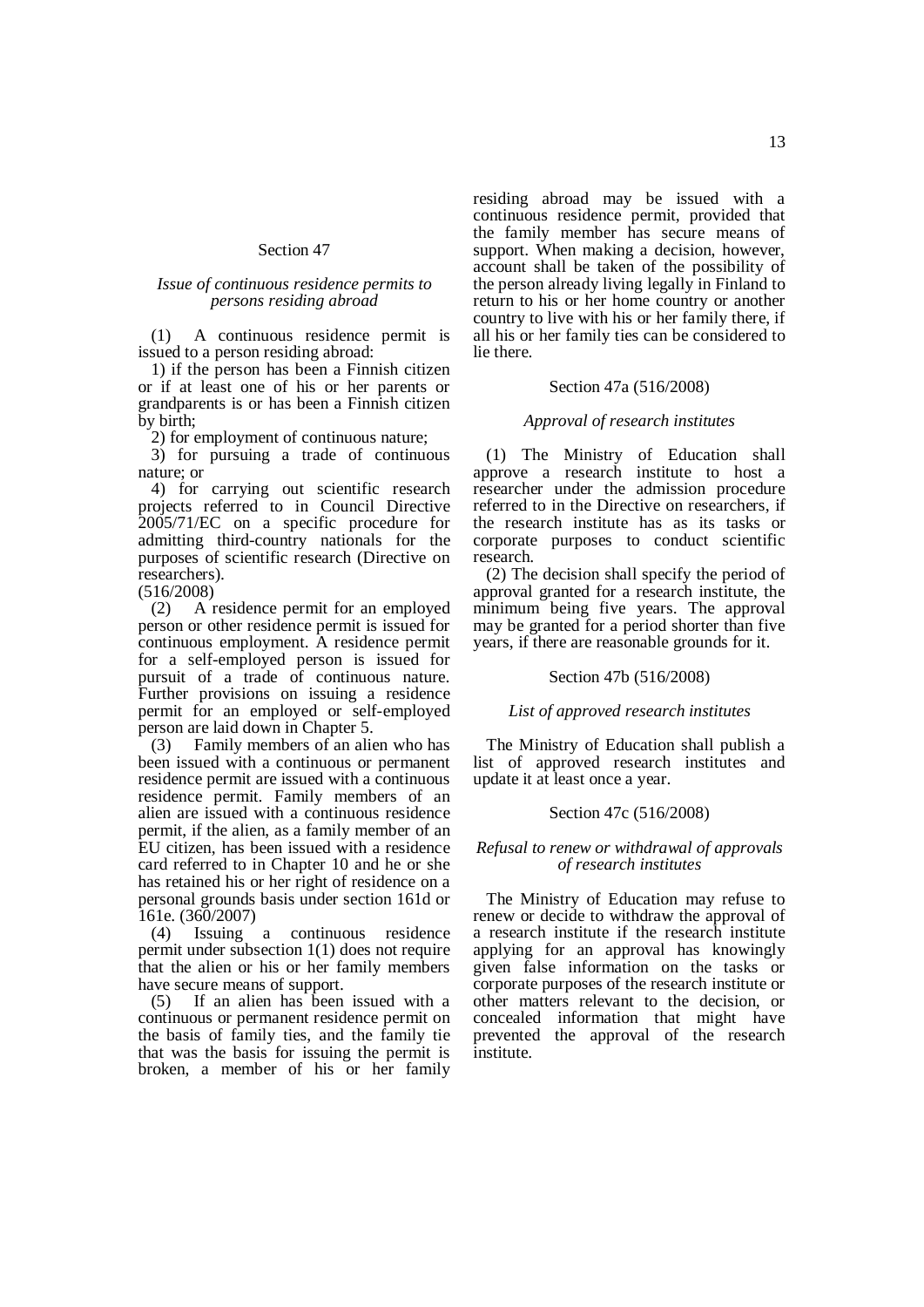### Section 47d (516/2008)

### *Hosting agreement*

(1) A research institute wishing to host a researcher under the Directive on researchers shall sign a hosting agreement with the latter. In the hosting agreement, the alien undertakes to complete the scientific research project under the Directive on researchers, and the research institute undertakes to host the alien for that purpose.

(2) A research institute may sign a hosting agreement if:

1) it has accepted the research project, after examination of:

a) the purpose and duration of the scientific research project, and the availability of the necessary financial resources for it to be carried out;

b) the foreign researcher's qualifications

2) during his or her stay the alien has sufficient monthly resources to meet his or her expenses and return travel costs;

3) the alien stays a maximum of four months in Finland and has a health insurance with a solvent and reliable company or institution, or a statutory health insurance provided by a State covering his or her health care costs;

4) the hosting agreement specifies the legal relationship and working conditions of the alien.

## Section 47e (516/2008)

### *Issue of residence permits for scientific research*

(1) An alien is issued with a residence permit for scientific research referred to in the Directive on researchers if:

1) he or she has signed a hosting agreement with a research institute;

2) he or she meets the requirements for signing a hosting agreement; and

3) he or she does not cause a danger to public order, security or health.

(2) The research institute shall provide the

licensing authority with information on the fulfilment of the requirements for the hosting agreement before the alien is issued with a residence permit.

## Section 47f (516/2008)

### *Expiry of hosting agreement*

(1) The hosting agreement expires when the researcher has finished his or her research. The hosting agreement is terminated before the research has been completed if the alien is not admitted to the country or if the legal relationship that is the condition for signing the hosting agreement is terminated, or if the Ministry of Education refuses to renew or withdraws the approval of the research institute.

(2) The research institute shall notify the Ministry of Education and the authority that issued the residence permit that the research has been completed. The notification shall be given within two moths of the completion of the research.

(3) The research institute shall without delay inform the Ministry of Education of any circumstances that prevent the implementation of the hosting agreement.

## Section 48

## *Issue of residence permits to persons coming from the former Soviet Union*

(1) In addition to what is otherwise provided in this Act, a person from the former Soviet Union is issued with a continuous residence permit:

1) if the applicant belonged to the people evacuated from Ingria to Finland in 1943 or 1944 and returned to the Soviet Union after the war;

2) if the applicant served in the Finnish army during the period 1939-1945; or

3) if the applicant or one of his or her parents or at least two of his or her four grandparents are or have been entered in a document as Finnish nationals and the applicant is sufficiently proficient in Finnish or Swedish.

(2) A residence permit is also issued to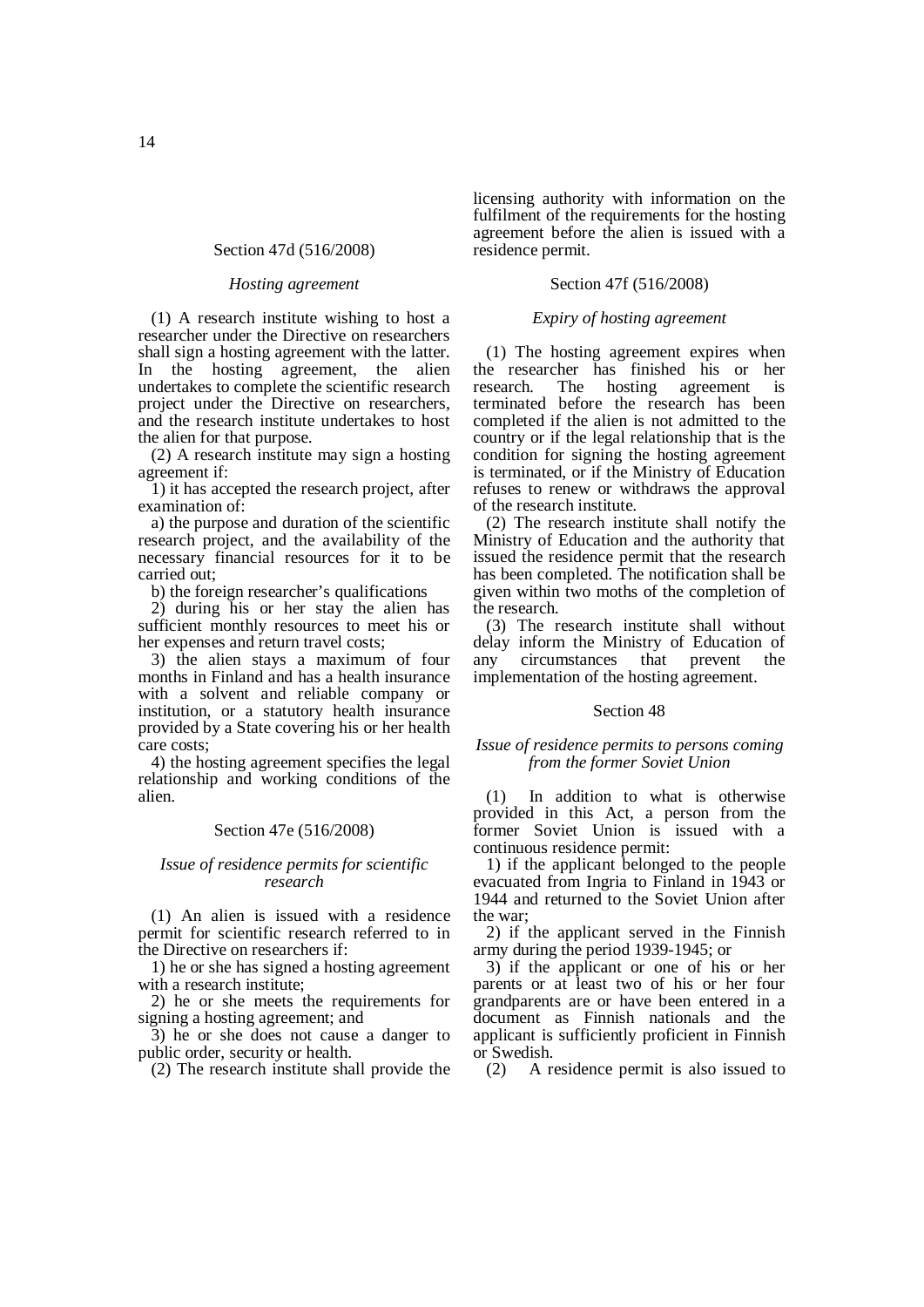family members of a person referred to in subsection 1 and to children in his or her custody who have not reached the age of eighteen years before the applicant is issued with a residence permit on grounds mentioned in subsection 1.

(3) A further requirement for issuing a residence permit is that:

1) the applicant has registered as a returnee at a Finnish mission;

2) in the case referred to in subsection 1(3), the applicant takes part in re-entry orientation given in the country of departure and presents a certificate of passing a language examination arranged by Finnish authorities, which proves that the applicant has the required proficiency in Finnish or Swedish for level A2 on the scale of assessment of language skills under the Council of Europe's Common European Framework of Reference for Languages, unless participation in re-entry orientation or a language examination is considered unreasonable with regard to the applicant's circumstances; and

3) the applicant has access to accommodation in Finland.

(4) The applicant's Finnish origin referred to in subsection 1(3) is proven with original documents or, if this is not possible, in some other reliable manner.

(5) Issuing a residence permit referred to in this section does not require that the applicant or his or her family members have secure means of support.

(6) Further provisions on the grounds for and arrangement of language examinations referred to in subsection  $3(2)$  may be given by Government decree.

## Section 49

### *Issue of first fixed-term residence permits to aliens who have entered the country without residence permits*

(1) An alien who has entered the country without a residence permit is issued with a temporary or continuous residence permit in Finland if the requirements for issuing such a residence permit at a Finnish diplomatic or consular mission abroad are met, and if:

1) the alien or at least one of his or her parents or grandparents is or has been a Finnish citizen by birth;

2) the alien has already, before entering Finland, lived together with his or her married spouse who lives in Finland, or has continuously lived together for at least two years in the same household in a marriagelike relationship with a person who lives in Finland;

3) refusing a residence permit for an employed or self-employed person applied for in Finland would be unfounded from the alien's or employer's point of view;

4) the alien has before entering Finland resided in another Member State for the purposes of carrying out scientific research referred to in the Directive on researchers, and applies for a residence permit in Finland for the same purpose or is a family member of such a person; or

5) refusing a residence permit would be manifestly unreasonable.

(516/2008)

(2) A temporary or continuous residence permit is issued on the same grounds as an equivalent permit applied for abroad.

(3) Correspondingly, the provision in subsection  $1(2)$  applies to registered partnerships of the same sex and to marriagelike relationships of two persons of the same sex living continuously together in the same household.

### Section 49a (358/2007)

*Issuing residence permits to third-country nationals who have been issued with a longterm resident's EC residence permit by another Member State of the European Union, and to their family members* 

(1) A third-country national who has been issued with a long-term resident's EC residence permit by another Member State of the European Union is issued with a fixedterm residence permit applied for in Finland or abroad:

1) for exercising an economic activity in an employed or self-employed capacity;

2) for pursuing studies or vocational training; or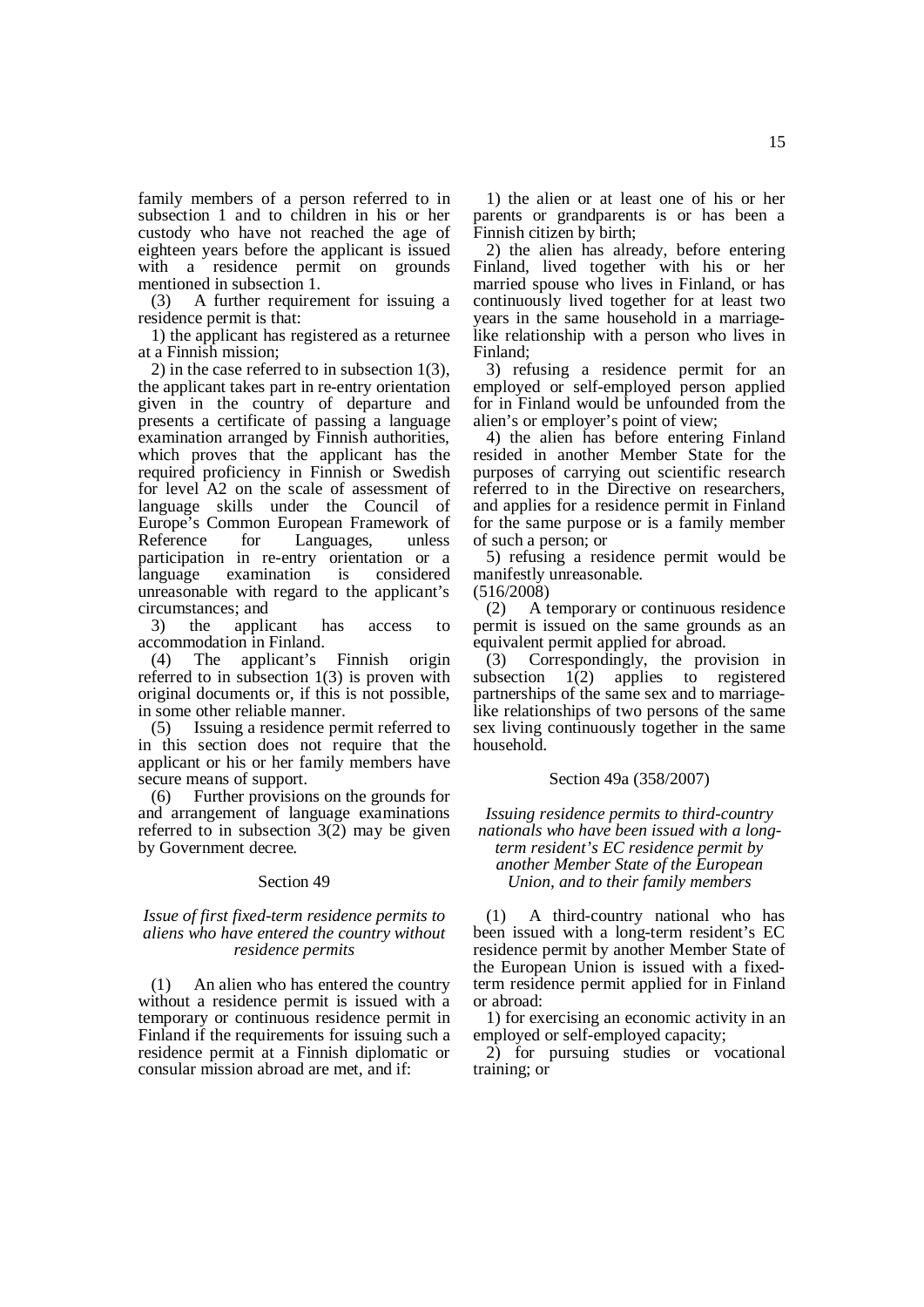3) for other purposes.

(2) A residence permit is issued as a temporary or continuous permit, taking the nature of the intended stay into account.

(3) A residence permit for an employed person or some other residence permit is issued for the purpose of employment. A residence permit for a self-employed person is issued for the purpose of pursuing a trade. Further provisions on the issuing of a residence permit for an employed person and a residence permit for a self-employed person are given in Chapter 5.

(4) When a third-country national with a long-term resident's EC residence permit issued by another Member State of the European Union is issued with a temporary or continuous residence permit, the family members are also issued with a temporary or continuous residence permit in Finland for the same period of time, whether applied for in Finland or abroad.

## Section 50 (360/2007)

## *Issuing residence permits to family members of Finnish citizens*

(1) Family members of a Finnish citizen living in Finland and minor unmarried children of the family members are issued with a continuous residence permit on the basis of family ties upon application filed in Finland or abroad.

(2) Relatives other than family members of a Finnish citizen living in Finland are issued with a continuous residence permit if refusing a residence permit would be unreasonable because the persons concerned intend to resume their close family life in Finland or because the relative is fully dependent on the Finnish citizen living in Finland. Such other relatives must remain abroad while the application is processed.

(3) If a Finnish citizen has used the right of movement laid down in the Directive 2004/38/EC of the European Parliament and of the Council amending Regulation (EEC) No 1612/68 and repealing Directives 64/221/EEC, 68/360/EEC, 72/194/EEC, 73/148/EEC, 75/34/EEC, 75/35/EEC, 90/364/EEC, 90/365/EEC and 93/96/EEC

(*Free Movement Directive*), by moving to another Member State or by residing in another Member State and the family member has accompanied or joined him or her, provisions in Chapter 10 apply to the entry and residence of the family member.

(4) Issuing a residence permit referred to in this section does not require the alien to have secure means of support.

## Section 50a (360/2007)

 *Issuing residence permits to family members of EU citizens residing in Finland* 

(1) A family member of an EU citizen or a comparable person who is living in Finland and has registered his or her residence or the family member's minor children whose right of residence cannot be registered or approved under Chapter 10 are issued with a continuous residence permit on the basis of family ties. The residence permit is issued upon application filed in Finland or abroad.

(2) Issuing a residence permit referred to in this section to a family member of a Nordic citizen or to his or her minor child, does not require the alien to have secure means of support.

### Section 51

### *Issuing residence permits in cases where aliens cannot be removed from the country*

(1) Aliens residing in Finland are issued with a temporary residence permit if they cannot be returned to their home country or country of permanent residence for temporary reasons of health or if they cannot actually be removed from the country.

(2) Issuing a residence permit does not require that the alien have secure means of support.

(3) If aliens are issued with a residence permit under subsection 1, their family members residing abroad are not issued with a residence permit on the basis of family ties.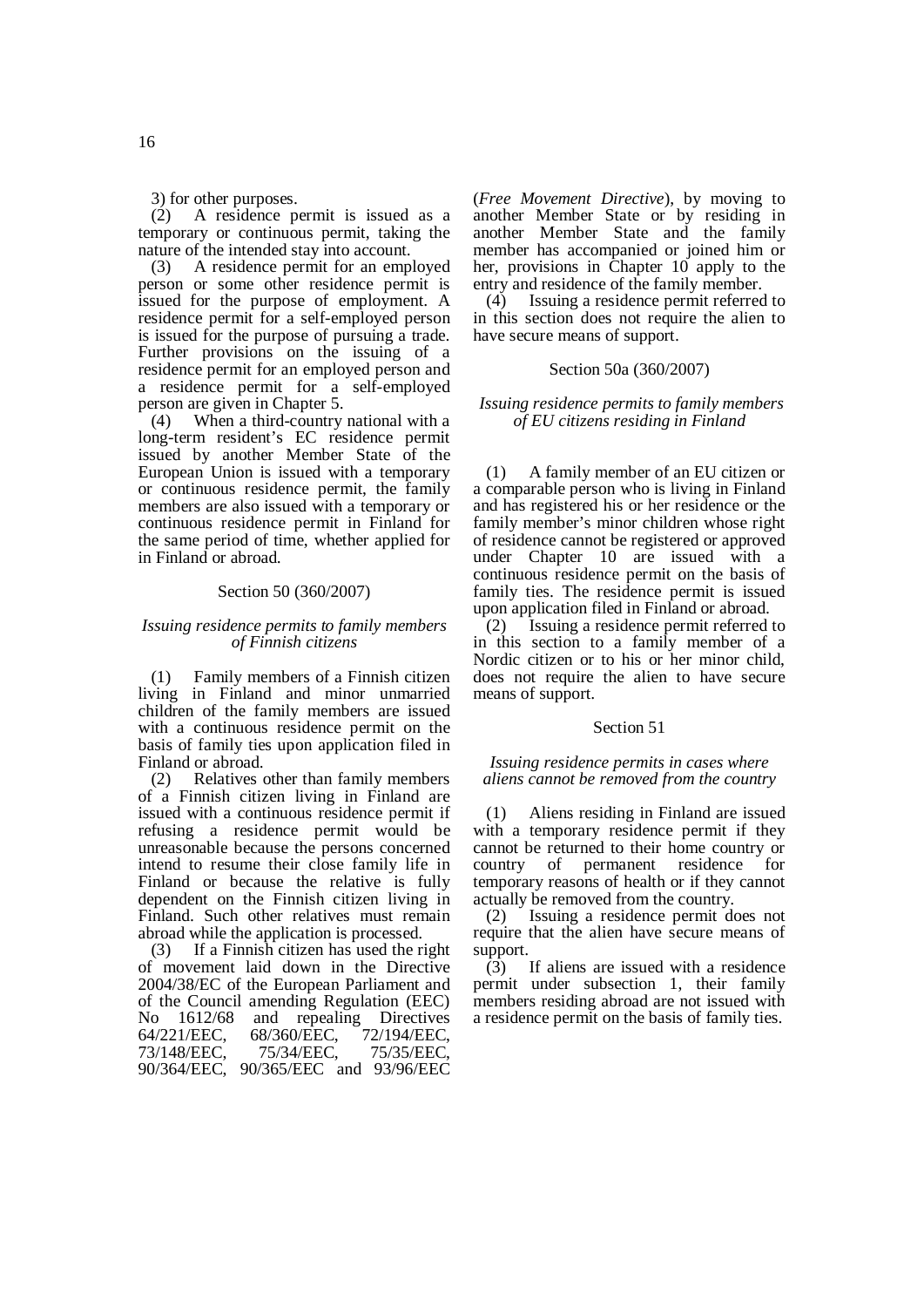## Section 52

## *Issuing residence permits on compassionate grounds*

(1) Aliens residing in Finland are issued with a continuous residence permit if refusing a residence permit would be manifestly unreasonable with regard to their health, ties to Finland or on other compassionate grounds, particularly in consideration of the circumstances they would face in their home country or of their vulnerable position.

(2) Issuing a residence permit does not require that the alien have secure means of support.

(3) If aliens are issued with a residence permit under subsection 1, their family members are issued with a residence permit under section 47(3).

(4) If unaccompanied minor children who have entered Finland are issued with a residence permit under subsection 1, their minor siblings residing abroad are issued with a continuous residence permit. A requirement for issuing a residence permit is that the children and their siblings have lived together and that their parents are no longer alive or the parents' whereabouts are unknown. Another requirement for issuing a residence permit is that issuing the permit is in the best interest of the children. Issuing a residence permit does not require that the alien have secure means of support.

## Section 52a (619/2006)

## *Issuing a residence permit for a victim of trafficking in human beings*

(1) A victim of trafficking in human beings staying in Finland is issued with a temporary residence permit if:

1) the residence of the victim of trafficking in human beings in Finland is justified on account of the pre-trial investigation or court proceedings concerning trafficking in human beings;

2) the victim of trafficking in human beings is prepared to cooperate with the authorities so that those suspected of trafficking in human beings can be caught; and

3) the victim of trafficking in human beings no longer has any ties with those suspected of trafficking in human beings.

 $(2)$  If the victim of trafficking in human beings is in a particularly vulnerable position, the residence permit may be issued on a continuous basis regardless of whether the requirements laid down in subsection 1(1) and (2) are met.

(3) Issuing the residence permit is not conditional on the alien having secure means of support.

 $(4)$  If a victim of trafficking in human beings is issued with a temporary residence permit, his or her family members staying abroad are not issued with a residence permit on the basis of family ties. If he or she is issued with a continuous residence permit, family members are issued with a residence permit under section 47(3).

## Section 52b (619/2006)

## *Reflection period for a victim of trafficking in human beings*

(1) Before issuing a residence permit laid down in section 52a, a reflection period of at least thirty days and a maximum of six months may be granted to a victim of trafficking in human beings.

(2) During the reflection period, a victim of trafficking in human beings must decide whether he or she will cooperate with the authorities referred to in section 52a(1)(2).

(3) The reflection period may be suspended if the victim of trafficking in human beings has voluntarily and on his or her own initiative re-established relations with those suspected of trafficking in human beings or if this is necessary on the grounds mentioned in section 36(1).

### Section 52c (619/2006)

## *Deciding on the reflection period*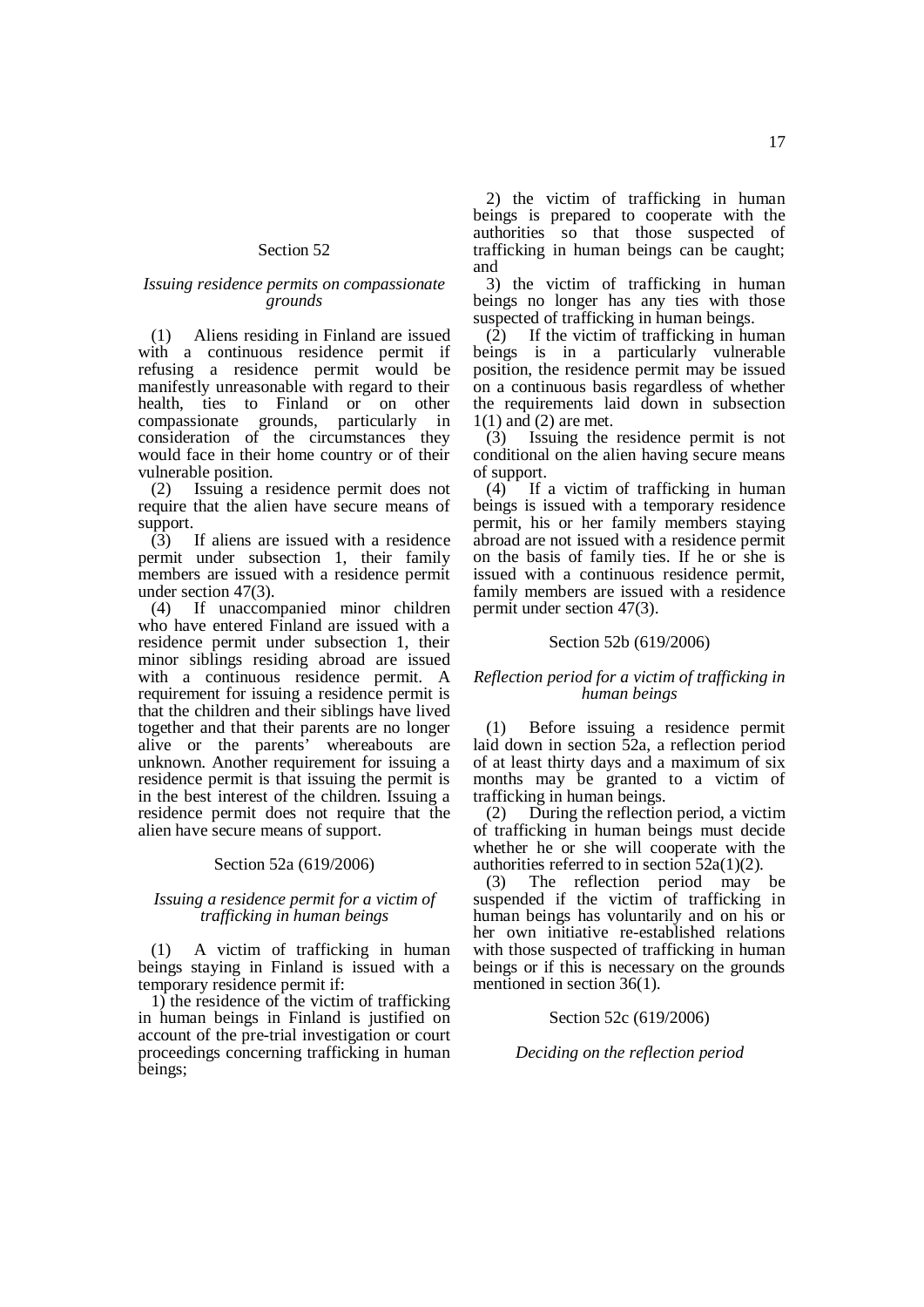(1) The District Police or a border control authority shall decide on granting and suspending the reflection period.

(2) The victim of trafficking in human beings is notified of the reflection period and its suspension in writing. The notification must give the purpose, start date and duration of the reflection period, make clear that the reflection period may be suspended, and give the grounds for suspending the reflection period.

### Section 53

*Validity of first fixed-term residence permits* 

(1) First fixed-term residence permits are issued for one year, however for no longer than the validity period for the travel document, unless requested for a shorter period.

(2) If a residence permit is issued on the basis of family ties, the validity period for the residence permit must not, however, exceed the validity period for the family member's residence permit which was the basis for issuing the residence permit.

(3) A residence permit may be issued for a period longer or shorter than one year if it is issued for carrying out a legal act, an assignment or studies that will be completed within a set period. However, the duration of a fixed-term residence permit must not exceed two years.

(4) An alien who is or has been a Finnish citizen, or who has at least one parent or grandparent who is or has been a Finnish citizen by birth, is issued with a fixed-term residence permit for a period of four years, unless requested for a shorter period.

 $(5)$  A member of the staff of a diplomatic or consular mission of a foreign State or his or her family member may be issued with a residence permit for the duration of the entire announced term of office.

(6) A victim of trafficking in human beings is issued with a residence permit for at least six months and for a maximum of one year. (619/2006)

(7) A residence permit on the basis of

refugee status or subsidiary protection is issued for four years. (323/2009)

*Requirements for issuing extended permits or permanent residence permits* 

## Section 54 (34/2006)

## *Issuing extended permits*

(1) A new fixed-term residence permit is issued if the requirements under which the alien was issued with his or her previous fixed-term residence permit are still met.

(2) If an alien has been issued with a residence permit on the basis of international protection, a new fixed-term residence permit is issued, unless it is likely on the basis of facts that have emerged that the requirements under which the alien was issued with the previous fixed-term residence permit are no longer met.

(3) An alien who has been issued with a temporary residence permit for employment or pursuing a trade under section  $45(1)$  is issued with a continuous residence permit after two years of continuous residence in the country, if the requirements for issuing the permit are still met.

(4) An alien who has been issued with a temporary residence permit for studying under section  $45(1)(3)$  is issued with a new temporary residence permit for seeking work after he or she has received a degree or other qualification.

(5) An alien who has been issued with a temporary residence permit under section 51 because he or she cannot be removed from the country and a victim of trafficking in human beings who has been issued with a temporary residence permit are issued with a continuous residence permit after a continuous residence of two years in the country if the circumstances on the basis of which the alien was issued with the previous fixed-term permit are still valid.

 (6) A new fixed-term residence permit is issued on new grounds if such grounds would qualify the alien for the first residence permit. An alien who has been issued with a temporary or continuous residence permit on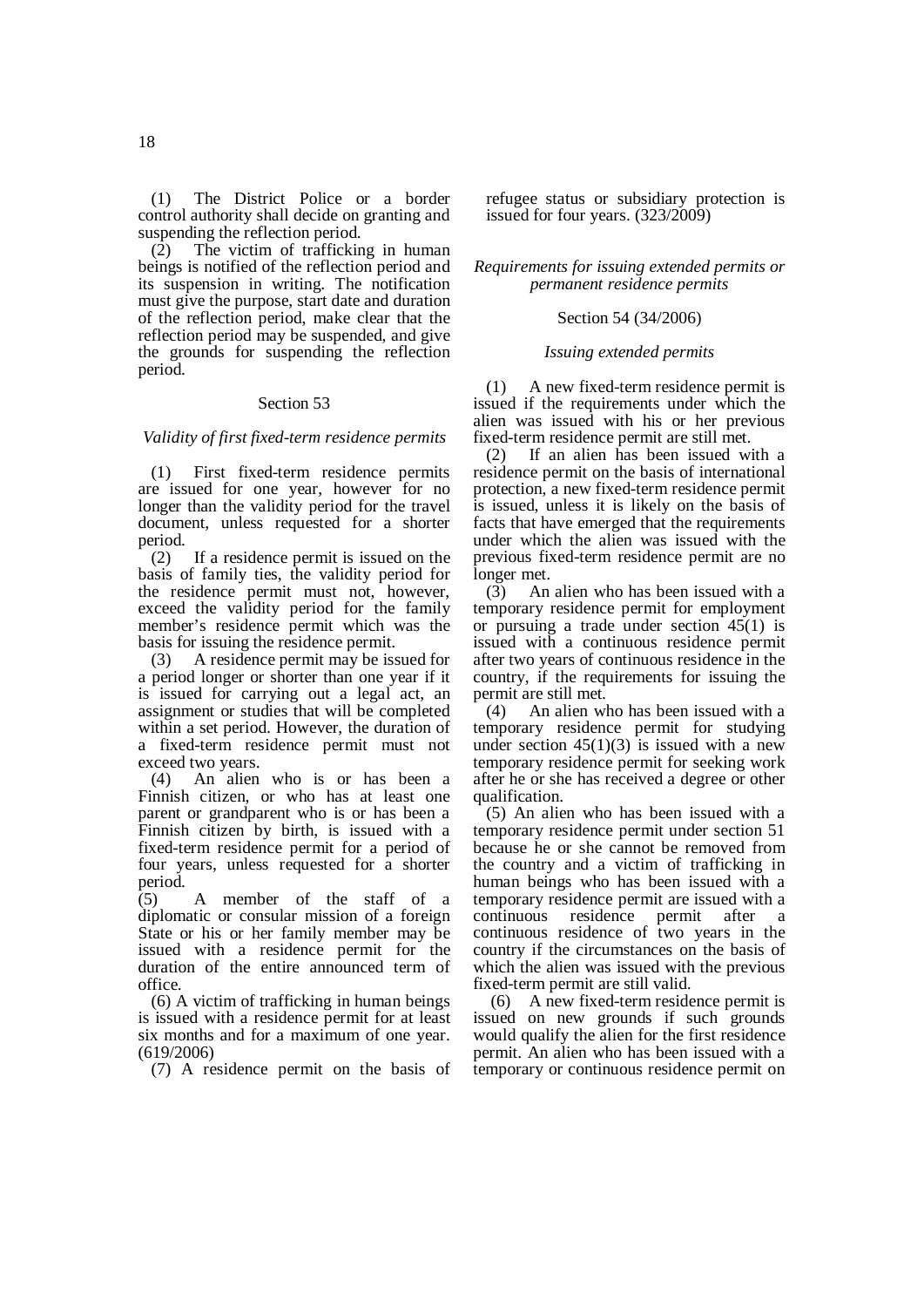the basis of family ties may be issued with a residence permit on the basis of close ties to Finland after these family ties are broken.

### Section 55 (34/2006)

### *Duration of extended permits*

(1) A new fixed-term residence permit is issued for a maximum of four years. (358/2007)

(2) The provisions of section 53 on the duration of the first fixed-term residence permit apply to the cases referred to in section  $\overline{54(3)}$  and (5) if the temporary grounds for a residence permit become permanent.

(3) If a residence permit is issued on the basis of family ties, the validity period for the fixed-term residence permit must not, however, exceed the validity period of the sponsor's fixed-term residence permit used as the basis for issuing the residence permit.

(4) A person who has received a degree or other qualification in Finland is issued with a temporary residence permit under section  $54(4)$  for one six-month period from the expiry of the previous residence permit.

### Section 56 (380/2006)

### *Issuing permanent residence permits*

(1) A permanent residence permit is issued to aliens who, after being issued with a continuous residence permit, have resided legally in the country for a continuous period of four years if the requirements for issuing an alien with a continuous residence permit are still met and there are no obstacles to issuing a permanent resident permit under this Act. Residence is considered continuous if an alien has resided in Finland for at least half the validity period of the residence permit. Absence resulting from ordinary holiday or other travel or work at a work site abroad on secondment by a Finnish employer is not considered an interruption of continuous residence.

(2) An alien who has been issued with a fixed-term residence permit on the basis of family ties may be issued with a permanent residence permit even though the sponsor does not meet the requirements for the issuing of a permanent residence permit.

(3) The period of four years is calculated from the date of entry into the country if the alien held a residence permit for continuous residence upon entry. If the residence permit was applied for in Finland, the period of four years is calculated from the first day of the fixed-term residence permit issued for the first continuous residence in the country.

(4) If a person has been issued with a residence permit on the basis of refugee status, subsidiary protection or humanitarian protection, the period of four years is calculated from the date of entry into the country. (323/2009)

## Section 56 a (358/2007)

## *Issuing long-term residents' EC residence permits*

(1) A long-term resident's EC residence permit is issued to a third-country national who, after being issued with a continuous residence permit, has resided legally in the country for a continuous period of five years immediately before submitting a residence permit application, if the requirements for issuing a continuous residence permit are still met and there are no obstacles to issuing a long-term resident's EC residence permit under this Act.

(2) Periods of residence outside Finland not exceeding six consecutive months do not interrupt continuous residence in Finland if the periods of absence do not, however, exceed ten months in total. For special reasons residence may be considered continuous despite periods of absence that exceed the periods of time mentioned above, which, however, are not included in the total period of residence.

(3) The period of five years is calculated from the first day of the fixed-term residence permit issued for the first continuous residence in the country or the date of entry, if the third-country national had a continuous residence permit when he or she entered the country.

(4) Beneficiaries of international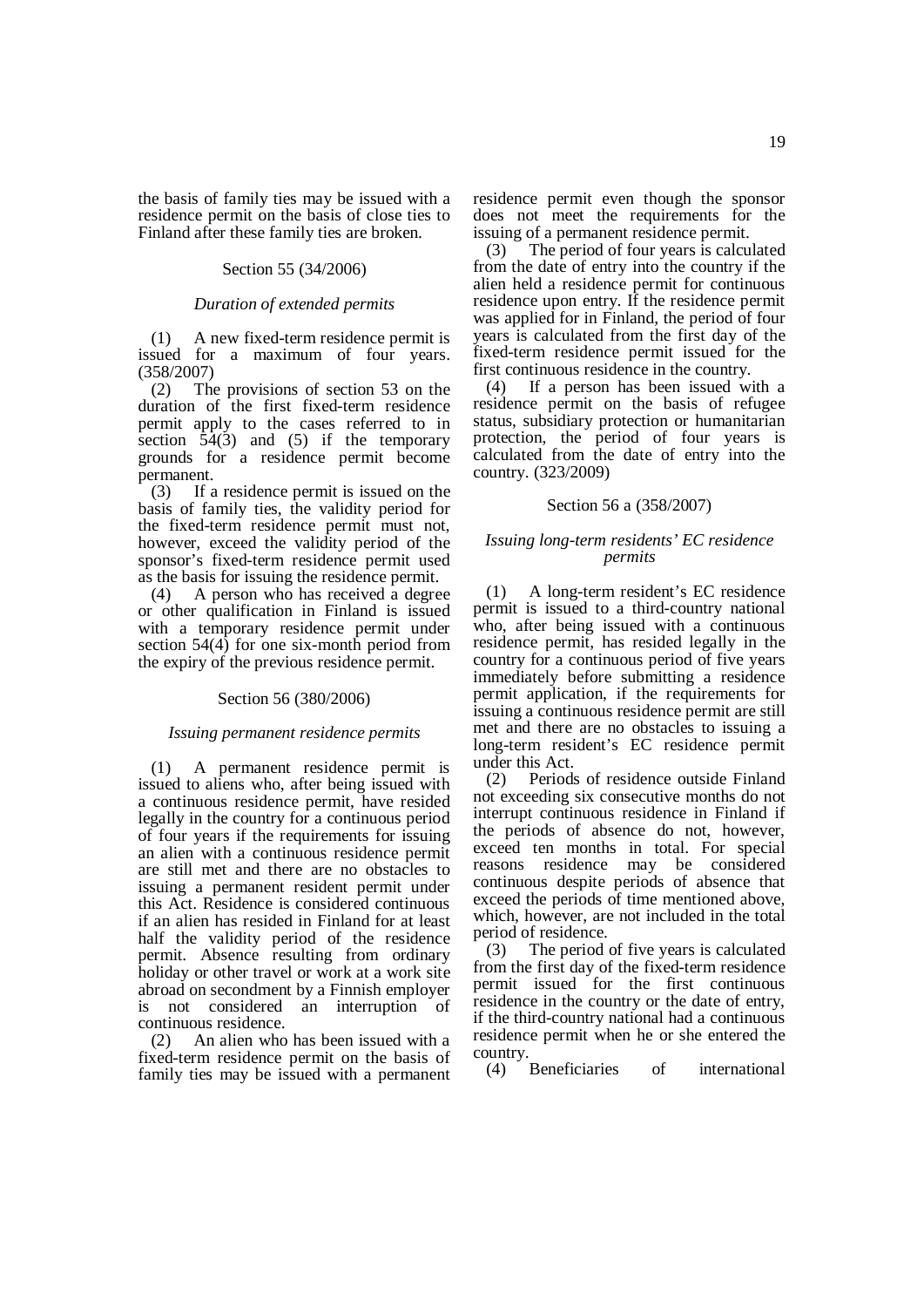protection are not issued with a long-term resident's EC residence permit.

## Section 57

## *Obstacles to issuing permanent residence permits and long-term residents' EC residence permits (358/2007)*

(1) A permanent residence permit and a long-term resident's EC residence permit may be refused if the alien:

1) is found guilty of an offence punishable by imprisonment:

2) is suspected of an offence punishable by imprisonment;

3) is found guilty of two or more offences; or

4) is suspected of two or more offences. (358/2007)

(2) The sentence passed for an offence need not be final. When the obstacles to issuing a residence permit are being considered, the nature and seriousness of the criminal act, the length of the alien's residence in Finland and his or her ties to Finland must be taken into account.  $(358/2007)$ <br>(3) If

If an alien has been sentenced to unconditional imprisonment, a permanent residence permit may be issued if, on the date of decision on the application, three years have passed since the alien served his or her sentence in full. If the alien has been sentenced to conditional imprisonment, a permanent residence permit may be issued if more than two years have passed since the probation ended. In other cases, a permanent residence permit may be issued if the offence was committed more than two years before the date of decision on the application.

*Cancellation and expiry of residence permits* 

## Section 58 (358/2007)

### *Cancelling residence permits*

(1) A fixed-term or permanent residence permit is cancelled if the alien has moved out of the country permanently or has

continuously resided outside Finland for two years for permanent purposes.

(2) A long-term resident's EC residence permit is cancelled if the alien has resided outside the territory of the European Union for two consecutive years or outside Finland for six consecutive years.

(3) In the case referred to in subsection 1 or 2, an alien may, before the expiry of the periods mentioned above, file an application to prevent the cancellation of his or her residence permit. If the application is granted, the decision must state the period during which the residence permit is not cancelled. The application may be granted if the alien has resided outside Finland or the Community for special or exceptional reasons.

(4) A fixed-term or permanent residence permit or a long-term resident's EC residence permit may be cancelled if false information on the alien's identity or other matters relevant to the decision was knowingly given when the permit was applied for, or if information that might have prevented the issue of the residence permit was concealed.

(5) A fixed-term residence permit may be cancelled if the grounds on which the permit was issued no longer exist.

(6) A fixed-term or permanent residence permit or a long-term resident's EC residence permit may be cancelled if a Schengen State asks Finland to cancel a residence permit issued to an alien by Finland on the grounds that the alien has been prohibited from entering another Schengen State and ordered to be removed from the Schengen area on the grounds referred to in section 149(1)(2) and  $(1)(3)$ .

## Section 58a (516/2008)

### *Cancellation of residence permits issued under the Directive on researchers*

(1) In addition to the provisions in section 58, a fixed-term residence permit issued under section  $47(1)(4)$  above may be cancelled, if the hosting agreement ends or the Ministry of Education refuses to renew or withdraws the approval of the research institute.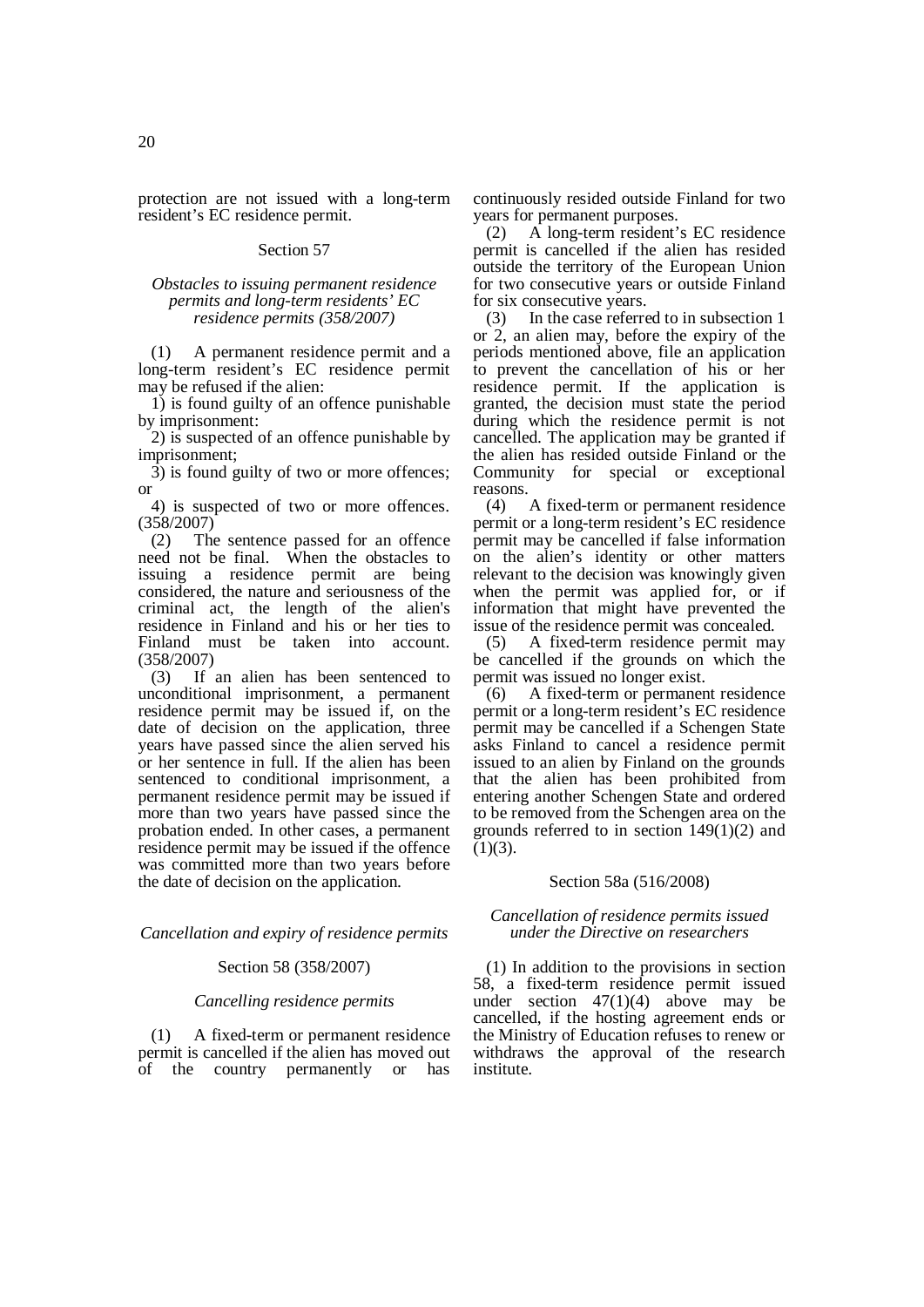(2) If the hosting agreement ends for the reason that the research has been completed, the residence permit may be withdrawn at the earliest after six months of the completion of the research. If the hosting agreement ends for the reason that the Ministry of Education refuses to renew or withdraws the approval of the research institute, the residence permit may not be withdrawn less than six months after the final decision.

#### Section 59 (358/2007)

#### *Expiry of residence permits*

(1) A residence permit expires when an alien is deported from the country or acquires Finnish citizenship. In addition, a long-term resident's EC residence permit expires if another EU Member State issues him or her with a long-term resident's EC residence permit.

(2) An entry on the expiry is made in the Register of Aliens.

### *Permit procedure and competent authorities*

### Section 60

#### *Applications for residence permits*

(1) A first residence permit shall be applied for abroad in the country where the alien resides legally before entering Finland. The application is filed with a Finnish mission.

(2) A residence permit may be applied for in Finland under sections 49, 49 a, 50-52, 52a, 54, 56 and 56a. The application is filed with the District Police. (358/2007)

(3) If the permit is issued by the Ministry for Foreign Affairs, the application for a permit may be filed with the Ministry after the applicant has already entered the country.

(4) Further provisions on the application procedure for residence permits may be given by Government decree.

### Section 60a (358/2007)

## *Application for a residence permit of a thirdcountry national who has been issued with a long-term resident's EC residence permit in another EU Member State and of his or her family members, and processing the applications*

(1) A residence permit for a thirdcountry national who has been issued with a long-term resident's EC residence permit in another EU Member State and for his or her family members must be applied for as soon as possible and no later than within three months from the entry into the country. An application may also be filed before the entry into the country in the Member State that issued the residence permit referred to above.

(2) A decision on an application for a residence permit must be made within four months of the filing of the application. The time for processing an application may be extended by up to three months, if all the necessary documents are not submitted with the application or for some other special reason.

### Section 60b (358/2007)

## *Processing a long-term resident's EC residence permit*

A decision on an application for a longterm resident's residence permit must be served on the applicant no later than six months after the filing of the application. The period may be extended if the processing of the matter has run into exceptional difficulties.

### Section 60c (358/2007)

## *Reapplying for a long-term resident's EC residence permit*

(1) If a long-term resident's EC residence permit has been cancelled under section  $58(2)$  or has expired under section 59(1), a new EC residence permit is issued on application. A permit is issued if the applicant meets the requirement for secure means of support laid down in section 39, and there are no obstacles to issuing a permit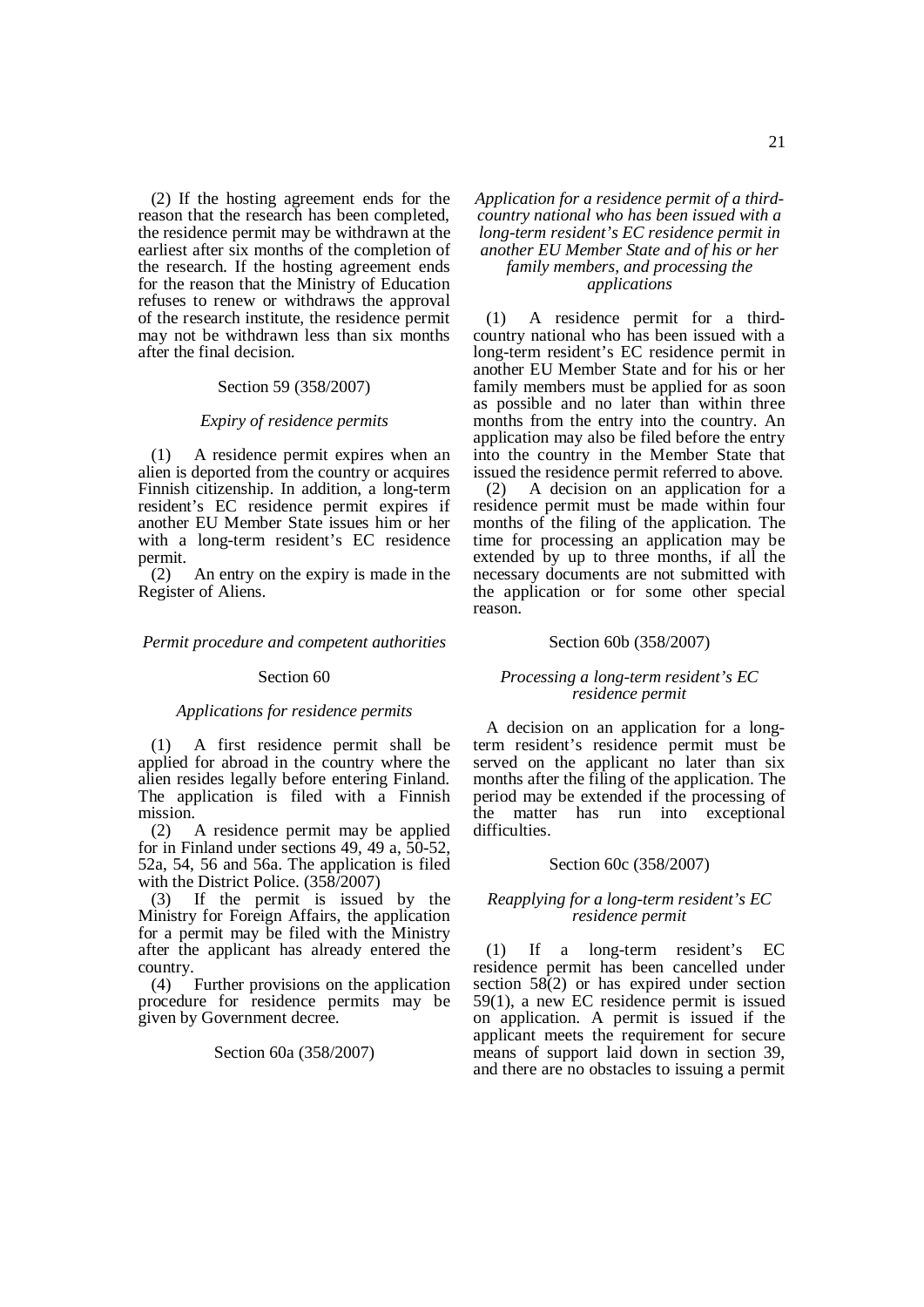under section 36.

(2) An application for a new residence permit must be processed without delay.

## Section 61

## *Taking temporary possession of travel documents*

(1) The authorities may take temporary possession of an alien's travel document while a matter related to a visa, residence permit or travel document is being processed if it is necessary for verifying the correctness of the alien's personal data or travel document or for entering a visa or residence permit in the travel document.

(2) The travel document shall be returned to the alien as soon as its possession by the authorities is no longer necessary for processing the matter. The alien has the right to regain possession of the travel document temporarily for travelling or taking care of necessary affairs.

(3) Police or border control authorities issue a certificate of a temporary possession of a travel document.

## Section 62

### *Application procedure for residence permits on the basis of family ties*

(1) An alien who has no residence permit (applicant) may apply for a residence permit abroad on the basis of family ties by filing an application with a Finnish mission, or a sponsor may initiate the procedure by filing an application with the District Police.

(2) To establish whether the requirements for a residence permit are met, the persons mentioned in subsection 1 shall be provided with an opportunity to be heard before a decision is issued on the matter, unless the application is rejected immediately as unfounded. (549/2010)

## Section 63 (973/2007)

*Opinions on applications for a residence permit on the basis of family ties* 

(1) The Finnish Immigration Service or the District Police may obtain an opinion on an application for a residence permit on the basis of family ties from the social welfare or health care authorities of the sponsor's domicile or place of residence. An opinion on the sponsor's social situation or health may be requested if the sponsor is an unaccompanied minor, if the applicant is a member of the alien's extended family or if there is another special reason related to establishing the family's situation.

(2) Notwithstanding any secrecy provisions, social welfare or health care authorities are obliged to submit in their opinion to the Finnish Immigration Service or the District Police referred to in subsection 1, for the purpose of an application for a residence permit on the basis of family ties, any information that they have on the person's social situation or health that is necessary for a decision on issuing a residence permit on the basis of family ties.

### Section 64

## *Oral hearing when applying for a residence permit on the basis of family ties*

(1) When applying for a residence permit on the basis of family ties, the applicant, sponsor or other relative may be heard orally to establish whether the requirements for entry or for a residence permit are met.

(2) The hearing is conducted by the police or by an official of a Finnish mission. The Finnish Immigration Service may conduct the hearing if establishing the matter so requires. (973/2007)

## Section 65

## *Establishing family ties by means of DNA analysis*

(1) The Finnish Immigration Service may provide an applicant or sponsor with an opportunity to prove their biological kinship with DNA analysis paid from State funds if no other adequate evidence of family ties based on biological kinship is available and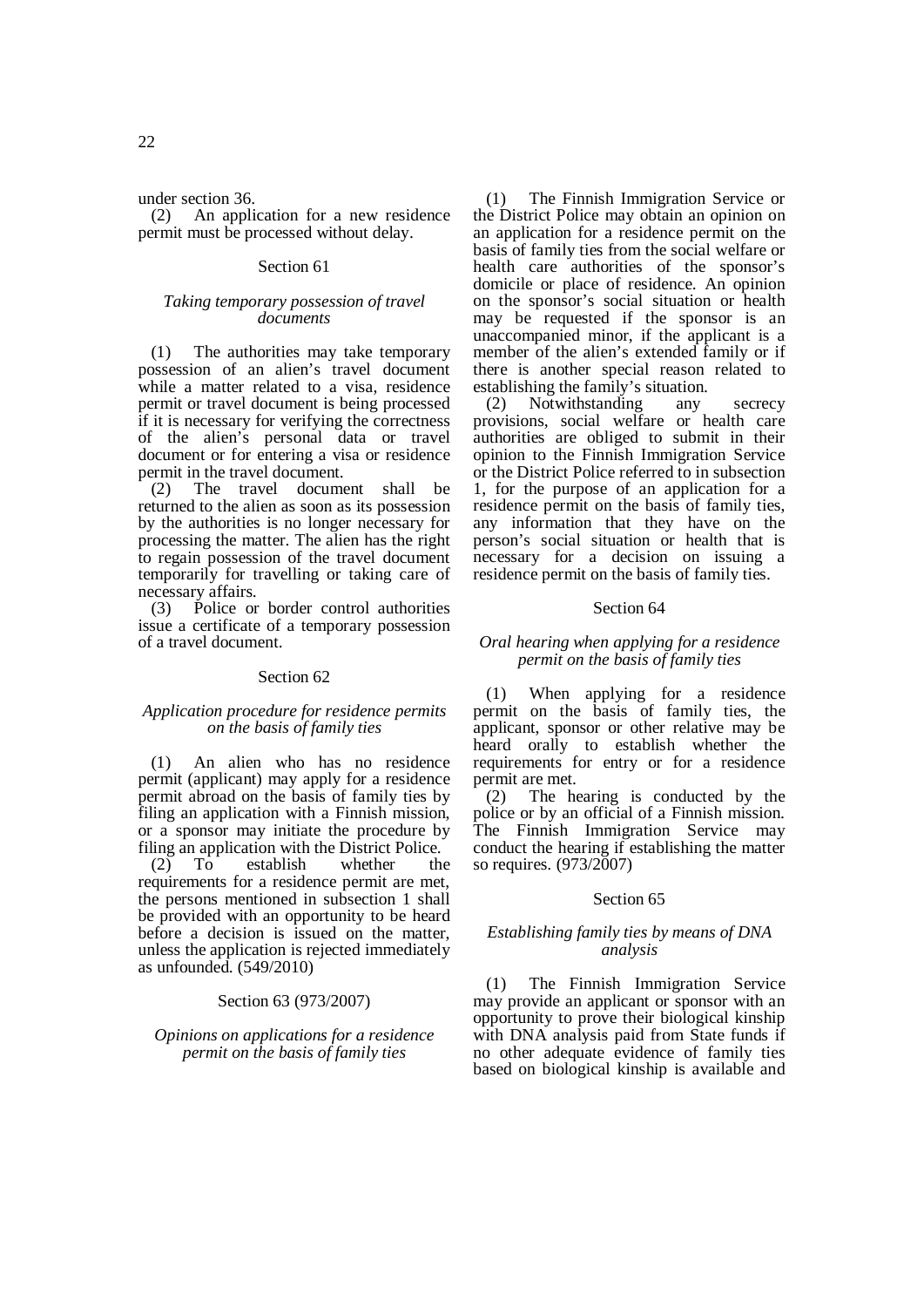if it is possible to obtain material evidence of the family ties through DNA analysis. (973/2007)

(2) The person concerned shall be given proper information on the purpose and nature of DNA analysis and any consequences and risks involved. Carrying out DNA analysis requires that the person to be tested has given a written consent based on information and free will. Results of the analysis may not be used for any purposes other than establishing the family ties required for issuing a residence permit in cases as specified in the person's consent.

(3) If the person concerned has deliberately given false information on his or her family ties, as a result of which the person and the family member indicated by him or her have been ordered to take a DNA test, the Finnish Immigration Service shall order the person concerned to reimburse the cost of the test to the State unless this is unreasonable under the circumstances. The decision of the Finnish Immigration Service is enforced as provided in the Act on the Recovery of Taxes and Charges through Execution (973/2007).

### Section 66

#### *Carrying out DNA analyses*

(1) A DNA test is carried out at the National Public Health Institute or the Department of Forensic Medicine at the University of Helsinki. The person carrying out a DNA test shall send an opinion based on DNA typing to the Finnish Immigration Service without delay. When the Finnish Immigration Service has issued a decision on the matter, it informs the person who carried out the test that the samples and the data concerning DNA identification shall be destroyed. (973/2007)

(2) In Finland, the samples required for a DNA test are taken by a health care professional at the Department of Forensic Medicine at the University of Helsinki or at a health centre. The samples are sent to the person carrying out the test referred to in subsection 1.

(3) Abroad, the samples required for a

DNA test are taken by a health care professional at a Finnish mission or at facilities arranged by the mission. The samples are sent to the person carrying out the test referred to in subsection 1.

(4) The police or an official of the Finnish Immigration Service or the mission supervise the taking of samples and establish the identity of the person tested. (973/2007)

(5) Further provisions on carrying out DNA analyses may be given by Government decree.

#### Section 66a (380/2006)

*Consideration in connection with an application made on the basis of family ties* 

If a residence permit has been applied for on the basis of family ties, account must be taken of the nature and closeness of the alien's family ties, the duration of his or her residence in the country and the cultural and social ties of his or her family to the home country when considering the refusal of the permit. The same applies to consideration when deciding on the cancellation of a residence permit issued on the basis of family ties or on the removal from the country of the sponsor or his or her family member.

## Section 67 (973/2007)

## *Finnish Immigration Service as the residence permit authority*

(1) The Finnish Immigration Service issues:

1) a first residence permit to an alien abroad;

2) in the cases referred to in sections 49, 49a, 51, 52 and 52a, a first residence permit to an alien who has entered the country without a residence permit;

3) a residence permit when the District Police have brought the matter to the Finnish Immigration Service for decision.

(2) The Finnish Immigration Service cancels a residence permit on grounds specified in section  $5\dot{8}(1),(2)$  or  $(6)$ , and cancels, on grounds specified in section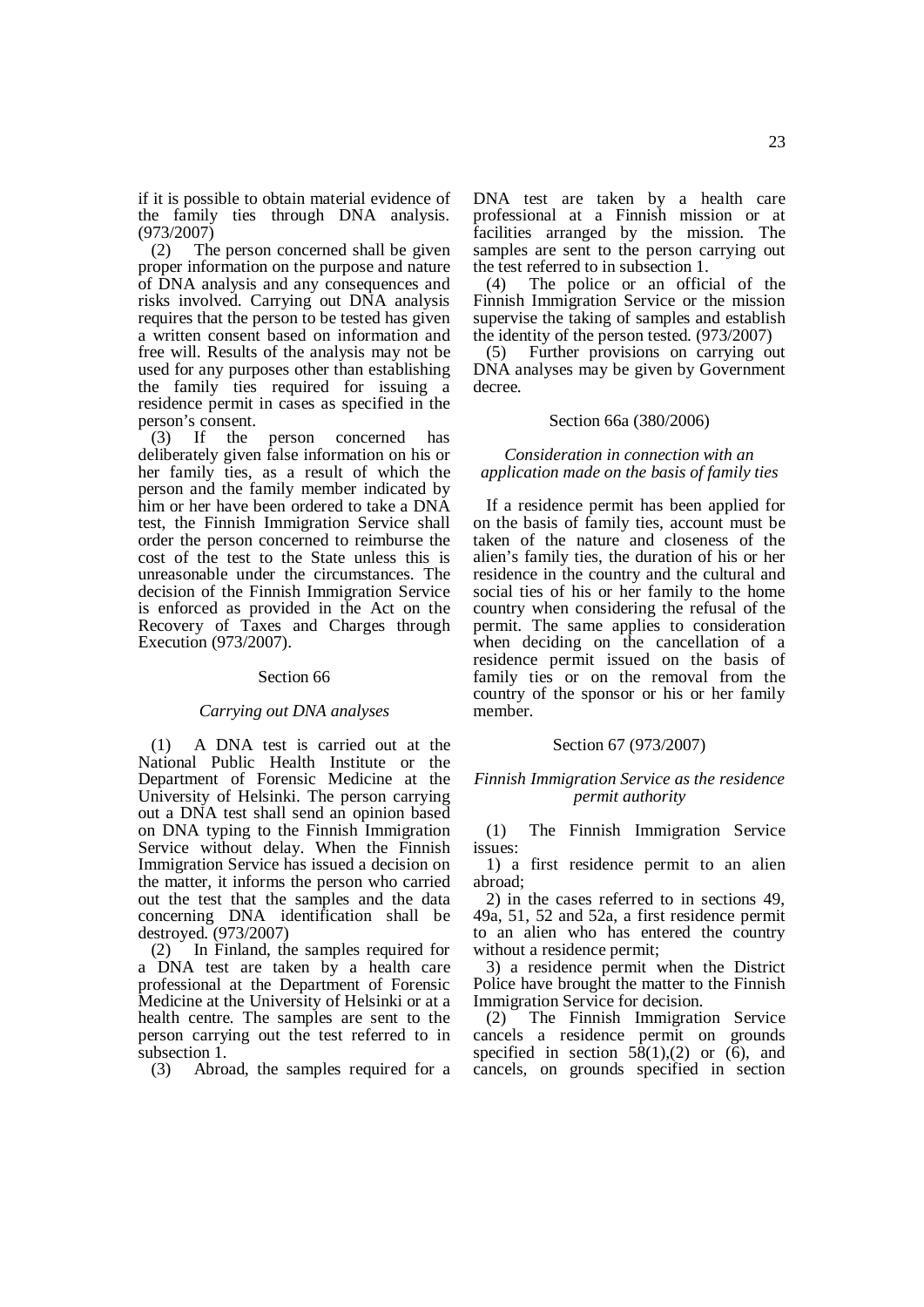58(4) or (5), or section 58a, a residence permit it has already issued. (516/2008)

(3) In the cases referred to in section 58(3), the Finnish Immigration Service decides that a residence permit is not cancelled.<br> $(4)$  T

The Finnish Immigration Service will be the contact point responsible for the exchange of information as laid down in Article 25 of the Council Directive<br>2003/109/EC of 25 November 2003 of 25 November 2003 concerning the status of third-country nationals who are long-term residents. .

#### Section 68 (358/2007)

## *Local police as the residence permit authority*

(1) The District Police of the alien's place of residence issue:

1) a residence permit to a family member of a Finnish citizen and the family member's minor unmarried children and to a family member of an EU citizen who is living in Finland and has registered his or her residence and to the family member's minor unmarried children;

2) a new fixed-term residence permit;

3) a permanent residence permit to an alien residing in the country; and

4) a long-term resident's EC residence permit.

(2) On grounds specified in section 58(1), (2), (4) or (5), or section 58a, the District Police cancel a residence permit they have issued. (516/2008)

(3) The District Police transfer the residence permit to a new travel document.

### Section 69

### *Foreign affairs administration as the residence permit authority*

(1) Finnish diplomatic or consular missions receive applications for residence permits from persons abroad and check that the applications are correctly filled in and contain the required documents and information.

(2) Applications for residence permits

may also be received abroad by other Finnish missions if the Ministry for Foreign Affairs has given the required authorization to a Finnish citizen serving at the mission.

(3) The Ministry for Foreign Affairs issues temporary residence permits to members of the staff of a diplomatic or consular mission representing the sending State in Finland, or members of the staff of a body of an international organization operating in Finland or their family members, or to persons privately employed by the staff who are citizens of the sending State. The Ministry for Foreign Affairs issues temporary residence permits to aliens for the construction, repair or maintenance of a diplomatic or consular mission.

(4) The Ministry for Foreign Affairs cancels residence permits it has issued.

(5) Finnish missions transfer residence permits to new travel documents.

#### Section 69a (380/2006)

## *Decision on an application made on the basis of family ties*

A decision on an application for a residence permit made on the basis of family ties must be served on the applicant not later than nine months after the filing of the application. In exceptional circumstances the service may take place at a later date.

### Chapter 5

#### **Employment**

*Provisions on residence permits for employed and self-employed persons* 

### Section 70

## *Purpose of the system of residence permits for employed persons*

The purpose of the system of residence permits for employed persons is to support the availability of labour in a systematic, prompt and flexible manner, with consideration for the legal protection of employers and foreign employees and the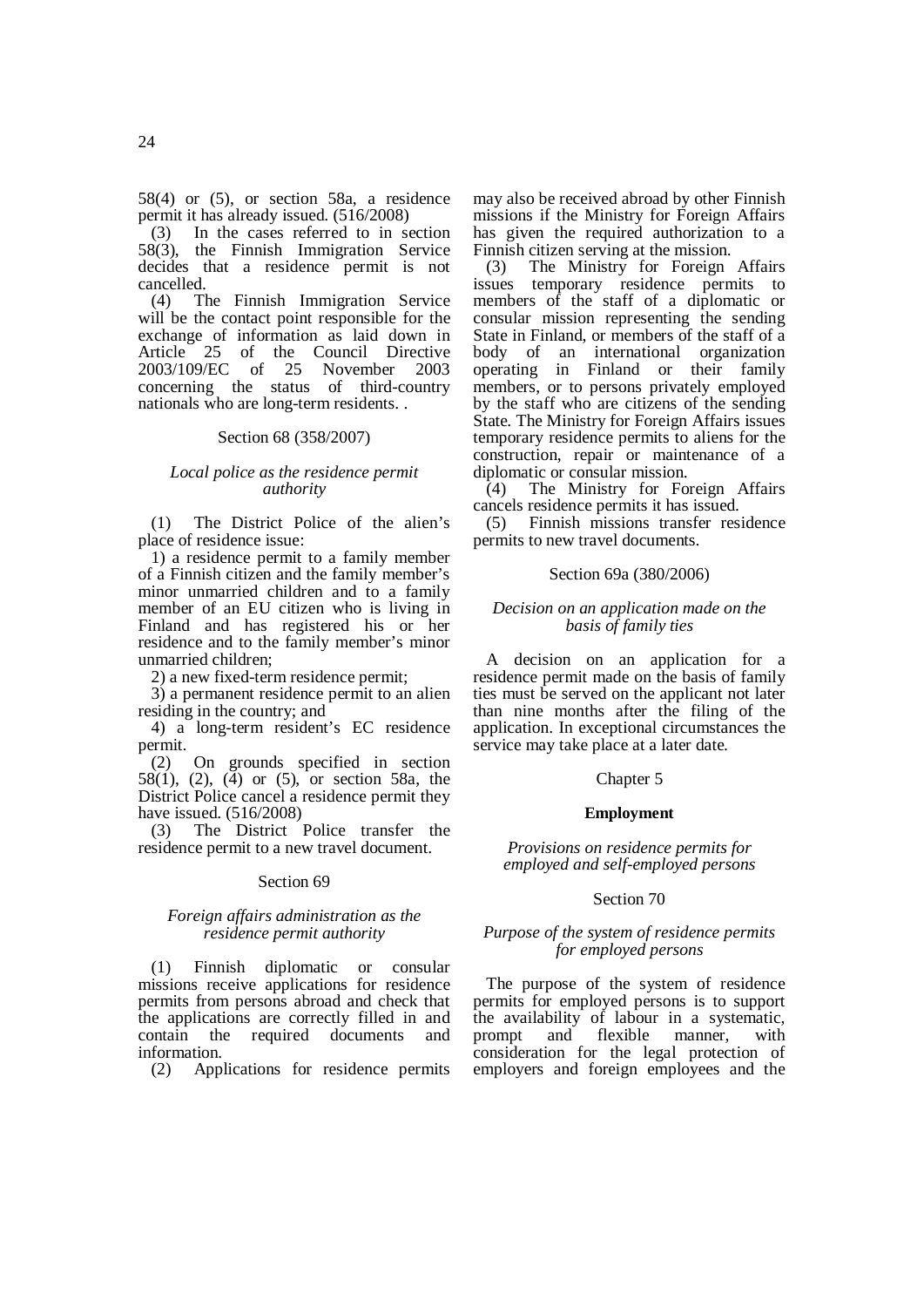employment opportunities for labour already in the labour market.

## Section 71 (1426/2009)

## *Cooperation with labour market organizations*

The social partners participate in monitoring and assessing practices related to issuing residence permits for employed persons, and in preparing national and regional policies related to the general requirements for using foreign labour. National guidelines referred to in this section are issued by Government decision, and regional policies by decisions of relevant Centres for Economic Development, Transport and the Environment.

## Section 72

## *Elements of consideration as regards residence permits for employed and selfemployed persons*

(1) Issuing residence permits for employed persons is based on consideration in order to:

1) establish whether there is labour suitable for the work available in the labour market within a reasonable time;

2) ensure that issuing a residence permit for an employed person will not prevent a person referred to in subsection 1(1) from finding employment; and

3) ensure that a residence permit for an employed person is only issued to persons who meet the requirements, if the work requires specific qualifications or an accepted state of health.

(2) When considering the issue of residence permits for employed persons, account shall be taken of the guidelines referred to in section 71.

(3) Issuing residence permits for selfemployed persons is based on consideration to ensure that the intended business operations meet the requirements for profitable business.

(4) When considering the issue of residence permits for employed or selfemployed persons, the authorities shall ensure that the alien's means of support are secured by gainful employment, pursuit of a trade or in some other way.

### Section 73

### *Employer's obligations*

(1) An employer shall attach to an application for a residence permit for an employed person:

1) written information on principal terms of work referred to in Chapter 2, section 4 of the Employment Contracts Act (55/2001);

2) an assurance that the terms comply with the provisions in force and the relevant collective agreement or, if a collective agreement is not applied, that the terms correspond to those applied to employees in the labour market doing similar work; and

3) upon request by an employment office, a statement confirming that the employer has met and will meet his or her obligations as an employer.

(2) An employer shall ensure that an alien entering his or her service and working in his or her employment has the required residence permit for an employed person or that the alien does not need a residence permit.

(3) An employer who employs a person other than an EU citizen or comparable person or his or her family member, or an alien residing in the country under a permanent residence permit shall submit a statement referred to in subsection 1 to the employment office without delay, and inform the shop steward, the elected representative and the occupational safety and health representative of the alien's name and the applicable collective agreement.

(4) An employer shall keep the information on the aliens in his or her employment and on the grounds for their right to work easily available at the workplace for inspection by occupational safety and health authorities, if necessary.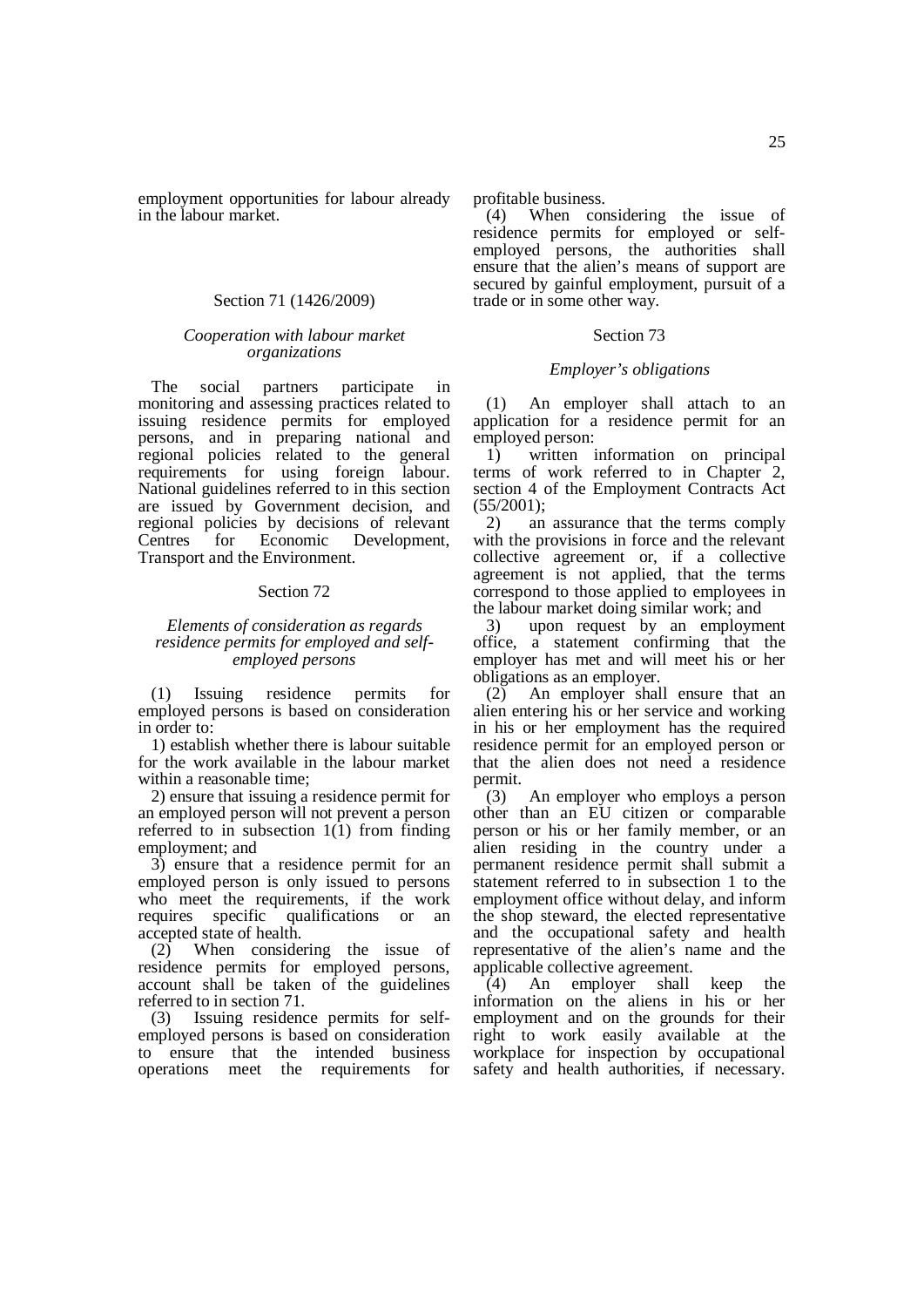### Section 74

### *Contractor's obligations*

If employees are working for a foreign contractor or subcontractor or as agency employees of a foreign employer, the employer's obligations referred to in section  $73(1)$ – $(3)$  apply to the main contractor or client operating in Finland. In the case of employees referred to in the Posted Workers Act (1146/1999), the provisions of the said Act apply to their employment contract terms.

### Section 75

## *Issuing residence permits for employed persons to persons abroad*

The requirements for issuing a residence permit for an employed person are:

1) Consideration under section 72 has been given to issuing a residence permit, and the requirements mentioned in the section are met, and the requirements for the employer's statements and assurance laid down in section 73(1) are met.

2) The general requirements for issuing a residence permit laid down in section 36 are met, and the alien has not been prohibited from entering the country.

### Section 76

## *Issuing persons abroad with residence permits for self-employed persons*

The requirements for issuing a residence permit for a self-employed person are:

1) Consideration under section 72 has been given to issuing a residence permit, and the requirements mentioned in the section are met.

2) The general requirements for issuing a residence permit laid down in section 36 are met, and the alien has not been prohibited from entering the country.

## Section 77

## *Residence permits for employed persons with regard to specific professional fields*

A residence permit for an employed person entitles the holder to work in one or several professional fields. For special reasons, a residence permit for an employed person may be restricted to work for a certain employer.

### Section 78

## *Advance information on the requirements for issuing residence permits for employed persons*

Upon written application by an employer or contractor, the employment office submits advance written information on the requirements for issuing a residence permit for an employed person as regards the matter referred to in the application. The employment office shall give the advance information without delay. At the employer's request, the employment office shall observe the advance information for the duration mentioned in the advance information when a residence permit is applied for.

## *Employment without residence permits for employed persons*

### Section 79

## *Unrestricted employment under residence permits other than residence permits for employed persons*

(1) Aliens who have been issued with a permanent residence permit, a long-term resident's EC residence permit or a continuous residence permit on grounds other than employment or self-employment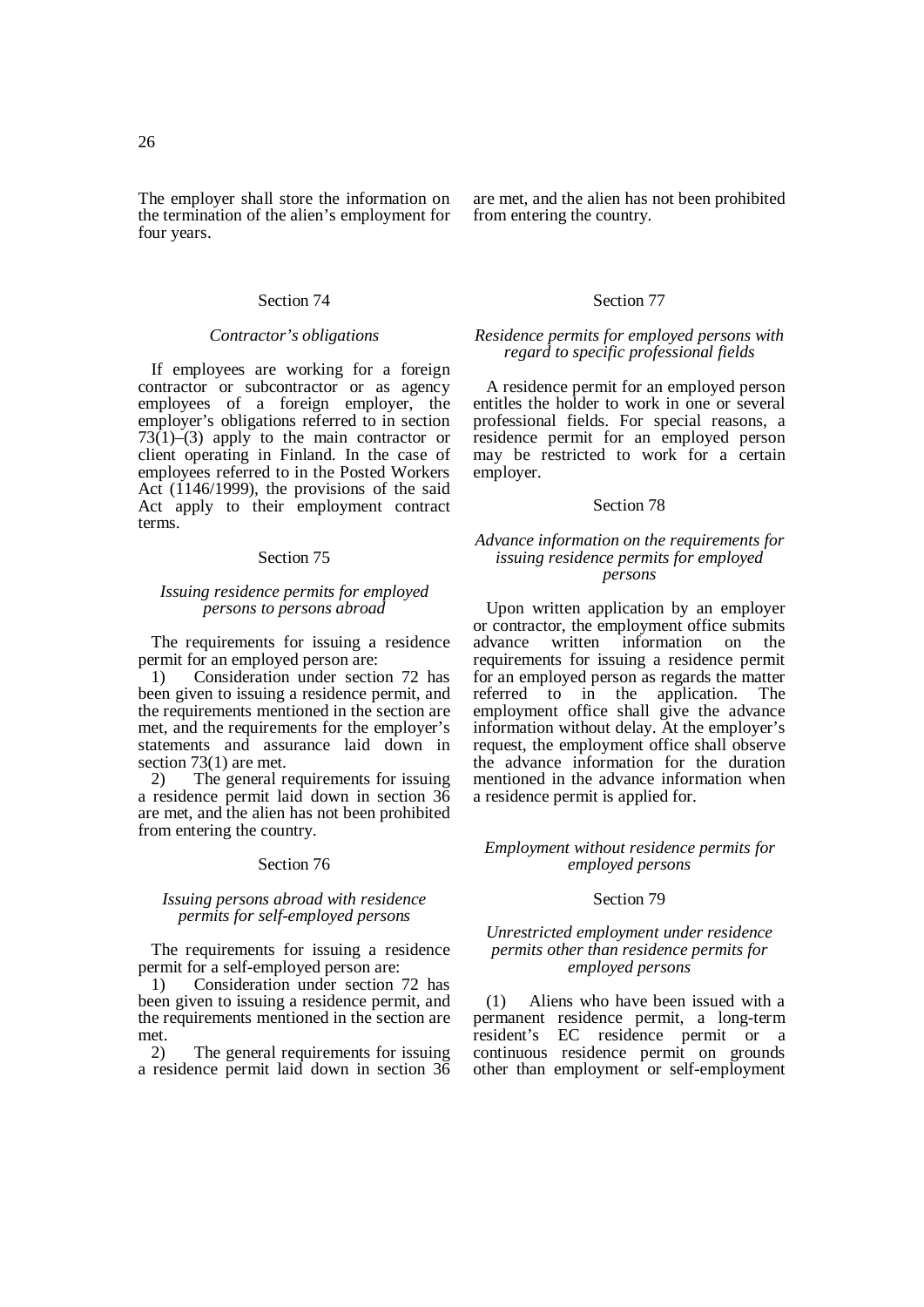have the right to gainful employment. (358/2007)

(2) Aliens who have been issued with a residence permit on the basis of family ties have the right to gainful employment.  $(380/2006)$ <br>(3) Al

Aliens who have been issued with a temporary residence permit on the basis of temporary protection or other humanitarian immigration have the right to gainful employment. (34/2006)

(4) Aliens who have received a degree or other qualification in Finland have a right to gainful employment with a residence permit issued under section  $45(1)(1)$  or section  $47(1)(2)$  without the matter being given the consideration laid down in section 72(1). (34/2006)

(5) Aliens who have been issued with a temporary residence permit under section 52a have a right to gainful employment. (619/2006)

(6) Aliens have the right to gainful employment if they have been issued with a fixed-term residence permit and if they work:

1) in expert duties in the middle or top management of a company or in expert duties that require special expertise;

2) as professional athletes, coaches or umpires;

3) in the service of a religious community or non-profit association;

4) professionally in science, culture or the arts, restaurant musicians excluded; or

5) in an international organization or in duties concerning official cooperation between States. (619/2006)

(7) Aliens whose employer or contractor has no office in Finland have the right to gainful employment if they:

1) work professionally in the mass media; or

2) do market research, prepare for a sympany's establishment in Finland, company's establishment in Finland, negotiate and acquire customer orders or supervise the fulfilment of orders or have other similar duties. (619/2006)

(8) Aliens have the right to gainful employment if they have been issued with a residence permit by the Ministry for Foreign Affairs for the construction, repair or maintenance of a mission. (619/2006)

(9) An entry concerning the right to work under this section must be made in the alien's residence permit except for the residence permit mentioned in subsection 7.  $(619/2006)$ 

#### Section 80

## *Restricted employment under residence permits other than residence permits for employed persons*

(1) An alien has the right to gainful employment if he or she has been issued with a residence permit:

1) for studying if the employment is a traineeship required for a degree or other qualification or part of the preparation of a research paper required for the studies and in the form of gainful employment or if the average amount of work is 25 hours a week at a time when there are classes at the educational institution, or if the full-time work is at a time when there are no classes at the educational institution; (34/2006)

2) for working as a visiting teacher, lecturer, trainer, consultant or researcher on the basis of an invitation or agreement if the work lasts for a maximum of a year;

3) for performing work under a supply contract related to an individual machine, device, product line or expert system imported into or exported from the country if such work lasts for a maximum of six months;

4) for employment or traineeship that is part of an intergovernmental agreement or an exchange programme organized by nongovernmental organizations if such employment or traineeship lasts for a maximum of 18 months or, for an alien holding a university degree, is an intracompany transfer for a maximum of a year;

5) for traineeship carried out by an 18—30 year-old alien who studies Finnish or Swedish at a foreign university, or if the field of the traineeship corresponds to his or her studies or qualification and lasts for a maximum of 18 months; or

6) under section 51 on grounds that he or she cannot be removed from the country.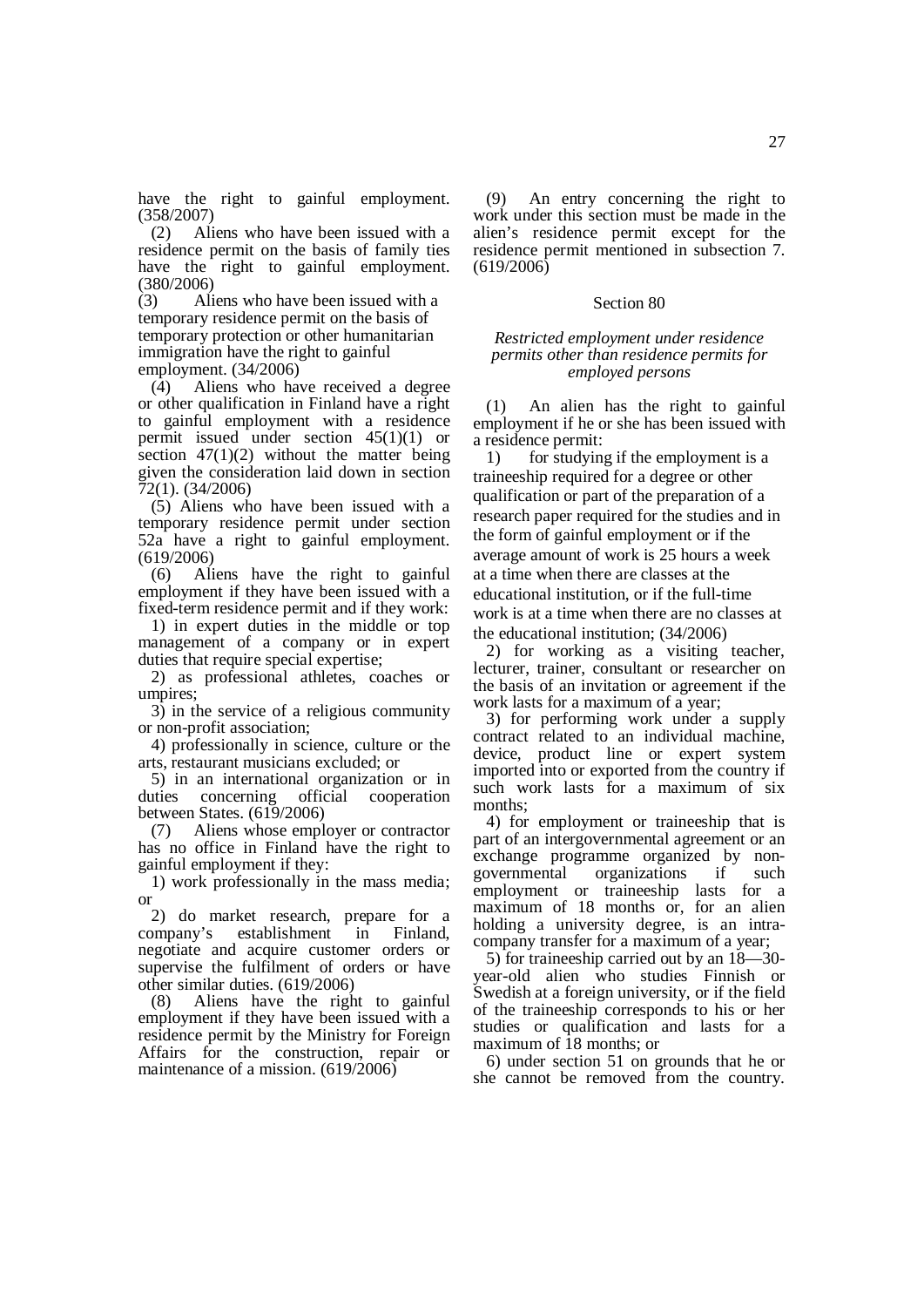## (323/2009)

(2) An entry concerning the right to gainful employment based on this section shall be made in the alien's residence permit. If the work exceeds the time limits set in subsection  $1(1-5)$ , the alien is required to have a residence permit for an employed person. (323/2009)

## Section 81 (549/2010)

## *Employment without residence permits*

Aliens have the right to gainful employment without a residence permit if they:

1) arrive in the country on the basis of an invitation or agreement to work as interpreters, teachers, experts or umpires for a maximum of three months;

2) arrive in the country on the basis of an invitation or agreement to work as professional artists or athletes, including assisting, technical or training staff, for a maximum of three months;

3) work as seamen either on board a vessel entered in the list of merchant vessels in international trade or, if they have entered the service outside Finland, on board a vessel which mainly sails between foreign ports;

4) arrive in the country to pick or harvest berries, fruit, specialty crops, root vegetables or other vegetables or to work on a fur farm for a maximum of three months;

5) arrive in the country as permanent employees of a company operating in another Member State of the European Union or the European Economic Area to perform temporary contracting or subcontracting under the freedom to provide services, if they hold permits entitling them to reside and work in that other State, and if the permits remain in force once they have completed the work in Finland; or

6) enter Finland for a maximum of three months as researchers on the basis of a hosting agreement under the Directive on researches signed in another Member State to carry out a research project specified in the Directive on researchers.

Aliens who have applied for international protection have a right to gainful

employment without a residence permit if they:

1) have a document referred to in section 11(1) and have stayed in the country for three months; or

2) have stayed in the country for six months.

If the employer or contractor has no office in Finland, an alien has the right to gainful employment without a residence permit:

1) as a product demonstrator or member of a film crew for a maximum of three months;

2) as a member of the crew of a motor vehicle in foreign ownership or possession, with the alien driving the vehicle, the crossborder transport of which consists of taking the vehicle to its destination or collecting the vehicle from its place of departure, or if the traffic in Finland is connected with a regular service between locations at least one of which is abroad, and the alien has no place of residence in Finland; or

3) as the leader of a tourist group travelling to Finland from abroad.

If an application for a residence permit for an employed person or an application for an extended residence permit for a selfemployed person concerning the same professional field was filed while the previous residence permit was still in force, an alien may continue the work until a decision has been made on the application.

## Section 81a (34/2006)

## *Aliens with degrees or qualifications received in Finland who are continuing or starting work*

(1) If the application for an extended residence permit for the purpose of employment or seeking work was filed when the previous residence permit issued for the purpose of studying under section  $45(1)(3)$ was still in force, the alien in question may continue the work that he or she had been doing under the previous residence permit or start new work.

(2) If the application for an extended residence permit for the purpose of employment was filed when the previous residence permit issued under section 54(4)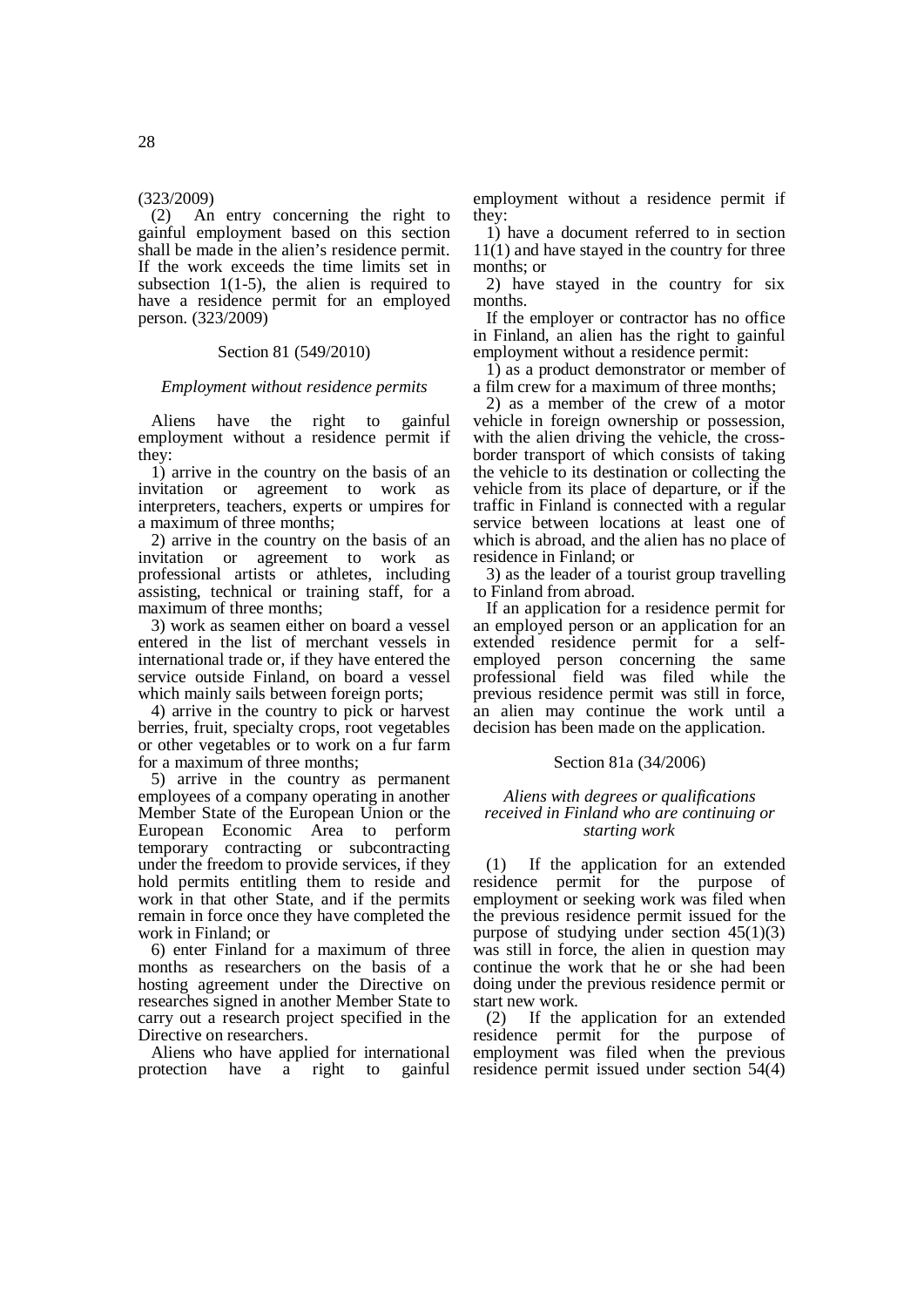was still in force, the alien in question may start working after he or she has found work. (3) If the application referred to in subsection 1 or  $2$  is refused, the work may not continue even if the decision is appealed.

## *Procedure and competent authorities*

#### Section 82

## *Filing applications for a residence permit for an employed or self-employed person*

(1) An application for a residence permit for an employed person may be filed either by an alien or, on the alien's behalf, by the employer without a specific authorization. The application may be filed with a Finnish mission, an employment office or the District Police.

(2) An application for a residence permit for a self-employed person may be filed with a Finnish mission or the District Police.

### Section 83

## *Competence to issue residence permits for employed persons*

(1) Employment offices decide whether the requirements for issuing a residence permit for an employed person under section 75(1) are met. They decide whether the employment is temporary or continuous.

(2) After a favourable decision has been made by an employment office under subsection 1, the Finnish Immigration Service issues the alien with a first residence permit for an employed person, unless otherwise provided in section 75(2) and unless the alien filing the application has another valid residence permit. The Finnish Immigration Service decides whether the grounds are unfounded referred to in section 49(1)(3). (973/2007)

(3) If the alien filing the application has a valid residence permit and the provisions in section 75(2) do not provide otherwise, the District Police issue the alien with a new

residence permit for an employed person after a favourable decision has been made by the employment office under subsection 1. If the application concerns the same line of work, the employment office does not, however, carry out the consideration referred to in section  $72(1)$ . (619/2007)

## Section 84 (1426/2009)

## *Competence to issue residence permits for self-employed persons*

(1) Centres for Economic Development, Transport and the Environment decide whether the requirements for issuing a residence permit for a self-employed person under section 76(1) are met. Centres for Economic Development, Transport and the Environment decide whether the trade pursued by the self-employed person is temporary or continuous.

(2) After a favourable decision has been made by a Centre for Economic Development, Transport and the Environment under subsection 1, the Finnish Immigration Service issues the alien with a first residence permit for a self-employed person, unless otherwise provided in section  $76(2)$  and unless the alien filing the application has another valid residence permit. The Finnish Immigration Service decides whether the grounds are unfounded referred to in section  $49(1)(3)$ .

(3) If the alien filing the application has a valid residence permit and the provisions in section 76(2) do not provide otherwise, the District Police issue him or her with a new residence permit for a self-employed person after a favourable decision has been made by a Centre for Economic Development,<br>Transport and the Environment under the Environment under subsection 1.

## Section 85

### *Other powers of employment offices*

(1) Employment offices decide on not issuing residence permits for employed persons on grounds laid down in section 187.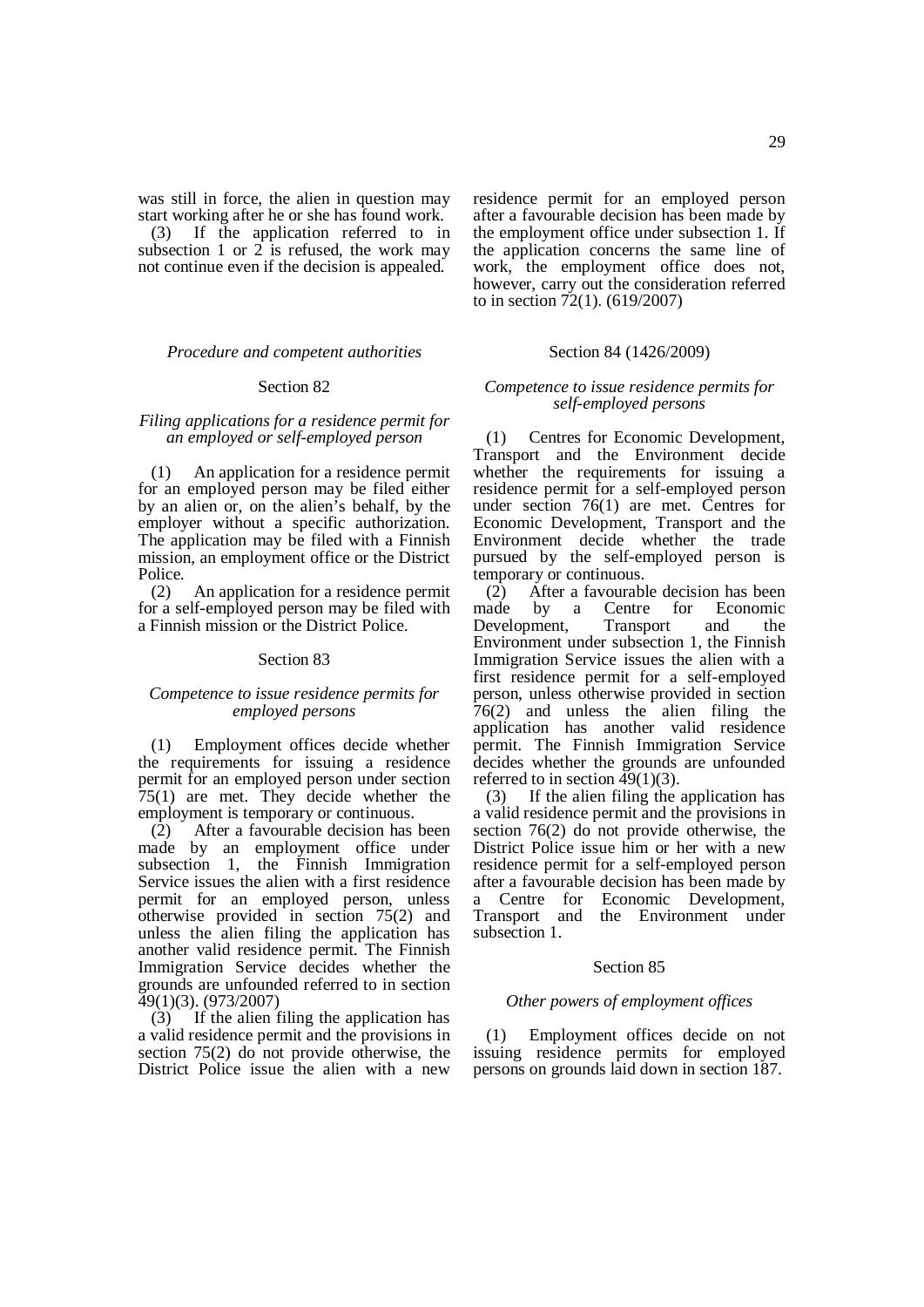(3) The employment offices in the municipalities with the most relevance to the mobility of foreign labour as provided in more detail by decree of the Ministry of<br>Employment and the Economy are Employment and the Economy are competent to perform the duties provided in this Act. (973/2007)

## Section 86

## *Occupational safety and health authorities*

(1) Separate provisions shall be given on the supervision of remuneration and other terms of employment falling under the responsibility of occupational safety and health authorities.

(2) If occupational safety and health authorities have reasonable grounds to suspect that a work permit offence referred to in Chapter 47, section 6a of the Penal Code (39/1899), violation of the Aliens Act referred to in section 185(1) of this Act, or employer's violation of the Aliens Act referred to in section 186 has been committed, they shall report the matter to the police.

(3) Occupational safety and health authorities shall, if necessary, be provided with an opportunity to be present and to be heard when offences referred to in subsection 2 are investigated by the police or heard in court.

(4) Occupational safety and health

authorities supervise compliance with the obligations provided in section 73(2) and (4), as provided by the Act on Occupational Safety and Health Enforcement and Cooperation on Occupational Safety and Health at Workplaces (44/2006). (49/2006)

## Chapter 6

## **International protection**

Requirements for providing international protection

## Section 87

#### *Asylum*

(1) Aliens residing in the country are granted asylum if they reside outside their home country or country of permanent residence owing to a well-founded fear of being persecuted for reasons of ethnic origin, religion, nationality, membership in a particular social group or political opinion and if they, because of this fear, are unwilling to avail themselves of the protection of that country.

(2) Asylum is not granted to aliens if they have committed, or if there are reasonable grounds to suspect that they have committed:

1) a crime against peace, war crime or crime against humanity as defined by international agreements concerning such crimes;

2) a serious non-political crime outside Finland before entering Finland as refugees; or

3) an act which violates the aims and principles of the United Nations.

(3) Asylum is not granted to persons who are eligible for protection or help from bodies or offices of the United Nations other than the United Nations High Commissioner for Refugees (UNHCR). Once such protection or help has ceased without final regulation of the status of the person in accordance with the valid resolutions adopted by the United Nations General Assembly, the person is entitled to refugee status. If the person has voluntarily relinquished the protection mentioned above by leaving the safe area for reasons other than those related to a need for protection, his or her right of residence is examined under this Act.

(4) Aliens are refused asylum if the competent authorities in the country where they have settled have granted them the rights and obligations attached to the citizenship of this country. (323/2009)

### Section 87a (323/2009)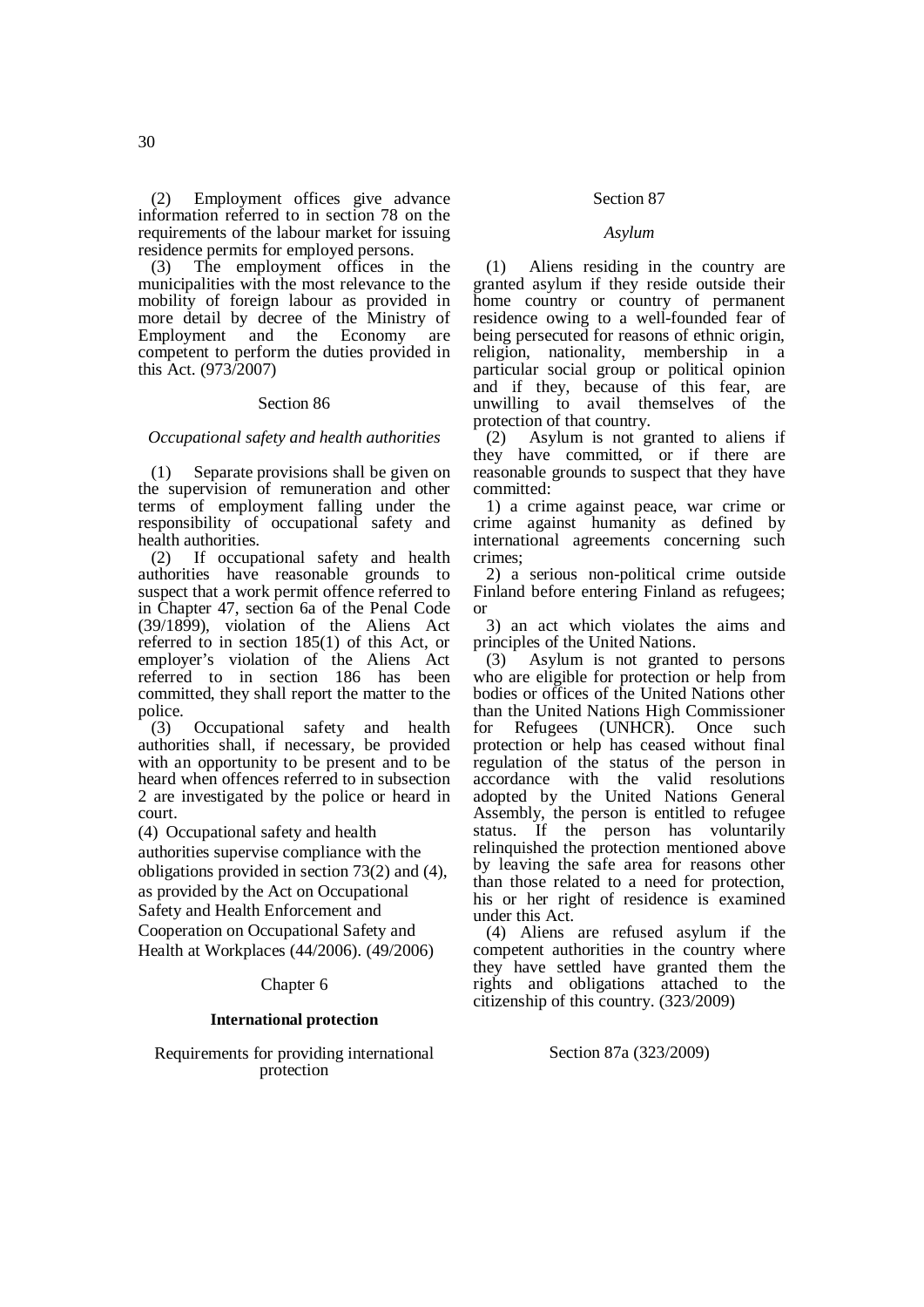### *Acts of persecution*

(1) Acts are considered as persecution if they are sufficiently serious by their nature or repetition as to constitute a severe violation of fundamental human rights. An accumulation of various measures of the same level of seriousness, including violations of human rights, is also considered persecution.

(2) Acts of persecution may take the form of:

1) acts of physical or mental violence, including acts of sexual violence;

2) legal or administrative measures or police or judicial measures which are in themselves discriminatory or which are implemented in a discriminatory manner;

3) prosecution or punishment which is disproportionate or discriminatory;

4) absence or denial of judicial redress resulting in a disproportionate or discriminatory punishment;

5) prosecution or punishment for refusal to perform military service in a conflict where performing military service would include acts under section 87(2);

6) acts of gender-specific or child-specific nature.

## Section 87b (323/200)

### *Reasons for Persecution*

(1) When assessing the reasons for persecution, account shall be taken at least of factors relating to origin, religion, nationality and political opinion, or membership of a particular social group, in the manner provided later in this section.

(2) As reasons for persecution:

1) origin means colour, descent or membership of a particular ethnic group;

2) religion includes, in particular the holding of theistic, non-theistic and atheistic beliefs, the participation in, or abstention from, formal worship in private or in public, either alone or in community with others, other religious acts or expressions of view, or forms of personal or communal conduct based on or mandated by any religious belief;

3) nationality includes citizenship of a State, or lack thereof and membership of a group determined by its cultural, ethnic or linguistic identity, common geographical or political origins or its relationship with the population of another State;

4) political opinion means in particular an opinion, thought or belief on potential actors of persecution and on their policies or methods.

(3) When assessing the reasons for persecution, a group can be considered to form a particular social group if:

1) the members of the group share a common background or an innate characteristic or belief that is so fundamental to identity or conscience that they cannot be forced to renounce it; and

2) the group is perceived as being different by the surrounding society.

(4) A common characteristic of a social group may also be sexual orientation, which, when assessing reasons for persecution, cannot include acts considered to be criminal. Gender-related aspects do not themselves alone create a presumption of persecution.

(5) When assessing if the applicant has a well-founded fear of being persecuted, it is immaterial whether the applicant actually possesses the origin-specific, religious, national, social or political characteristic which attracts the persecution, provided that such a characteristic is attributed to the applicant by the actor of persecution.

#### Section 88 (323/2009)

#### *Subsidiary protection*

(1) An alien residing in Finland is issued with a residence permit on grounds of subsidiary protection if the requirements for granting asylum under section 87 are not met, but substantial grounds have been shown for believing that the person, if returned to his or her country of origin or country of former habitual residence, would face a real risk of being subjected to serious harm, and he or she is unable, or owing to such risk, unwilling to avail him or herself of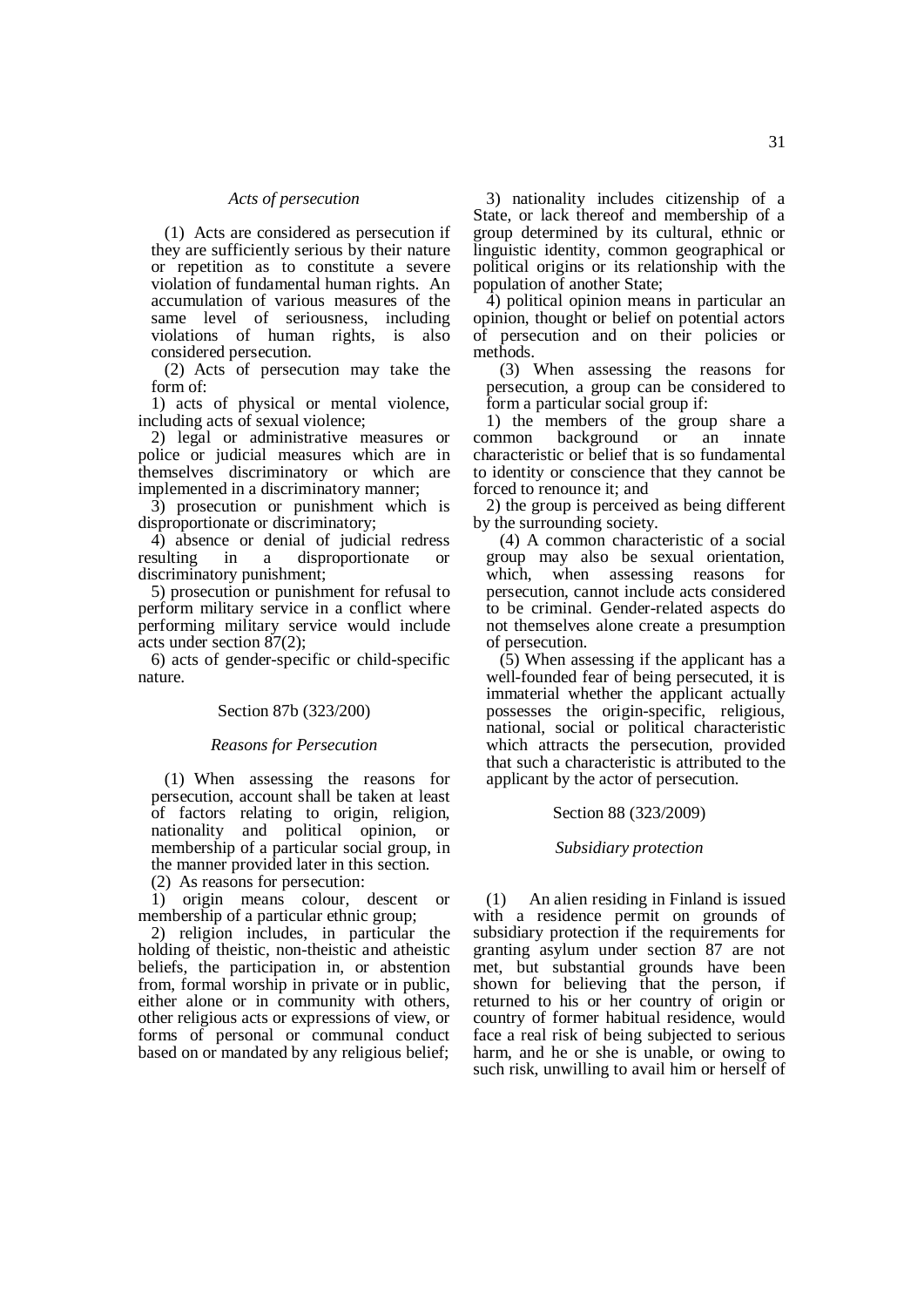the protection of that country. Serious harm means:

1) the death penalty or execution;

2) torture or other inhuman or degrading treatment or punishment;

3) serious and individual threat as a result of indiscriminate violence in situations of international or internal armed conflicts.

(2) An alien is not issued with a residence permit on the basis of subsidiary protection if there are reasonable grounds to suspect that he or she has committed:

1) a crime against peace, war crime or crime against humanity as defined by international agreements concerning such crimes;

2) an aggravated crime; or

3) an act which violates the aims and principles of the United Nations.

## Section 88a (323/2009)

### *Humanitarian Protection*

(1) An alien residing in Finland is issued with a residence permit on the basis of humanitarian protection, if there are no grounds under section 87 or 88 for granting asylum or providing subsidiary protection, but he or she cannot return to his or her country of origin or country of former habitual residence as a result of an environmental catastrophe or a bad security situation which may be due to an international or internal armed conflict or a poor human rights situation.

(2) An alien can be refused a residence permit on the basis of humanitarian protection if there are reasonable grounds to suspect that he or she has committed:

1) a crime against peace, war crime or crime against humanity as defined by international agreements concerning such crimes;

2) an aggravated crime; or

3) an act which violates the aims and principles of the United Nations.

### Section 88b (323/2009)

## *Need for International Protection after Departure*

The well-founded fear of being persecuted referred to in section 87b(4) or the real risk of being subjected to serious harm referred to in section 88(1) may be based on incidents after the applicant's departure from his or her home country or country of permanent residence or on acts that the applicant has participated in after his or her departure.

## Section 88c (323/2009)

### *Actors of persecution or serious harm*

Actors of persecution or serious harm include:

1) the State;

2) parties or organisations controlling the State or a substantial part of the territory of the State; or

3) non-State actors, if it can be demonstrated that the actors under section 88d are unable or unwilling to provide protection against persecution or serious harm.

## Section 88d (323/2009)

### *Actors of protection*

Protection can be provided by the State or an international organisation controlling the State or a substantial part of the territory of the State.

### Section 88e (323/2009)

### *Opportunities to receive internal protection*

(1) An alien may be refused asylum or a residence permit under section 88 or 88a, if he or she, in a part of his or her home country or country of permanent residence, does not have a well-founded reason to fear to be persecuted or face a real risk of being subjected to serious harm, and if he or she can reasonably be expected to reside in that part of the country.

(2) When assessing if a part of the country is in accordance with subsection 1, account shall be taken of the general circumstances prevailing in that part of the country and of the applicant's personal circumstances.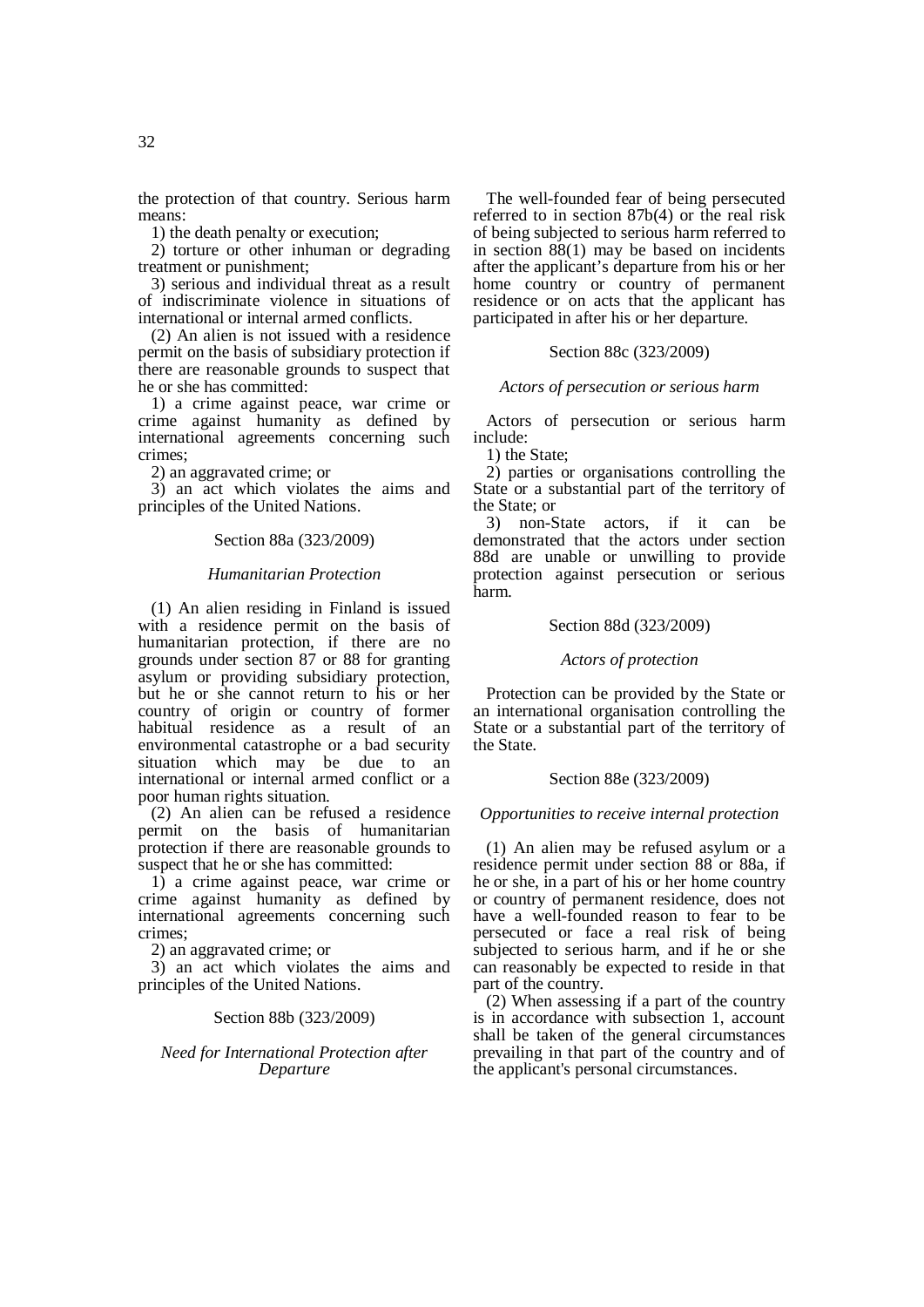### Section 89 (323/2009)

## *Issuing residence permits when exception clauses are applied*

Aliens residing in Finland who are not granted asylum or a residence permit on the<br>basis of subsidiary protection or basis of subsidiary protection or humanitarian protection because they have committed, or there are reasonable grounds to suspect that they have committed, an act referred to in section  $87(2)$ ,  $88(2)$  or  $88a(2)$ are issued with a temporary residence permit for a maximum of one year at a time if they cannot be removed from the country because they are under the threat of the death penalty, torture, persecution or other treatment violating human dignity.

### Section 90

### *Refugee quota*

(1) Under the refugee quota, Finland may admit for resettlement persons considered refugees by UNHCR or other aliens in need of international protection.

(2) The refugee quota means admitting into the country, in accordance with the grounds confirmed in the State budget for each year, aliens who need international protection and are to be resettled.

### Section 91 (973/2007)

#### *Allocation of the refugee quota*

The Ministry of the Interior, in cooperation with the Ministry for Foreign Affairs, prepares a proposal for the Government on the territorial allocation of the refugee quota.

## Section 92

## *Requirements for admitting aliens into the country under the refugee quota*

The grounds for issuing a residence permit under the refugee quota are as follows:

1) The alien is in need of international protection with regard to his or her home country.

2) The alien is in need of resettlement from the first country of asylum.

3) The requirements for admitting and integrating the alien into Finland have been assessed.<br>4)

There are no obstacles under section 36 to issuing a residence permit.

#### Section 93

#### *Other humanitarian immigration*

(1) The Government may decide in a plenary session on admitting aliens into Finland on special humanitarian grounds or to fulfil international obligations.

(2) The Ministry of the Interior and the Ministry for Foreign Affairs prepare a joint proposal for Government decision.  $(973/2007)$ 

### *Asylum procedures*

### Section 94

### *Asylum procedure*

(1) An application based on a need for international protection which is filed with the authorities at the Finnish border or on Finnish territory is processed in the asylum procedure.

(2) An alien who refers to his or her endangered human rights is considered to be applying for asylum unless he or she specifically states otherwise.

(3) Granting the right of residence is also investigated and decided on other emerging grounds in conjunction with the asylum procedure.

## Section 95

## *Filing applications for international protection*

(1) An application for international protection shall be filed with police or border control authorities upon entry into the country or as soon after entry as possible.

(2) An application may be filed later if: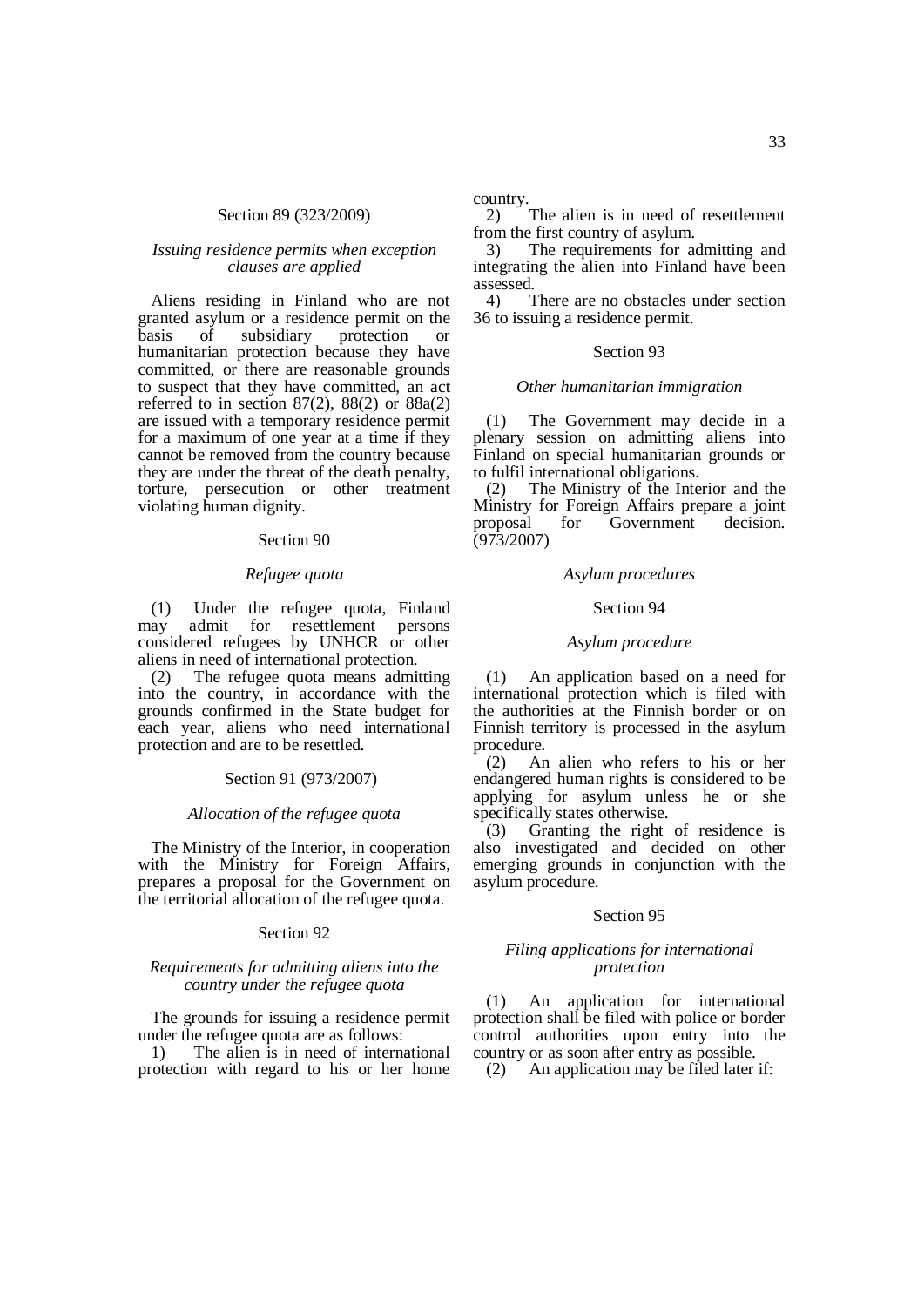1) the circumstances in the alien's home country or country of permanent residence have changed during his or her residence in Finland;

2) the alien has not been able to present a statement in support of his or her application until later; or

3) there are other reasonable grounds for it.

## Section 95a (432/2009)

### *Provision of information to persons applying for international protection*

Persons applying for international protection are informed of asylum<br>procedures and of their rights and procedures and of their rights responsibilities throughout the process. The police or border control authorities shall provide such information to the applicant upon receipt of the application for international protection. This information may also be provided by the Finnish Immigration Service or the reception centre as soon as possible after the application has been submitted. The information is provided in the applicant's native language or in a language which, on reasonable grounds, he or she can be expected to understand.

## Section 95b (432/2009)

## *Cancellation of applications for international protection*

(1) An applicant may cancel his or her application for international protection by submitting a personal written notification to the Finnish Immigration Service, police or border control authorities showing unambiguously that the applicant intends to cancel his or her application. The notification must be signed and dated.

(2) The authority receiving the notification of cancellation shall ask the applicant to give his or her opinion on being removed from the country and prohibited entry, and call two competent witnesses to confirm the cancellation. The witnesses may be Finnish Immigration Service officials or police or border control authorities.

(3) When the Finnish Immigration Service

makes a decision on the expiry of the application, it may decide that the alien be removed from the country and prohibited from entering the country, if the requirements for removal from the country and entry prohibition under this Act exist.

### Section 95c (432/2009)

## *Expiry of applications for international protection*

(1) The Finnish Immigration Service makes a decision on the expiry of an application for international protection, if the applicant has died or left the country or if he or she is considered, in all likelihood, to have left Finland. The applicant is considered, in all likelihood, to have left Finland if his or her residence, based on the information available at the reception centre, has been unknown for at least two months, or it has been impossible to contact him or her for at least two months under the latest contact information that he or she has provided.

(2) If the applicant reports to the competent authority, after the Finnish Immigration Service has made a decision on the expiry of his or her application under section 1, he or she will be informed of the right to file a new application.

### Section 96

## *Card for an application process initiated in Finland*

(1) An alien who applies for international or temporary protection or who has entered Finland under the refugee quota may be issued with a card that shows that an application process concerning him or her has been initiated in Finland. The police or the Border Guard issue the card.

(2) The card bears the applicant's name, date of birth, citizenship and photograph. If the applicant's identity has not been established, an entry about this is made in the card. The card is valid for a fixed term in Finland, but no longer than until a final decision on the matter has been made or the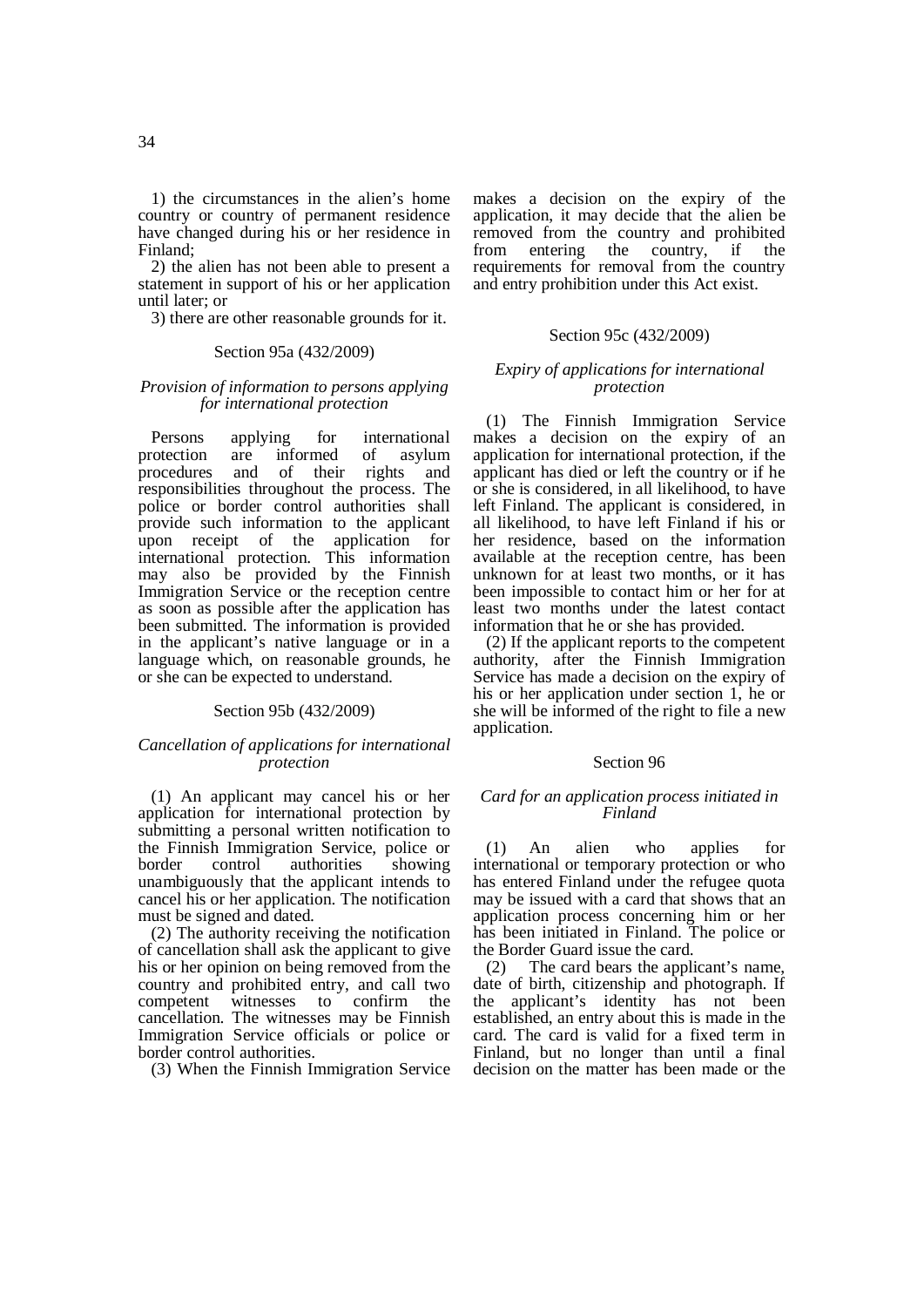person has left the country or obtained a travel document.

(3) An alien shall return the card when a final decision has been issued on his or her application or when he or she leaves the country or has obtained a travel document. When the validity of the card has expired, border control authorities, the police or the Finnish Immigration Service may take possession of the card. (973/2007)

#### Section 97

#### *Asylum investigation*

(1) The police or the Border Guard establish the identity, travel route and entry into the country of an alien applying for a residence permit on the basis of international protection. When establishing an applicant's identity, personal data on the applicant's family members and other relatives are collected.

(2) The Finnish Immigration Service conducts an asylum interview to establish orally the grounds given by the applicant for the persecution he or she has faced in his or her home country or country of permanent residence or for other violations of his or her rights or related threats. At the request of the Finnish Immigration Service, the police may conduct such interviews if the number of applications has increased dramatically or, for special reasons, at other times as well. (973/2007)

(3) In addition to the Finnish Immigration Service, the Finnish Security Intelligence Service may conduct an asylum interview, if Finland's national security or international relations so require. (973/2007)

(4) Repealed by 432/2009.

## Section 97a (432/2009)

#### *Asylum interview*

(1) When the applicant is heard at the asylum interview, a family member is allowed to be present only on reasonable grounds. Section 6 of this Act and section 14 of the Administrative Procedure Act apply to hearing a minor applicant.

(2) At the asylum interview, the applicant shall be asked to give his or her opinion on the possibility of being removed from the country and sent to a safe country of asylum or a safe country of origin and prohibited entry into the country. In particular, the applicant shall be asked to give the grounds on which he or she believes that the State in question is not safe for him or her. In addition, the authorities shall establish whether there are grounds other than international protection for giving the applicant the right of residence.

(3) The asylum interview may be taperecorded or videotaped. The applicant shall be informed of the tape-recording or videotaping before its start.

 $(4)$  A transcript is drawn up of the asylum interview. After the interview has finished, the transcript will be interpreted to the applicant, and he or she will receive information on his or her opportunity to amend the entries in the transcript or add new details to it. The applicant shall accept the content of the transcript with his or her signature. The applicant will receive a copy of the transcript immediately or as soon as possible after the interview.

(5) A representative under section 26(1) of the Act on the Integration of Immigrants and Reception of Asylum Seekers (493/1999) shall be given an opportunity to attend the asylum interview of an unaccompanied minor.

### Section 97b (432/2009)

## *Acquisition of information on individual cases relating to international protection*

The authorities referred to in this Act may not obtain information on individual cases relating to international protection in a manner that would result in the actors of persecution or serious harm being informed of the case, thereby jeopardising the security of the person concerned or that of his or her family.

## Section 98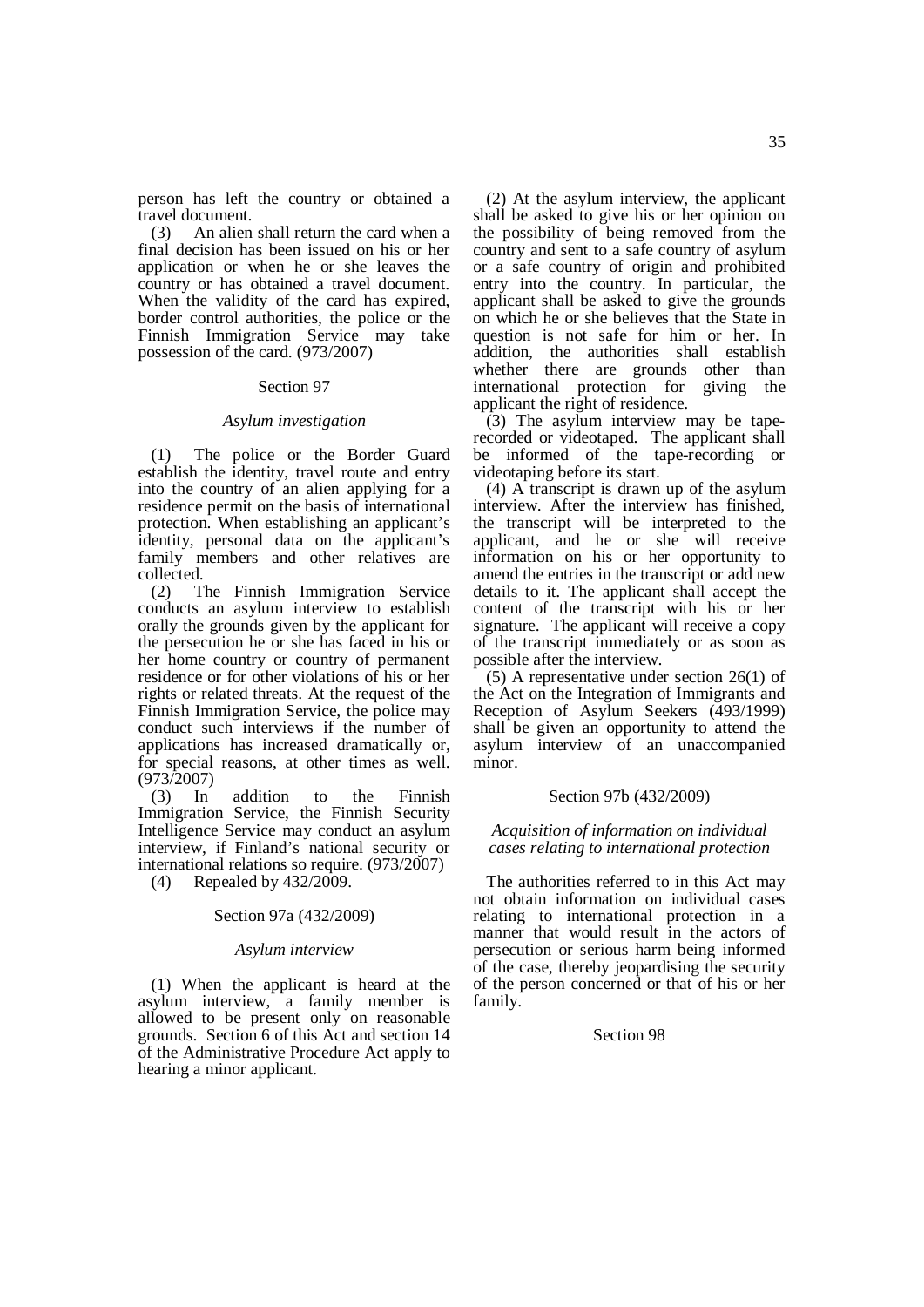### *Decisions on applications for international protection*

(1) Applications for international protection are processed in a normal or accelerated procedure.

(2) The requirements for issuing a residence permit are assessed individually for each applicant by taking account of the applicant's statements on his or her circumstances in the State in question and of real time information on the circumstances in that State obtained from various sources. (432/2009)

(3) After obtaining the available statement, the authorities shall decide on the matter in favour of the applicant on the basis of his or her statement if the applicant has contributed to the investigation of the matter as far as possible and if the authorities are convinced of the veracity of the application with regard to the applicant's need for international protection.

(4) If the application is rejected, a decision on refusal of entry or deportation is issued at the same time, unless special reasons have arisen for not making a decision on removing the applicant from the country.

### Section 99

## *Safe countries of asylum*

(1) When deciding on an application in the asylum procedure, a State may be considered a safe country of asylum for the applicant if it is a signatory, without geographical reservations, to the Convention relating to the Status of Refugees, the International Covenant on Civil and Political Rights (Treaty Series of the Statute Book of Finland 8/1976) and the Convention against Torture and Other Cruel, Inhuman or Degrading Treatment or Punishment (Treaty Series of the Statute Book of Finland 60/1989) and adheres to them.

### Section 100

### *Safe countries of origin*

(1) When deciding on an application in

the asylum procedure, a State where the applicant is not at risk of persecution or serious violations of human rights may be considered a safe country of origin for the applicant.

 $(2)$  When assessing a safe country of origin, particular account is taken of:

1) whether the State has a stable and democratic political system;

2) whether the State has an independent and impartial judicial system, and whether the administration of justice meets the requirements for a fair trial; and

3) whether the State has signed and adheres to the main international conventions on human rights, and whether serious violations of human rights have taken place in the State.

### Section 101

## *Manifestly unfounded applications*

An application may be rejected as manifestly unfounded if:

1) no grounds as mentioned in section  $87(1)$  or  $88(1)$  or other grounds that are related to non-refoulement have been presented, or if the claims presented are clearly implausible;

2) the applicant obviously intends to abuse the asylum procedure:

a) by deliberately giving false, misleading or deficient information on matters that are essential to the decision on the application;

b) by presenting forged documents without an acceptable reason;

c) by impeding the establishment of the grounds for his or her application in another fraudulent manner; or

d) by filing an application after a procedure for removing him or her from the country has begun, to prolong his or her unfounded residence in the country; or

3) the applicant comes from a safe country of asylum or origin where he or she may be returned, and the Finnish Immigration Service has, for weighty reasons, not been able to issue a decision on the application within the time limit laid down in section 104. (973/2007)

### Section 102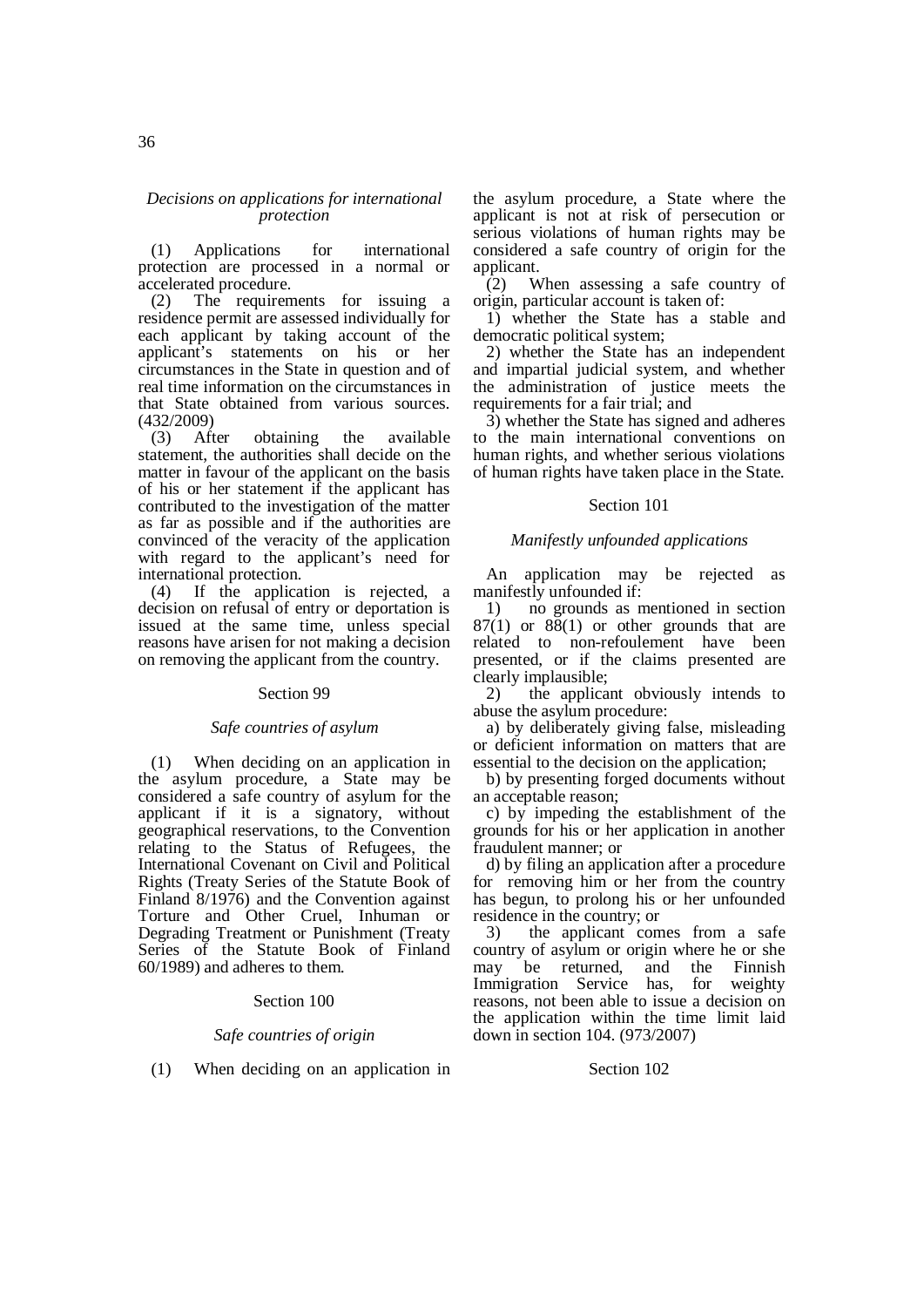### *Subsequent applications*

(1) A subsequent application means an application for international protection filed by an alien after his or her previous application was rejected by the Finnish Immigration Service or an administrative court while he or she still resides in the country, or if he or she has left the country for a short time after his or her application was rejected. (973/2007)

(2) If a new application is filed while the matter is still being processed, the information given by the applicant is submitted to the authorities processing the matter to be considered as a new statement in the matter.

(3) A decision on a subsequent application may be issued without an asylum interview.

### Section 103

## *Dismissing applications and applying an accelerated procedure*

(1) An application for international protection may be dismissed if:

1) the applicant has arrived from a safe country of asylum defined in section 99 where he or she enjoyed or could have enjoyed protection referred to in sections 87 and 88 and where he or she may be returned; or

2) the applicant may be sent to another State which, under the Council Regulation on determining the State responsible for examining an asylum application, is responsible for processing the asylum application.

(2) A decision on an application for international protection may be issued in an accelerated procedure if:

1) the applicant comes from a safe country of origin as defined in section 100 where he or she is not at risk of treatment referred to in section 87 or 88 and where he or she may be returned;

2) the application can be considered manifestly unfounded as defined in section 101; or

3) the applicant has filed a subsequent

application referred to in section 102, which does not contain any new grounds for staying in the country that would influence the decision on the matter.

## Section 104

## *Procedure in cases of safe countries of asylum or origin*

(1) If the applicant is considered to come from a safe country of asylum or origin, a decision on the application shall be made within seven days of the date when the minutes of the interview were completed and the information on their completion was entered in the Register of Aliens.

(2) An alien who is returned to a safe country of asylum is issued with a document stating that his or her application was not examined in substance in Finland.

### Section 105 (973/2007)

### *Asylum applications by citizens of the European Union*

The Finnish Immigration Service shall notify the Ministry of the Interior immediately of any application for asylum made by a citizen of the European Union if it does not consider the State in question a safe country of origin for the applicant and if it does not apply sections 103(2)(1) and 104 to a decision on the application. The Ministry of the Interior notifies the Council of the European Union of the matter.

## Section 105a (973/2007)

### *Right to receive information*

(1) Notwithstanding any secrecy provisions, the Finnish Immigration Service, the Police and the Border Guard have the right, upon request, to receive information from a reception centre on an unaccompanied minor asylum seeker's date of birth, family members and their whereabouts necessary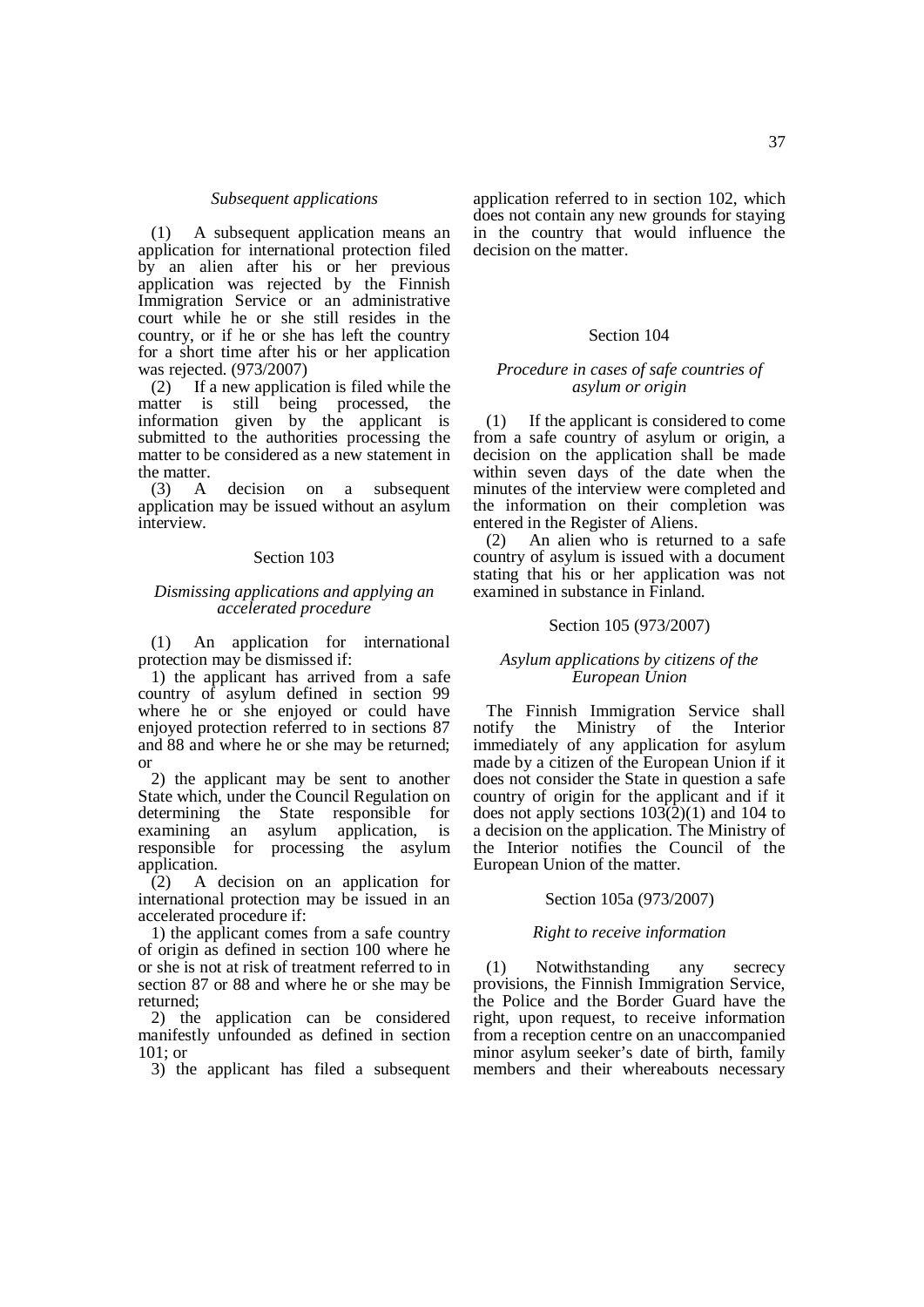for these authorities to establish the minor's identity, travel route or grounds for entry into the country or issuing a residence permit, or for the Finnish Immigration Service to endeavour under section 105b to trace his or her parents or some other person responsible<br>for the actual guardianship of the guardianship unaccompanied minor asylum seeker. When requesting information, the best interest of the child must be a primary consideration for the authorities.

(2) An unaccompanied minor must be notified that information referred to in subsection 1 may, regardless of his or her consent, be distributed to the Finnish Immigration Service, the Police and the Border Guard. When providing information, account must be taken of the child's age and level of development.

(3) Before the reception centre provides the Finnish Immigration Service, the Police or the Border Guard with information referred to in subsection 1, the representative assigned to the minor under section 26 of the Act on the Integration of Immigrants and Reception of Asylum Seekers (493/1999) must be notified of the matter.

## Section 105b (1158/2006)

## *Tracing a parent or some other person responsible for the actual guardianship of an unaccompanied minor asylum seeker*

(1) To further the interest of an unaccompanied minor asylum seeker, the Finnish Immigration Service must, if possible, endeavour without delay to trace his or her parents or some other person responsible for his or her actual guardianship. (973/2007)

(2) The information on the parent or some other person responsible for the minor's actual guardianship must be collected, processed and circulated on a confidential basis, as provided in the Act on the Openness of Government Activities (621/1999).

## *Refugee status*

### Section 106 (323/2009)

### *Refugee status and subsidiary protection status*

(1) Refugee status is granted to:

1) aliens who have been granted asylum in Finland;

2) aliens who have been admitted to Finland under the refugee quota and issued with a residence permit on the basis of refugee status;

3) family members of aliens referred to in paragraph 1 or 2 who have been issued with a residence permit on the basis of family ties and who are considered refugees.

(2) Subsidiary protection status is granted to:

1) aliens who have been issued with a residence permit on the basis of subsidiary protection;

2) family members of aliens referred to in paragraph 1 who have been issued with a residence permit on the basis of family ties and who are considered to be in need of subsidiary protection.

## Section 107 (323/2009)

## *Withdrawing refugee status and subsidiary protection status*

(1) A person's refugee status is withdrawn if he or she

1) voluntarily re-avails him or herself of the protection of his or her country of nationality;

2) having lost his or her citizenship, regains it of his or her own free will;

3) acquires citizenship of another State and may avail him or herself of the protection of the new country of nationality;

4) voluntarily settles in the country from which he or she fled and outside which he or she stayed for fear of persecution; or

5) is manifestly no longer in need of protection as the circumstances under which he or she became a refugee no longer exist.

(2) A person's subsidiary protection status is withdrawn if the circumstances which led to the granting of subsidiary protection status have ceased to exist or have changed to such a degree that protection is no longer required.

(3) The change of circumstances referred to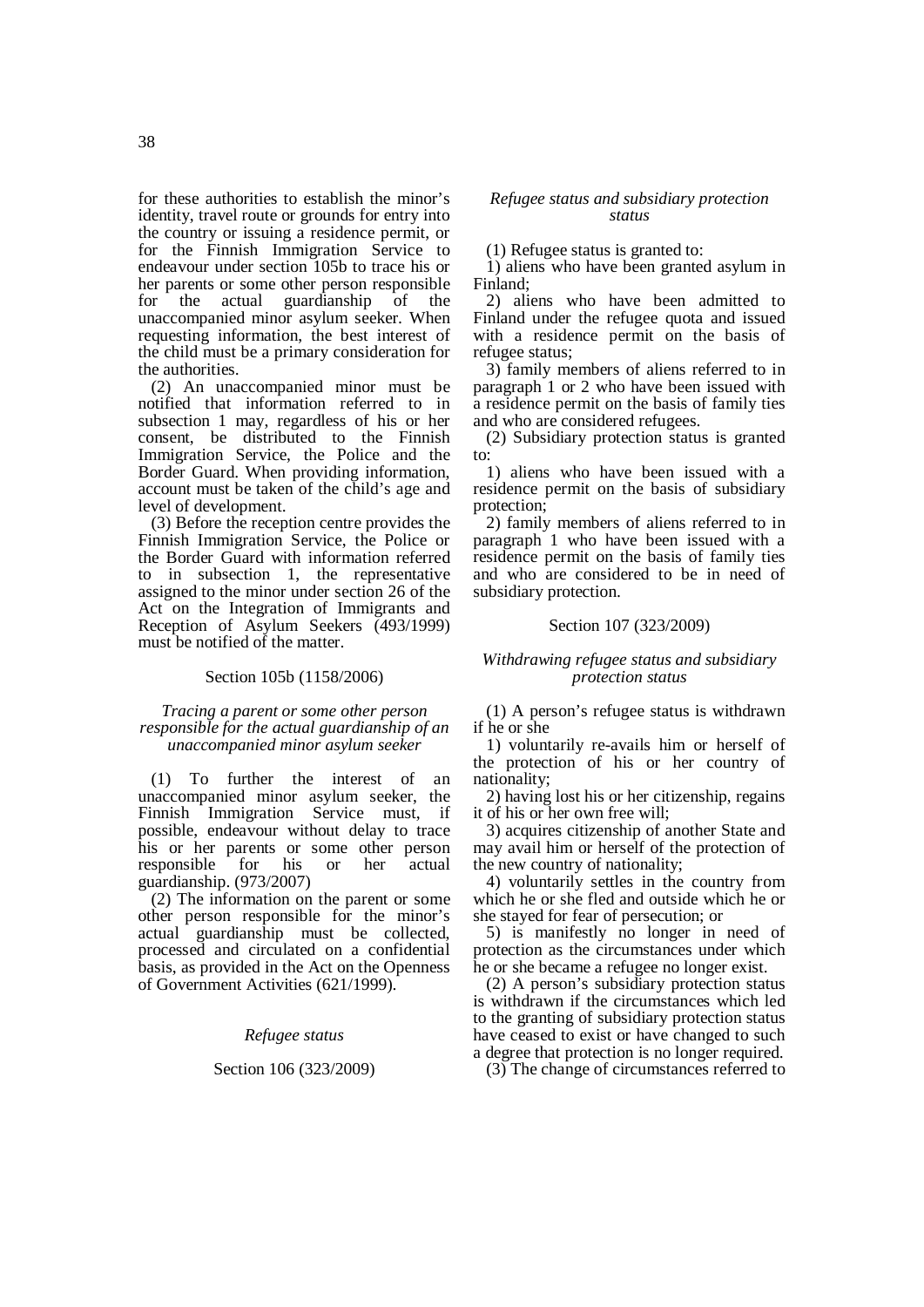in subsection 1(5) and subsection 2 must be significant and non-temporary.

(4) When considering a withdrawal of refugee status or subsidiary protection status, an individual investigation shall be conducted.

## Section 108 (323/2009)

## *Cancellation of refugee status and subsidiary protection status*

(1) Refugee status or subsidiary protection status is cancelled, if:

1) the applicant has, when applying for international protection, knowingly given false information which has affected the outcome of the decision;

2) the applicant has, when applying for international protection, concealed a fact that would have affected the outcome of the decision; or

3) the applicant should have been refused asylum under section 87(2-4) or a residence permit under section 88(2).

(2) When considering a cancellation of refugee status or subsidiary protection status, an individual investigation shall be conducted.

#### *Temporary protection*

#### Section 109

#### *Temporary protection*

(1) Temporary protection may be given to aliens who need international protection and who cannot return safely to their home country or country of permanent residence, because there has been a massive displacement of people in the country or its neighbouring areas as a result of an armed conflict, some other violent situation or an environmental disaster. Providing temporary protection requires that the need for protection may be considered to be of short duration. Temporary protection lasts for a maximum of three years in total.

(2) The Government decides in a plenary session on population groups that may be given temporary protection and on the period when residence permits may be issued on the basis of temporary protection.

### Section 110

### *Issuing residence permits on the basis of temporary protection*

(1) Aliens in need of temporary protection are issued with a residence permit for a maximum of one year at a time.

(2) Issuing a residence permit does not require that the alien have secure means of support.

 $(\overline{3})$  A residence permit on the basis of temporary protection is refused if the alien is considered a danger to public order or security or if there are reasonable grounds to suspect that the alien has committed an act referred to in section 87(2).

### Section 111

### *Processing asylum applications filed by aliens under temporary protection*

(1) Processing an asylum application filed by an alien is suspended for the time during which the alien's residence permit issued on the basis of temporary protection is valid. However, the asylum application may be processed during the period of temporary protection if reasonable grounds for it emerge. The asylum application shall be taken up for processing if a procedure for removing the applicant from the country is initiated while he or she enjoys temporary protection.

(2) Once the temporary protection ends, the processing of the asylum application is dropped unless the applicant, upon written inquiry from the Finnish Immigration Service, requests that the application be processed. The Finnish Immigration Service submits the inquiry to the applicant either by post against a postal receipt or by a process server. (973/2007)

(3) The processing of an asylum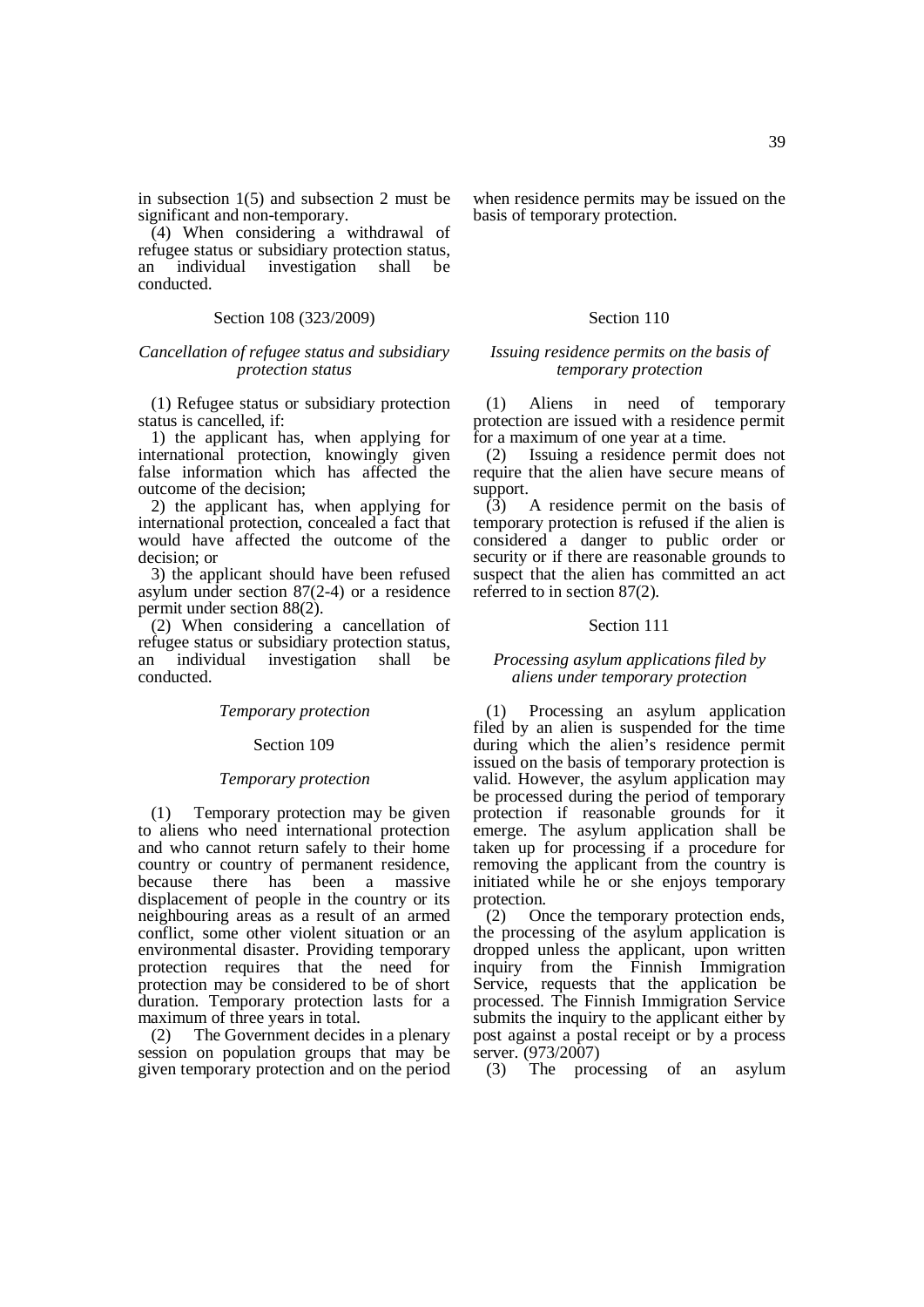application is dropped if the alien cancels his or her application or moves out of the country during the validity period or after the expiry of the residence permit issued on the basis of temporary protection.

## *Issuing residence permits and competent authorities*

## Section 112

#### *Issuing temporary residence permits*

(1) A temporary residence permit is issued to aliens:

1) who enjoy temporary protection under section 109;

2) who are admitted to Finland on the basis of a Government decision under section 93; or

3) whose residence permit is issued under section 89.

(2) If aliens have been issued with a temporary residence permit referred to in subsection 1(1), their family members are issued with a residence permit for the same period.

### Section 113

## *Issuing continuous residence permits*

(1) A continuous residence permit is issued to aliens who are granted asylum or a residence permit under the refugee quota or on the basis of the need for subsidiary protection or humanitarian protection. (323/2009)

(2) Aliens who have been issued with a residence permit under section 112 are issued with a continuous residence permit after three years of continuous residence in the country if the grounds for issuing a residence permit still exist.

(3) If aliens have been issued with a continuous residence permit referred to in subsection 1 or 2, or if the aliens reside in Finland under a permanent residence permit, their family members are issued with a continuous residence permit.

(4) A continuous residence permit is

issued to other relatives of aliens referred to in subsection 1, if refusing a residence permit would be unreasonable because the persons concerned intend to resume their close family life in Finland or because the relative is fully dependent on the person living in Finland.

## Section 114

## *Issuing residence permits to family members of beneficiaries of international or temporary protection*

(1) A residence permit is issued on the basis of family ties to a family member of a refugee or an alien who has been issued with a residence permit on the basis of the need for subsidiary protection or humanitarian protection, or who has enjoyed temporary protection if:

1) the sponsor lives in Finland or has been issued with a residence permit for the purpose of moving to Finland; and

2) the applicant is not considered a danger to public order, security or health.

 $(3\bar{2}3/2009)$ 

(2) If any of the circumstances mentioned in subsection 1(2) emerge, an overall consideration is made taking account of the sponsor's possibilities for leading a family life with the applicant in a third country. In the consideration, the importance of the family tie for the persons concerned shall be taken into account.

(3) If the sponsor has been granted a residence permit on the basis of the need for subsidiary protection, and the ground for issuing the permit was an armed conflict, or if he or she has been granted a residence permit on the basis of humanitarian protection or temporary protection, it is taken into account in the overall consideration that there is no absolute impediment to the sponsor's return to his or her home country. (323/2009)

(4) Issuing a residence permit referred to in this section does not require that the alien have secure means of support if the family was formed before the sponsor entered Finland. (549/2010)

### Section 115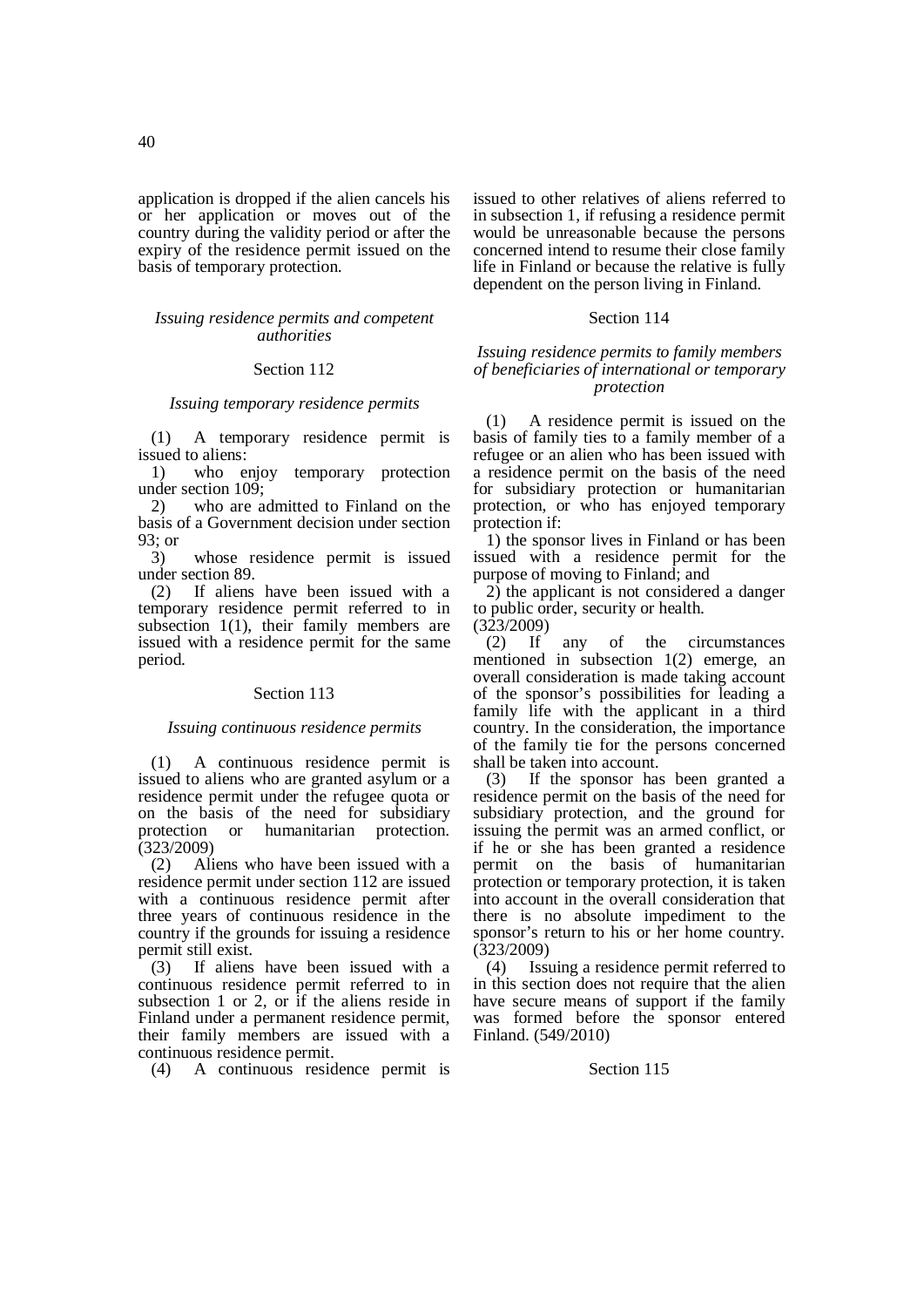## *Issuing residence permits to other relatives of beneficiaries of international or temporary protection*

(1) A residence permit is issued to other relatives of a refugee or an alien who has been granted a residence permit on the basis of subsidiary protection or humanitarian protection or enjoyed temporary protection, if refusing a residence permit would be unreasonable because the persons concerned intend to resume their close family life in Finland or because the relative is fully dependent on the sponsor living in Finland. If the applicant is considered a danger to public order, security or health or Finland's international relations, an overall consideration is carried out as provided in section 114(2). (323/2009)

(2) Issuing a residence permit does not require that the alien have secure means of support.

#### Section 116 (973/2007)

## *Competence of the Finnish Immigration Service with regard to international protection*

(1) The Finnish Immigration Service:

1) grants asylum and issues a first residence permit on the basis of subsidiary (protection) or humanitarian protection under the asylum procedure;

2) issues a first residence permit under section 89;

3) issues a first residence permit on the basis of refugee status or subsidiary protection to an alien admitted to Finland under the refugee quota;

4) issues a first residence permit under section 93 on the basis of other humanitarian immigration;

5) issues a first residence permit on the basis of temporary protection;

6) decides on withdrawing or cancelling refugee status and subsidiary protection status;

7) at the request of another Contracting State, decides on taking charge of or taking back an asylum seeker in accordance with the Council Regulation on determining the State responsible for examining an asylum application, and requests a similar decision on taking charge of or taking back an asylum seeker from another Contracting State; and

8) issues an alien who is returned to a safe country of asylum with a document stating that his or her application was not examined in substance in Finland.

(323/2009)

(2) The Finnish Immigration Service decides on a matter referred to in subsection 1(3) after receiving the opinion of the Finnish Security Intelligence Service.

### Section 117

## *Competence of the local police with regard to international protection*

(1) The District Police issue a new fixed-term residence permit or a permanent residence permit to an alien on the basis of a need for international protection.

(2) The District Police issue a new fixed-term residence permit to an alien on the basis of temporary protection for no longer than the date on which the duration of temporary protection set by the Government ends.

(3) If the police consider that they cannot issue a residence permit under subsection 1 or 2, they shall refer the matter to the Finnish Immigration Service for decision. (973/2007)

(4) The District Police issue an alien who is returned to a State applying the Council Regulation on determining the State responsible for examining an asylum application with a laissez-passer in accordance with the Regulation.

### Chapter 7

#### **Interim measures**

## Section 118

#### *Obligation to report*

(1) An alien may be obliged to report at regular intervals to police or border control authorities if this is necessary for: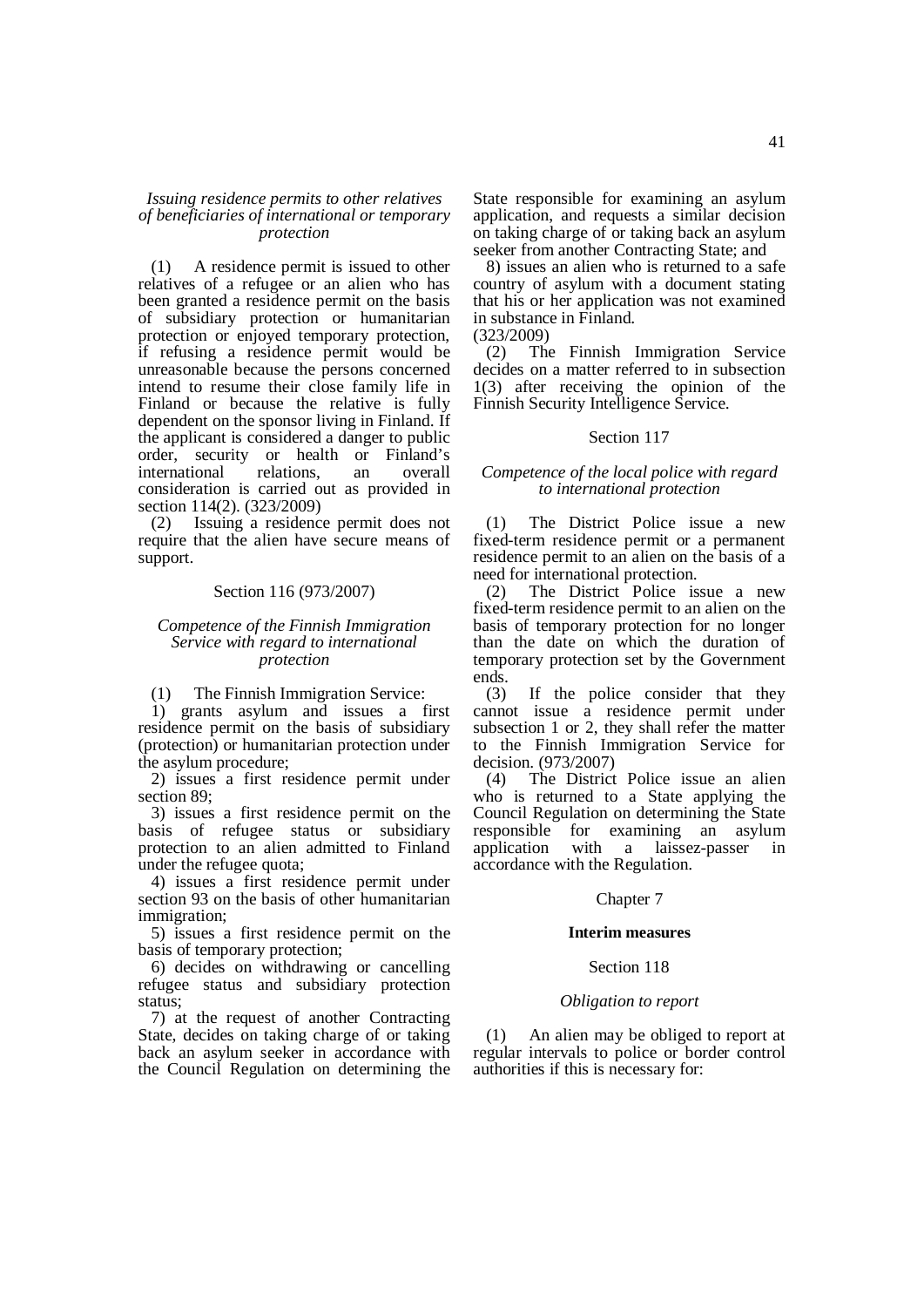1) establishing that he or she meets the requirements for entry into the country; or

2) preparing or ensuring the enforcement of a decision on removing the alien from the country, or for otherwise supervising that the alien leaves the country.

(2) The obligation to report is ordered by the authorities preparing the matter referred to in subsection 1 or the enforcement authorities. The person obliged to report shall be informed of the grounds for the obligation.

(3) The obligation to report is in force until it has been established that the alien meets the requirements for entry, a decision on removal from the country has been enforced or the processing of the matter has ended otherwise. However, the obligation to report shall be immediately ordered to end when it is no longer necessary for ensuring the issue or enforcement of a decision.

#### Section 119

#### *Other obligations*

(1) Subject to the requirements laid down in section 118(1), an alien may be ordered to hand over his or her travel document and travel ticket to police or border control authorities or to give them the address where he or she may be reached.

(2) The authorities referred to in section 118(2) make a decision on the matter. The alien shall be informed of the grounds for the order.

#### Section 120

### *Giving a security*

(1) Instead of the obligations referred to in sections 118 and 119, an alien may be obliged to give a security to the State for the expenses related to his or her residence and return. The authorities referred to in section 118(2) make a decision on giving a security.

(2) The security shall be released or returned when it is no longer required for establishing whether the alien meets the requirements for entering the country or for preparing or ensuring the enforcement of a

decision on removing the alien from the country. In other cases, the security is used to cover the expenses related to the alien's residence or return. The remainder of the security after such expenses have been paid shall be returned immediately.

## Section 121

### *Requirements for holding an alien in detention*

(1) Instead of the interim measures referred to in sections 118-120, an alien may be ordered to be held in detention if:

1) taking account of the alien's personal and other circumstances, there are reasonable grounds to believe that the alien will prevent or considerably hinder the issue of a decision concerning him or her or the enforcement of a decision on removing him or her from the country by hiding or in some other way;

2) holding an alien in detention is necessary for establishing his or her identity; or

3) taking account of the alien's personal and other circumstances, there are reasonable grounds to believe that he or she will commit an offence in Finland.

(2) Holding an alien in detention on grounds that his or her identity is unclear requires that the alien gave unreliable information when the matter was processed or refused to give the required information, or that it otherwise appears that his or her identity cannot be considered established.

### Section 122

## *Holding a minor in detention*

Before a person under 18 years of age is placed in detention, the representative of social welfare authorities shall be heard.

### Section 123 (581/2005)

### *Deciding on holding an alien in detention and placing a detained alien*

(1) A decision to hold an alien in detention,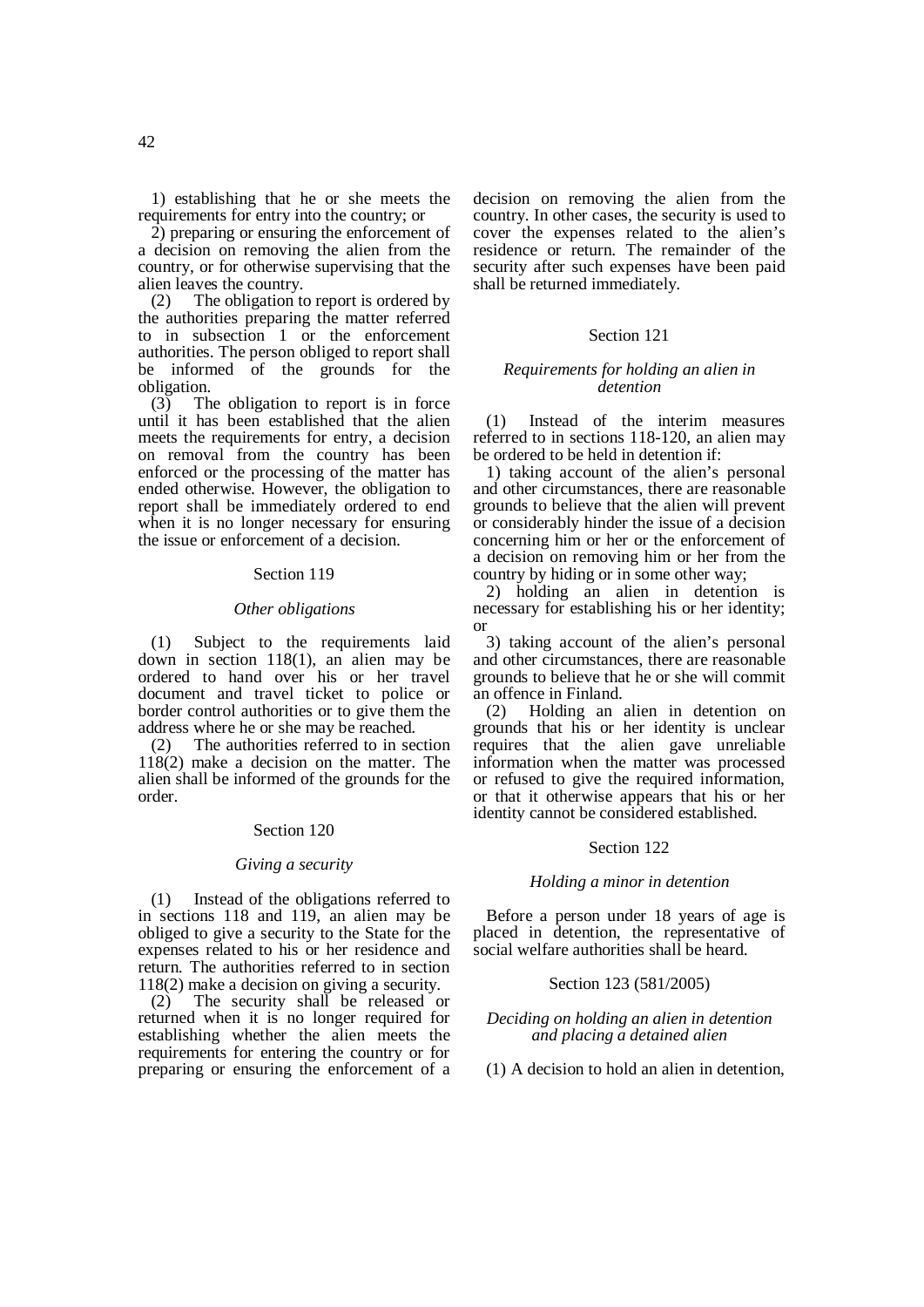when taken by the Police, is made by a commanding officer at the local police department, the National Bureau of Investigation, the Finnish Security Intelligence Service or the National Traffic Police, and when taken by the Border Guard, by an official of the Border Guard entitled to arrest people or a Border Guard officer holding the rank of at least lieutenant. The detained alien or his or her legal representative shall be informed of the grounds for detention. (1152/2010)

(2) A detained alien shall, as soon as possible, be placed in a detention unit referred to in the Act on the Treatment of Aliens Placed in Detention and on Detention Units (116/2002).

(3) An official referred to in subsection 1 may decide on placing a detained alien exceptionally in police detention facilities if:

1) the detention units are temporarily full; or

2) the alien is held in detention far from the nearest detention unit, in which case the detention in police detention facilities may last for a maximum of four days.

(4) In a situation referred to in subsection 3(2) the alien may exceptionally be placed in Border Guard detention facilities instead of police detention facilities, however, for a maximum of 48 hours.

(5) A person under 18 years of age may be placed in police and Border Guard detention facilities only if his or her parent or guardian or other adult member of his or her family is also held in detention in police or border guard detention facilities.

(6) The provisions of the Act on the Treatment of Persons in Police Detention (841/2006) apply to aliens placed in police or border guard detention facilities, taking account of the grounds for detaining a person. The provisions on appeal in Chapter 5 of the Act on the Treatment of Aliens Placed in Detention and on Detention Units apply, however, to the alien's right of appeal. (849/2006)

## Section 124

*Notifying of detention and court proceedings* 

(1) The official responsible for a decision on holding an alien in detention or on placing him or her exceptionally in police detention facilities referred to in section 123(3) shall, without delay and no later than the day after the alien was placed in detention, notify the District Court of the municipality where the alien is held in detention or, in an urgent case, another District Court of the matter, as further provided by Ministry of Justice decree. Notification may be made by telephone or electronically. A notification made by telephone shall be submitted without delay to the District Court in writing.

(2) The District Court shall hear a matter concerning the detention of an alien or the exceptional placement referred to in section  $123(3)(1)$  without delay and no later than four days from the date when the alien was placed in detention. In the case referred to in section  $123(3)(2)$ , the matter shall be heard without delay and no later than 24 hours from the notification.

(3) In matters concerning detention, the chairman alone constitutes a quorum of a District Court. A district court hearing may be held at a time and place other than the one laid down in the provisions on district court hearings.

(4) The provisions of section 5 of the Act on Calculation of Time Limits (150/1930) do not apply to the determination of time limits referred to in this section.

## Section 125

## *District court procedure*

(1) The official or the person delegated by this who is responsible for the decision on holding an alien in detention or on placing him or her exceptionally in police detention facilities referred to in section 123(3) shall be present at the hearing of the matter at a District Court.

(2) When the matter is heard by a District Court, the Court shall be presented with a statement on the requirements for detention or the exceptional placement of a detained alien. An alien held in detention shall be brought before the District Court to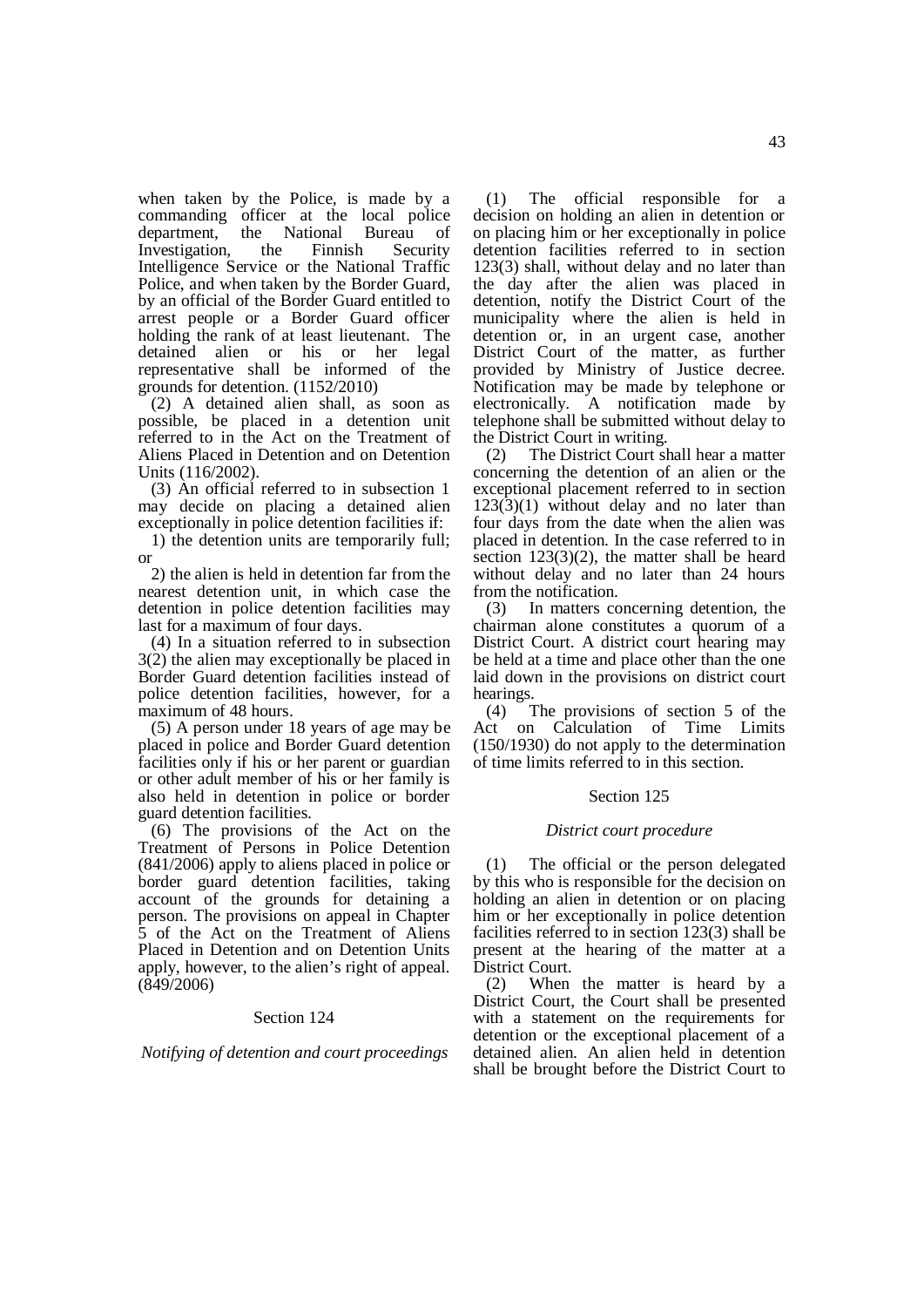answer questions concerning the requirements for holding him or her in detention or for his or her exceptional placement.<br> $(3)$  The

The hearing of the matter may be postponed only for special reasons. The detention will continue until the next hearing of the matter unless otherwise ordered by the District Court.

### Section 126

## *Decision of a District Court*

(1) A District Court shall order a detained alien to be released immediately if there are no grounds for holding him or her in detention. The decision shall state the grounds for detention or transfer. The decision shall be pronounced immediately after the hearing.

(2) If the District Court orders that the detention of the alien be continued, the alien shall be ordered to be sent to detention facilities referred to in section 123(2) or (3). If the grounds for holding the alien in pretrial detention facilities no longer exist, the District Court shall order that the alien be returned to the detention facilities for aliens.

(3) If the decision on detention or transfer is made by a District Court other than the District Court of the place of detention, the District Court shall immediately notify the District Court of the place of detention of its decision.

### Section 127

## *Releasing detained aliens*

(1) The authorities handling the matter shall order a detained alien to be released immediately once the requirements for detention cease to exist.

(2) If the District Court has decided that the detention of the alien be continued, the authorities shall immediately notify the District Court of the place of detention of the alien's release. The notification may be made by telephone or electronically. A notification made by telephone shall be submitted without delay to the District Court in writing.

### Section 128

## *Rehearing at a District Court*

If the release of an alien who has been held in detention has not been ordered, the District Court of the place of detention shall, on its own initiative, always rehear the matter concerning the detention or exceptional placement of an alien referred to in section 123 (3) no later than two weeks after the decision under which the District Court ordered continuation of the detention of the alien at the facility concerned.

## Section 129

### *Appeal against detention*

(1) A decision on detention made by the authorities or a District Court is not subject to appeal.

 $(2)$  The person held in detention may make a complaint about the decision of a District Court. There is no deadline for the complaint. The complaint shall be handled with urgency.

### Section 130

## *Establishing identity and providing information on residence*

(1) At the request of the police or other authorities processing a matter concerning an alien, the alien shall present his or her travel document or prove his or her identity in some other reliable manner.

(2) Upon request, an alien shall appear before police or border control authorities or the Finnish Immigration Service to submit the necessary information on his or her residence. (973/2007)

(3) A non-EU citizen or comparable alien shall report to the authorities within three days of his or her entry into the country. Further provisions on reporting may be given by Ministry of the Interior decree.

### Section 131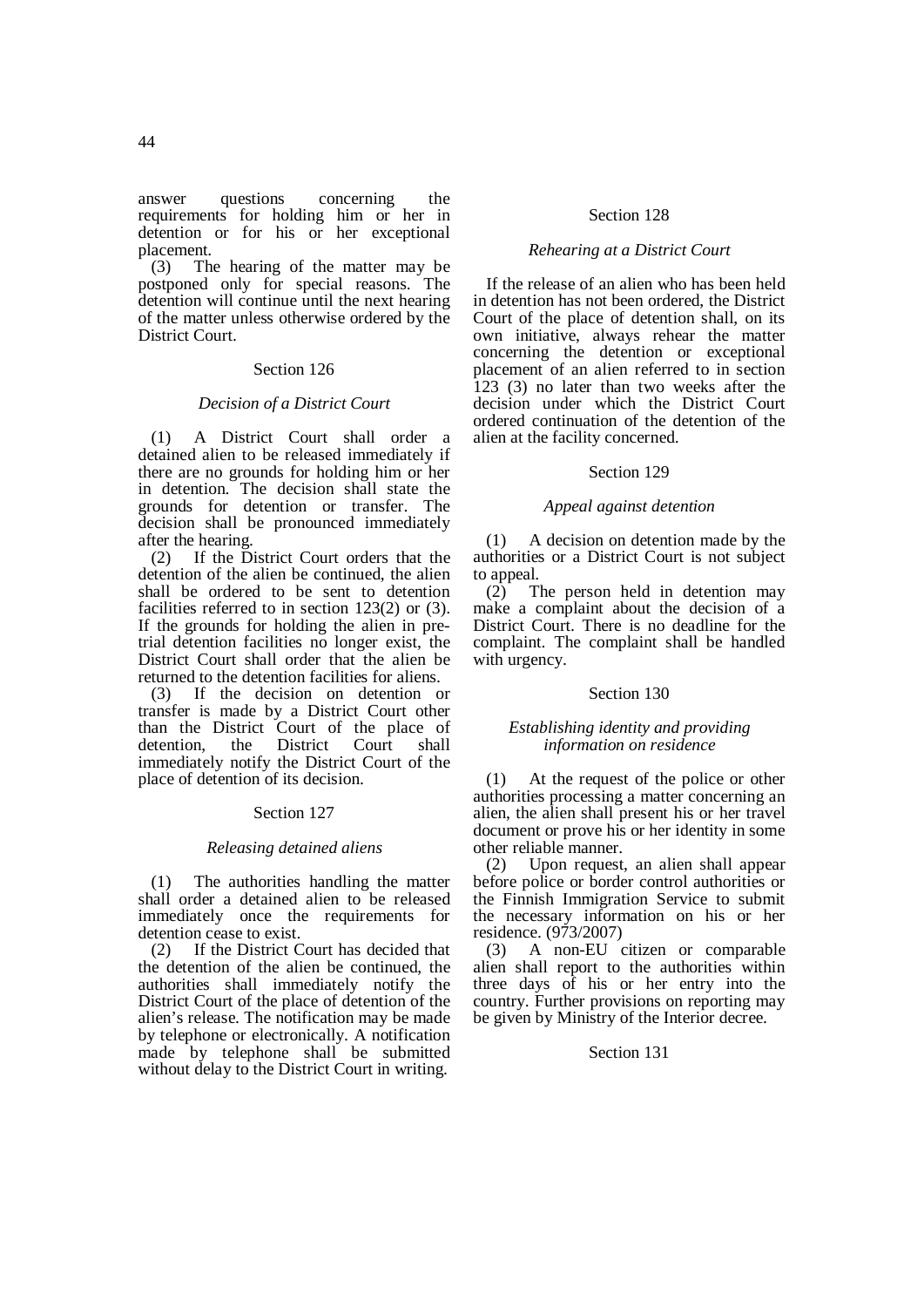### *Recording personal descriptions*

(1) For the purposes of identification and registration, police or border control authorities may take fingerprints and a photograph and record other personal descriptions of aliens:

1) who have applied for asylum or a residence permit on the basis of subsidiary protection, humanitarian protection or temporary protection;

2) who have applied for a residence permit on the basis of family ties;

3) who have been issued with a residence permit as aliens admitted to Finland under the refugee quota;

4) who the authorities have decided to refuse entry into or deport from the country; or

5) whose identity is unclear.

(323/2009)

(2) The personal descriptions referred to in subsection 1 above are recorded in a register maintained by the police. The information shall be kept separate from the personal descriptions of criminal suspects. The information is deleted under the provisions of section 9 of the Act on the Register of Aliens (1270/1997).

(3) Any secrecy provisions notwithstanding, personal data referred to in subsection 1 may be disclosed to foreign authorities for the identification of the alien with due regard to the provisions of the Personal Data Act (523/1999).

### Section 132

## *Taking possession of travel documents by the authorities*

(1) Police or border control authorities, the Finnish Immigration Service or Finnish missions may take possession of false or forged travel documents, or travel documents intended for giving false personal data, held or presented by an alien.  $(\hat{9}73/2007)$ 

(2) Police or border control authorities may conduct a non-intimate body search of an alien to take possession of a document held by him or her.

(3) False or forged travel documents

taken into possession by the police or border control authorities are sent to the Crime Laboratory of the National Bureau of Investigation. Travel documents intended for giving false personal data may be sent to the mission of the State in question. When refusing a person entry into Finland, his or her travel document may also be sent to the authorities of the receiving State.

(4) Forged travel documents or travel documents intended for giving false personal data taken into possession by a Finnish mission may be sent to the authorities who issued them.

(5) If travel documents taken into possession are sent to the authorities of a foreign State, the safety of the person who has applied for international protection or the safety of his or her relatives shall not be endangered.

(6) The authorities' decision to take possession of a travel document may not be appealed separately.

### Section 133

## *Registering a large number of displaced persons entering the country simultaneously*

(1) If the number of displaced persons entering the country is exceptionally high, which makes it impossible to establish that the requirements for entry are met and to register the aliens in the normal procedure, the Government may decide in a plenary session that persons whose requirements for entry or identity are unclear may be sent to the transit centre for displaced persons referred to in section 6 a of the Act on the Integration of Immigrants and Reception of Asylum Seekers (493/1999) for the purposes of registration.

(2) The Government decision is issued for a fixed term, not exceeding three months, however.

(3) Police or border control authorities or, under the supervision of these, an official assigned to the duty by the Ministry of the Interior may, in conjunction with registration, record the personal descriptions referred to in section 131(1) of the persons entering the country. A person entering the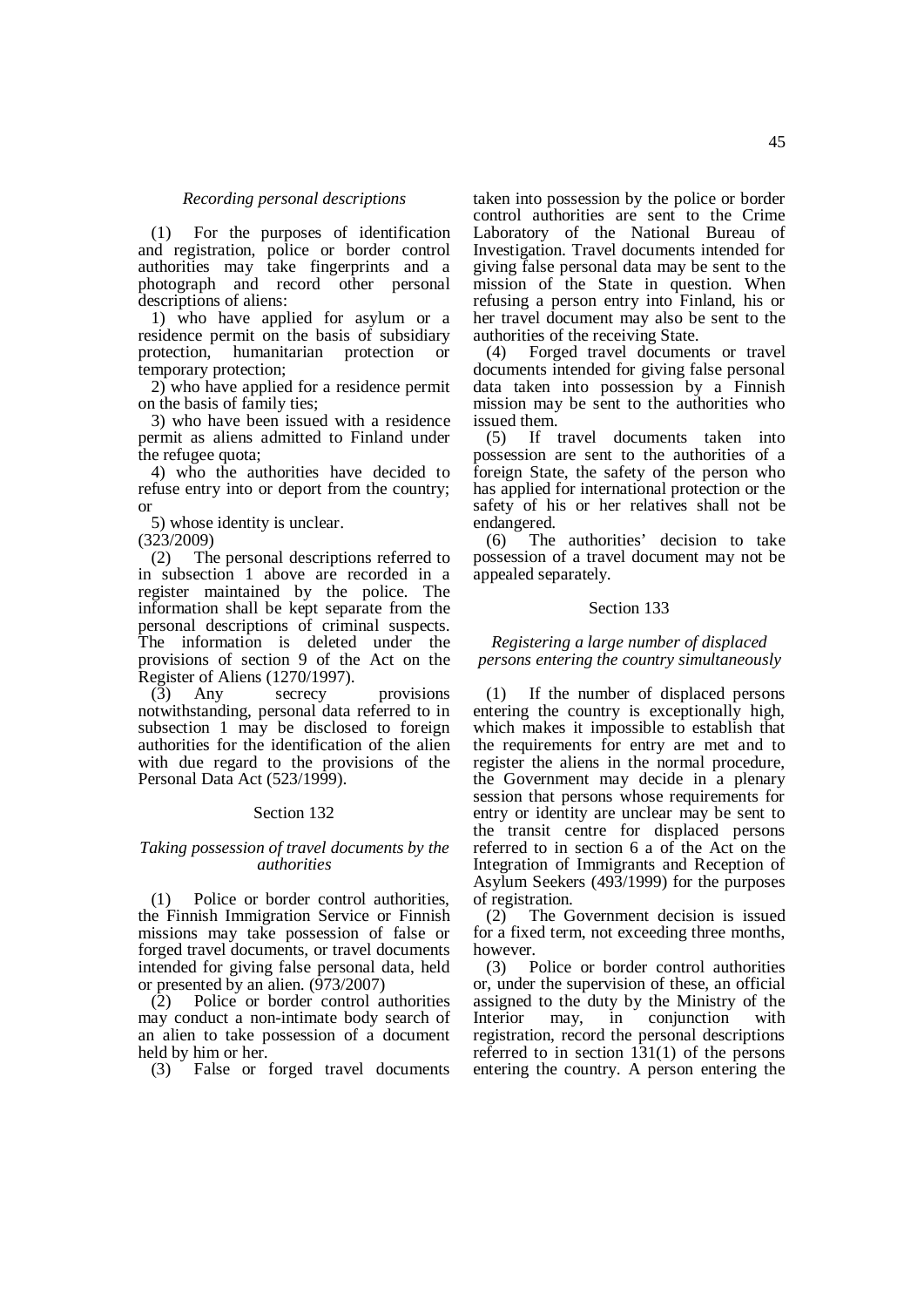country is obliged to stay at the transit centre for displaced persons for the duration of the registration, unless otherwise required by the state of his or her health or for other important personal reasons.

(4) Registration shall be carried out without delay.

## Chapter 8

## **Travel documents issued to aliens in Finland**

### Section 133a (458/2009)

## *Application of the Passport Act*

The provisions of the Passport Act  $(671/2006)$  on the security features in passports, fingerprinting, technical specifications of the passport, checking the data recorded in the technical specifications, security of the data in the technical specifications, and on reading the fingerprints recorded in the technical specifications also apply to travel documents referred to in this Chapter. In addition to what is provided in the Passport Act, the fingerprints recorded in the technical specifications of an alien's passport or a refugee travel document may be read by the Finnish Immigration Service to establish the authenticity of the document and the identity of the document holder where the performance of functions laid down for it by law so requires.

### Section 134

## *Issuing alien's passports*

(1) Alien's passports may be issued to aliens residing in Finland if the alien cannot obtain a passport from the authorities of his or her home country, if he or she has no citizenship or if there are other special reasons for issuing an alien's passport to him or her.

(2) Aliens who have been issued with a residence permit on the basis of a need for subsidiary protection are issued with an alien's passport. (323/2009)

(3) Aliens who have been issued with a residence permit on the basis of temporary

protection are issued with an alien's passport if they hold no valid travel document.

(4) Aliens residing abroad who have been issued with a residence permit in Finland are issued with an alien's passport for return to Finland in replacement of a lost or damaged alien's passport or refugee travel document.

(5) Alien's passports may be issued for a maximum of five years. Aliens residing abroad may, however, be issued with an alien's passport for a maximum one month.  $(673/2006)$ 

## Section 135

## *Issuing refugee travel documents*

(1) Refugee travel documents are issued to aliens who have been granted refugee status referred to in section 106, and whose refugee status has not been withdrawn or cancelled.

(2) Refugee travel documents may be issued for a maximum of five years. (673/2006)

### Section 136 (673/2006)

## *Contents of alien's passports and refugee travel documents*

(1) The person's family name, first names, sex, personal identity code, citizenship, place of birth, the date on which the passport was issued, the last day of validity, the authority issuing the passport and the passport number shall be entered on an alien's passport. Citizenship information may be left out if the alien in question does not want the citizenship information to be entered and there are security-related grounds for the omission. The passport also contains the photograph and signature of the passport holder.

(2) The person's family name, first names, sex, personal identity code, place of birth, the date on which the passport was issued, the last day of validity, the authority issuing the passport and the passport number shall be entered on a refugee travel document. The passport also contains the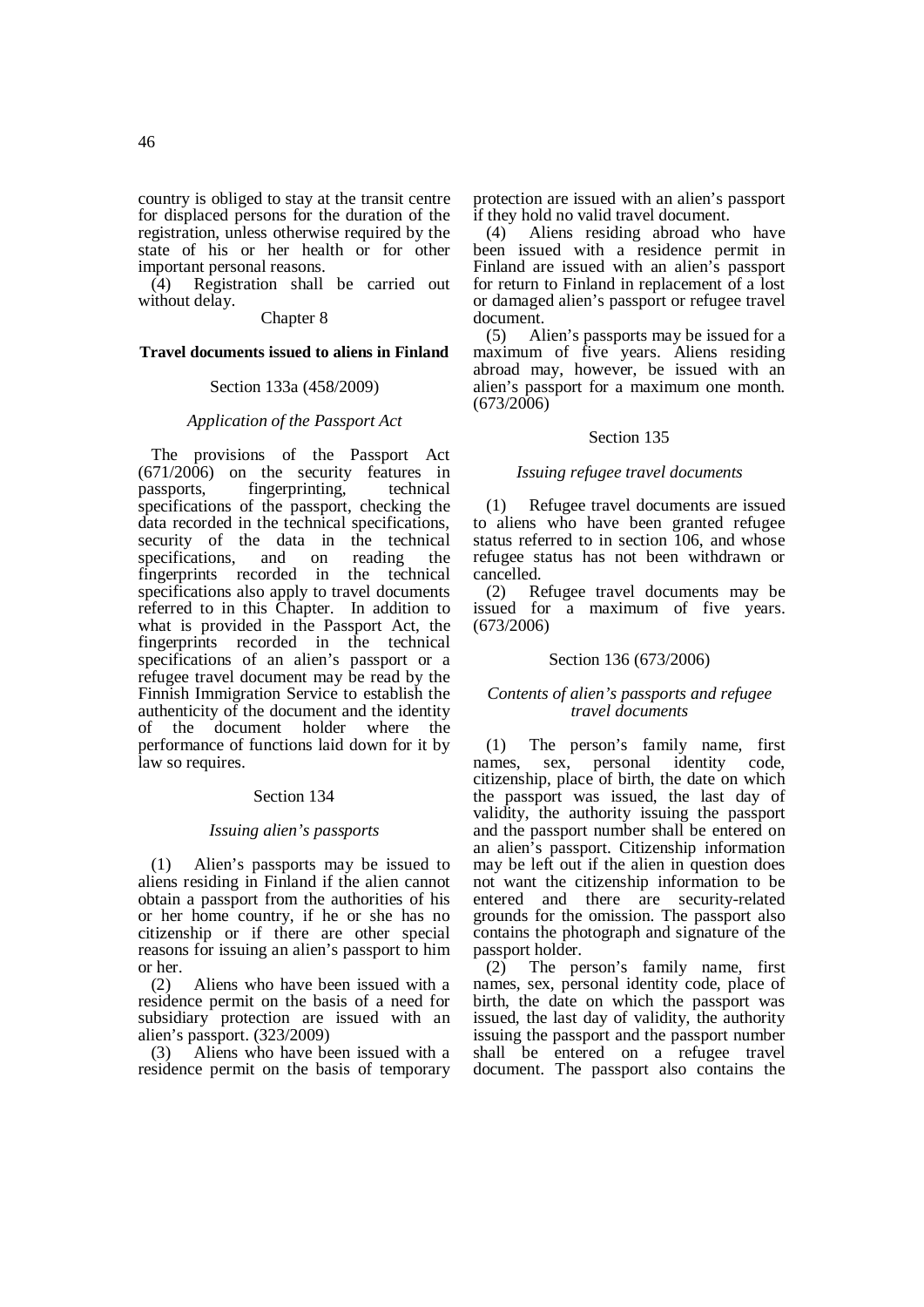photograph and signature of the passport holder.

- (3) Repealed by 458/2009.
- (4) Repealed by  $458/2009$ <br>(5) If it is impossible

If it is impossible to verify the identity of the alien, an appropriate entry shall be made in the alien's passport or the refugee travel document.

## Section 137 (973/2007)

## *Handing over travel documents carried by aliens*

Aliens shall hand the travel document they hold over to the Finnish Immigration Service before they are given an alien's passport or a refugee travel document.

## Section 138

### *Cancelling alien's passports and refugee travel documents*

(1) An alien's passport and a refugee travel document is cancelled if:

1) the holder of the document has been issued with another travel document or if it emerges that he or she already has another travel document;

2) the holder of the document has acquired Finnish citizenship;

3) the residence permit of the holder of the document has been cancelled or has expired; or

4) the document has been lost.

(2) An alien's passport or a refugee travel document may be cancelled if:

1) the document has been damaged or any entries in it have been altered;

2) facts have emerged since the document was issued on the basis of which the document might have been refused when the issue of the document was under consideration;

3) the document is used or held by a person other than the one to whom it was issued; or

 4) the Population Register Centre has, for a special reason, cancelled the certificate relating to establishing the authenticity and integrity of the data recorded in the technical specifications of the document or to reading

fingerprints.  $(458/2009)$ 

(3) A refugee travel document is also cancelled if the holder of the document is no longer a refugee or the responsibility for the refugee has transferred to another State.

## Section 139

## *Competence to issue and cancel alien's passports or refugee travel documents*

(1) The Finnish Immigration Service decides on issuing alien's passports and refugee travel documents to aliens residing in Finland and on cancelling these. (973/2007)

(2) Finnish missions decide, after consulting the Finnish Immigration Service, on issuing alien's passports to aliens residing abroad. (973/2007)

(3) The District Police decide on issuing new alien's passports and refugee travel documents when the applicant is able to present a valid alien's passport or a valid refugee travel document. (673/2006)

### Section 140

*Taking possession of alien's passports and refugee travel documents by the authorities* 

(1) The authorities take possession of an alien's passport or a refugee travel document when a decision is made on cancelling the document.

(2) The authorities may take temporary possession of the document before the decision on cancelling the document is issued if the document is damaged or entries in it have been altered, or if it is used or held by a person other than the one to whom it was issued.

(3) A decision on taking possession of a document may not be appealed separately.

### Section 141

## *Competence to take possession of alien's passports and refugee travel documents by the authorities*

(1) The police, border control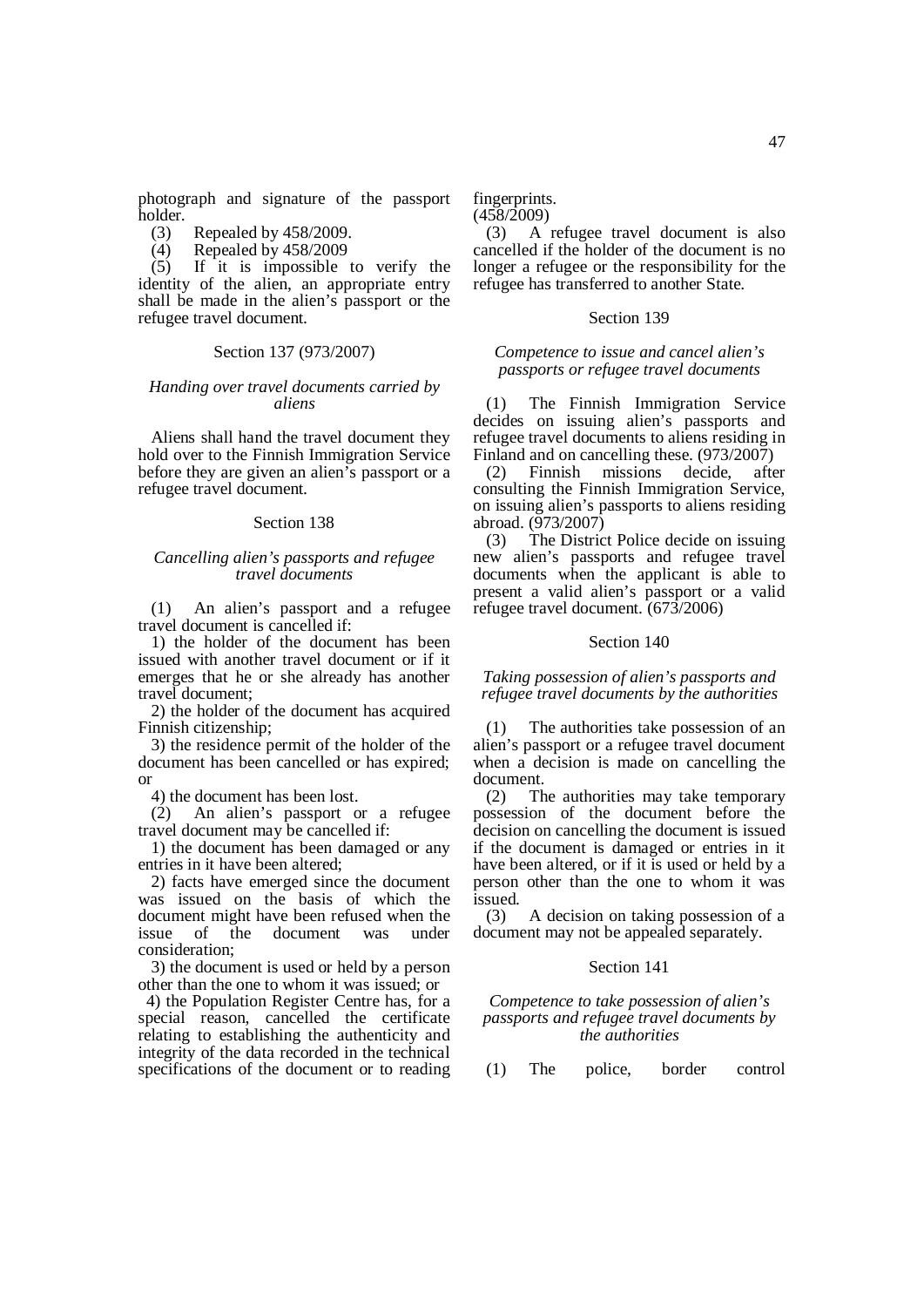The authorities may conduct a nonintimate body search of an alien to take possession of a document.

(3) An alien's passport or a refugee travel document taken possession of by the authorities shall be sent to the Finnish Immigration Service without delay. (973/2007)

### Section 141a (673/2006)

### *Model of an application form for an alien's passport and a refugee travel document*

The Ministry of the Interior shall approve the form used in the application for and issuing of alien's passports and refugee travel documents and shall decide on the model of alien's passports and refugee travel documents and other matters related to their production.

### Chapter 9

## **Removing aliens from the country**

### **Definitions**

### Section 142

## *Refusal of entry*

(1) For the purposes of this Act, refusal of entry means:

1) preventing an alien from entering the country at the border when he or she holds:

a) a visa;

b) no visa;

c) no residence permit; or

d) a residence permit issued abroad and he or she is about to enter the country for the first time during the validity of the residence permit; or

2) removing from the country an alien who did not hold a residence permit upon entry into the country if he or she has not been issued with a residence permit or residence card after his or her entry into the country or if his or her right of residence has not been registered after his or her entry into the country as provided in this Act.

### Section 143

## *Deportation*

(1) For the purposes of this Act, deportation means removing from the country an alien who:

1) resides in the country under a fixedterm or permanent residence permit issued by Finnish authorities;

2) resides in the country and whose residence has been registered as provided in this Act; or

3) continues to reside in the country after his or her residence permit, registered residence or residence card has expired.

### Section 144

## *Prohibition of entry*

For the purposes of this Act, prohibition of entry means prohibiting entry into one or more Schengen States for a fixed term or until further notice.

## *Common provisions on removing aliens from the country*

### Section 145

#### *Opportunity to be heard*

An alien and his or her spouse or comparable partner residing in Finland shall be given an opportunity to be heard in a matter relating to refusal of entry, deportation or prohibition of entry concerning him or her.

## Section 146

## *Overall consideration*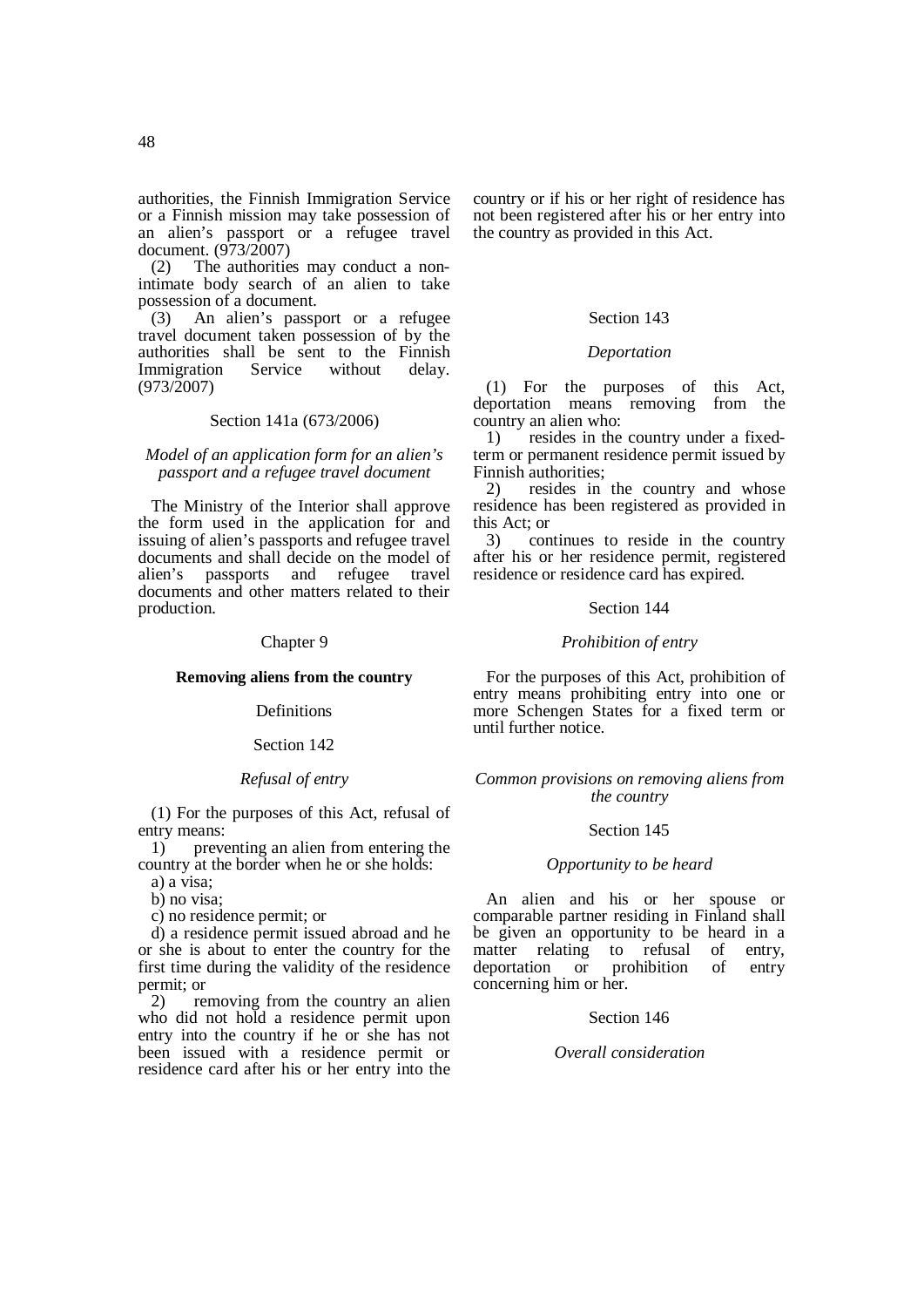(1) When considering refusal of entry, deportation or prohibition of entry and the duration of the prohibition of entry, account must be taken of the facts on which the decision is based and the facts and circumstances otherwise affecting the matter as a whole. When considering the matter, particular attention must be paid to the best interest of the children and the protection of family life. Other facts to be considered must include the duration and purpose of the alien's residence in Finland, the nature of the residence permit issued to him or her, the alien's ties to Finland and the cultural and social ties to the home country of his or her family. Should the refusal of entry, deportation or related prohibition of entry be on the basis of the criminal activity of the alien, account must be taken of the seriousness of the act and the detriment, damage or danger caused to public or private security. (380/2006)

(2) When considering prohibition of entry and its duration, account shall also be taken of whether the alien has any such family or work ties to Finland or to another Schengen State that would suffer unreasonably from prohibition of entry. When considering prohibition of entry and the duration of the prohibition of entry for an alien whose application for international protection has been dismissed or rejected, the facts on which the dismissal or rejection was based and whether the alien has, by his or her own actions, hampered the processing of his or her application for asylum may also be taken into account.

### Section 147

## *Non-refoulement*

No one may be refused entry and sent back or deported to an area where he or she could be subject to the death penalty, torture, persecution or other treatment violating human dignity or from where he or she could be sent to such an area.

## *Grounds for removing aliens from the country and prohibition of entry*

## Section 148

### *Grounds for refusal of entry*

(1) An alien may be refused entry into the country if:

1) he or she does not meet the requirements for entry laid down in section 11;

2) he or she refuses to give the necessary information on his or her identity or journey, or deliberately gives false information on these;

3) upon application for a visa or residence permit, he or she deliberately gave false information on his or her identity or journey, which affected the issue of the visa or residence permit;

4) during his or her short residence in Finland, he or she has rendered him or herself incapable of sustaining him or herself;

5) there are reasonable grounds to suspect that he or she may earn income through dishonest means;

6) there are reasonable grounds to suspect that he or she may sell sexual services;

7) he or she crossed the border from outside or through a border crossing point without permission to cross the border at a time when the border crossing point was closed;

8) on the basis of an earlier prison sentence or for other reasons, there are grounds to suspect that he or she may commit an offence which is punishable by imprisonment in Finland, or commit repeated offences;

9) he or she was sentenced for an offence during his or her residence in Finland;

10) on the basis of his or her earlier activities or for other reasons, there are grounds to suspect that he or she may engage in activities that endanger Finland's national security or relations with a foreign State; or

11) a decision referred to in Articles 1-3 of Council Directive 2001/40/EC on the mutual recognition of decisions on the expulsion of third country nationals has been issued to remove him or her from the country.

(2) An alien who has entered the country without a residence permit and who is required to hold a visa or residence permit to stay in Finland but who has not applied for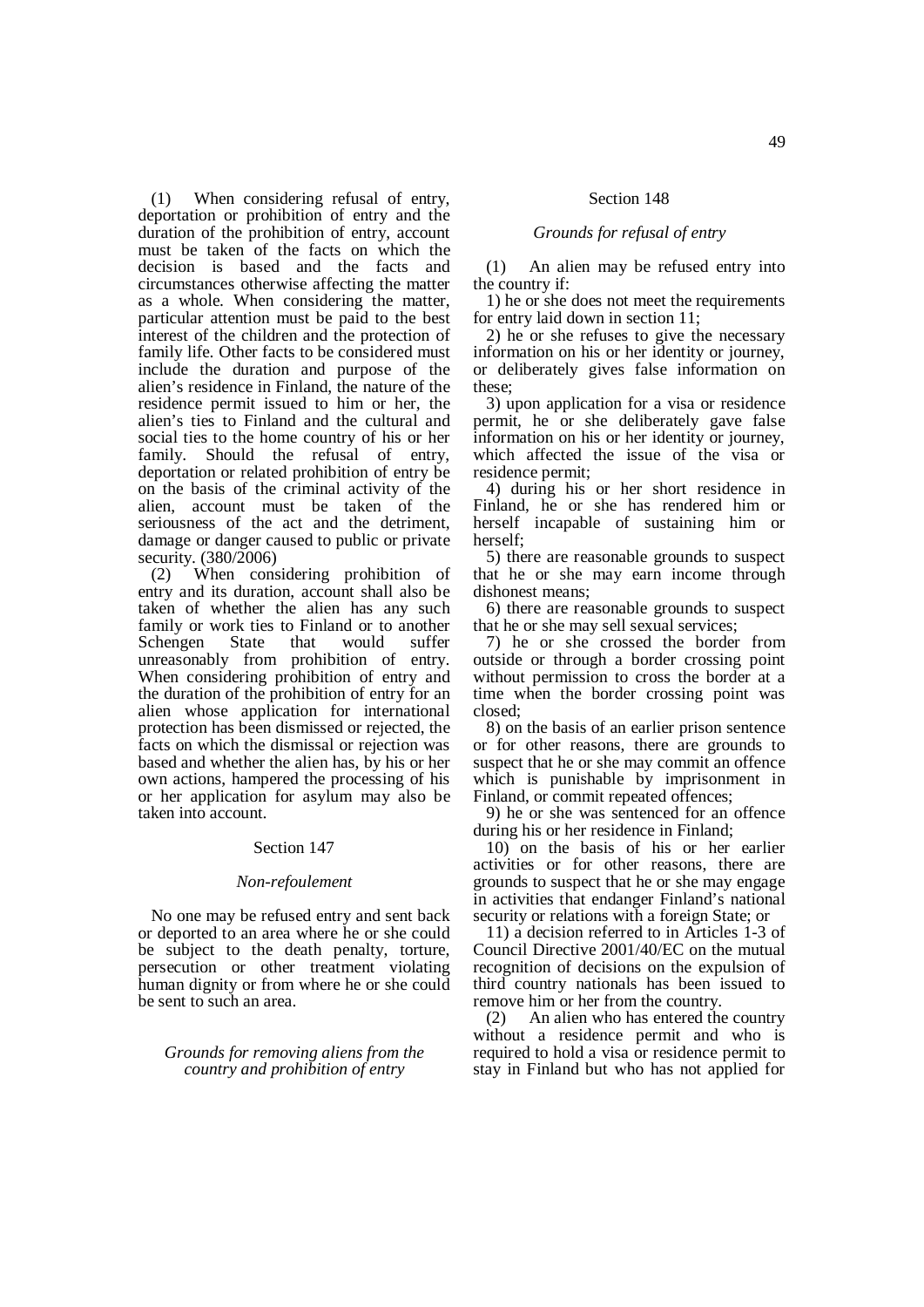one or has not been issued with one may also be refused entry.

## Section 149 (358/2007)

## *Grounds for deportation*

(1) An alien who has resided in Finland under a residence permit may be deported if:

1) he or she resides in Finland without the required residence permit:

2) he or she is found guilty of an offence carrying a maximum sentence of imprisonment for a year or more, or if he or she is found guilty of repeated offences;

3) he or she has, through his or her activities, shown that he or she is liable to endanger other people's safety; or

4) he or she has been engaged, or on the basis of his or her previous activities and for other reasons there are grounds to suspect that he or she may engage in activities that endanger Finland's national security or relations with a foreign State.

(2) An alien who has been issued with a long-term resident's EC residence permit in Finland may be deported only if he or she poses an immediate and sufficiently serious threat to public order or security.

(3) In addition, an alien may be deported on grounds provided in subsection  $1(2)$  if his or her punishment has been waived on the basis of criminal irresponsibility under Chapter 3, section 4 of the Penal Code.

(4) A refugee may be deported in the cases referred to in subsection 1(2)-(4). A refugee may not be deported to his or her home country or country of permanent residence against which he or she still needs international protection. A refugee may only be deported to a State which agrees to admit him or her.

## Section 150

## *Ordering and revoking prohibitions of entry*

(1) In a decision on refusal of entry or deportation, an alien may be prohibited from entering the country.

(2) A prohibition of entry is ordered for a fixed term of a maximum of five years or

until further notice. An alien who has been sentenced for an offence of aggravated or professional nature may be prohibited entry until further notice.

(3) A prohibition of entry is restricted to Finland if the alien has a residence permit in another Schengen State, and the permit is not cancelled.

(4) A prohibition of entry may be revoked on the basis of a change in circumstances or for important personal reasons.

#### *Competent authorities*

### Section 151

### *Police and border control authorities*

(1) Police or border control authorities shall take action to refuse an alien entry or deport an alien who does not meet the requirements for entry into or residence in the country. Police or border control authorities may decide on refusal of entry within three months of the alien's entry into the country. After that period, police or border control authorities shall submit a proposal to the Finnish Immigration Service to the effect that the alien be refused entry or deported, unless the Finnish Immigration Service has already taken action to remove the alien from the country. (973/2007)

(2) Police or border control authorities may order a maximum of two years' prohibition of entry for an alien if he or she is refused entry on grounds laid down in section 148(1)(5)-(8).

(3) Police or border control authorities shall submit a proposal to the Finnish Immigration Service to the effect that the alien be refused entry if they are not competent to refuse entry or if they consider that the alien should be prohibited from entering the country for more than two years. Police or border control authorities may also submit a proposal to the Finnish Immigration Service to the effect that the alien be refused entry if it is important for the application of section 148 in other similar cases. (973/2007)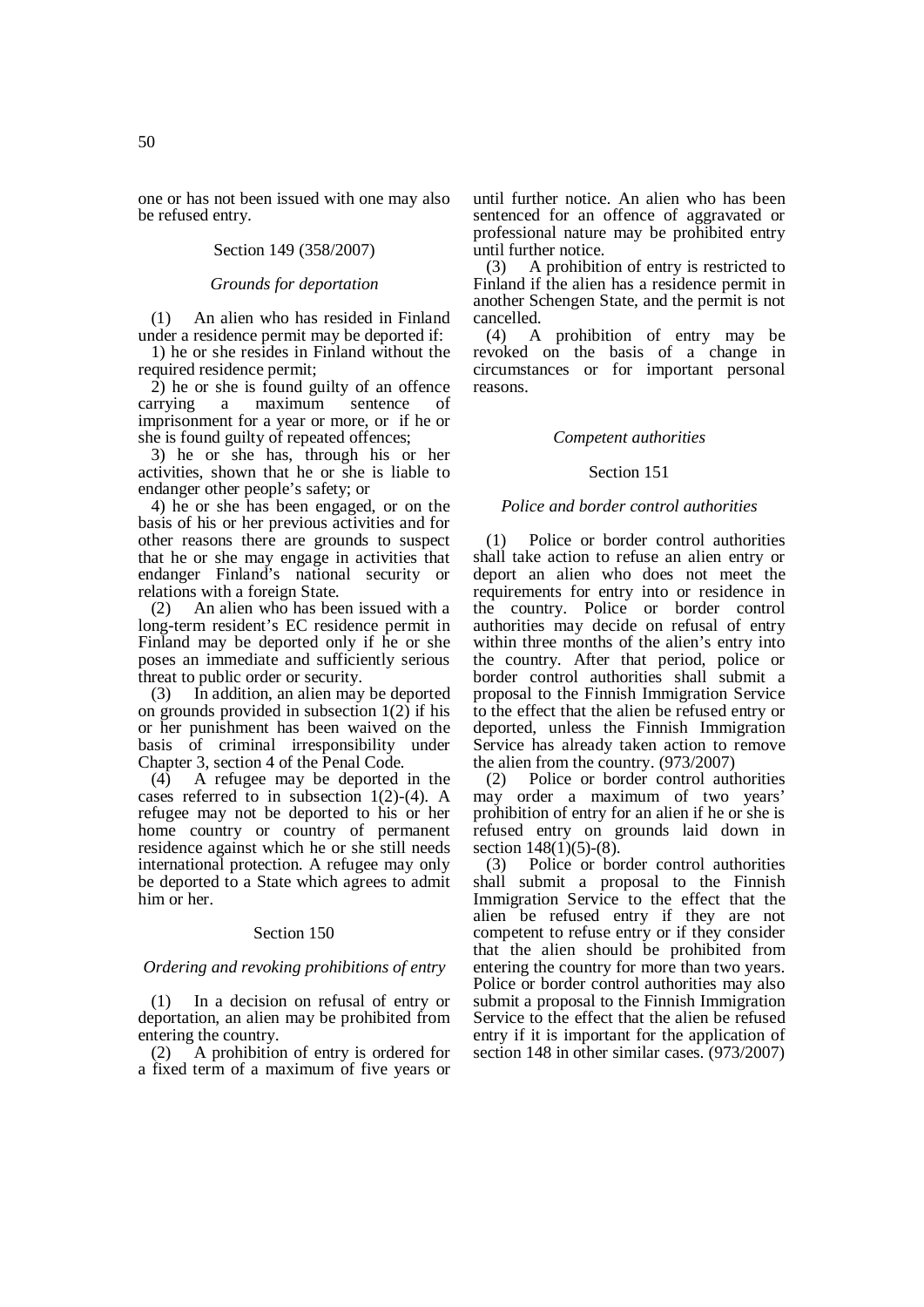#### Section 152 (973/2007)

#### *Finnish Immigration Service*

(1) The Finnish Immigration Service decides on refusal of entry upon proposal by<br>the District Police or border control the District Police or border authorities or on its own initiative.

(2) The Finnish Immigration Service always decides on refusal of entry if more than three months have passed since the alien's entry into the country, or if the alien has applied for a residence permit on the basis of international or temporary protection.

(3) The Finnish Immigration Service decides on deportation upon proposal by the District Police or border control authorities or on its own initiative.

(4) The Finnish Immigration Service may prohibit entry of aliens for a fixed term or until further notice. The Finnish Immigration Service decides on abolishing a prohibition of entry.

### Section 152 a (283/2007)

*Carrying out removals from a country through Finnish territory* 

The police or border control authorities may, under an international agreement or other obligation binding on Finland, give competent authorities of another State permission to remove a third-country national from the country through Finnish territory. The document granting permission shall specify the authorities to perform the transit and decide the powers of the other State's authorities and specify the level of force they may use.

Transit is performed by the police or border control authorities, and competent authorities of the other State may participate in it. In cases where the police or border control authorities cannot perform a transit without delay, they may give the other State's competent authorities permission to perform the transit independently.

Competent authorities of the other State participating in a transit performed by the police or border control authorities have,

when staying in Finnish territory, the right to use such powers available to a police officer or border guardsman, including force, that a police officer or border guardsman may accord them insofar as they have power to do so.

The authorities of the other State performing a transit independently have the right to give any necessary binding commands and prohibitions to the persons being removed. The police or border control authorities may give them the right to use force in Finnish territory to prevent the persons being removed from escaping, to overcome resistance and to address an immediate risk of a crime or other dangerous act being committed, or some other dangerous situation developing. Force must be reasonable and proportionate to the circumstances. A further requirement for the use of force by a foreign State's authorities is that any competent Finnish officials are not immediately in a position to use force themselves.

#### Chapter 10

## **Residence of citizens of the European Union or comparable persons**

### Section 153 (360/2007)

*Scope of application of the Chapter* 

(1) This Chapter applies to EU citizens and comparable persons and their family members and other relatives.

(2) This section contains provisions on:

1) the conditions on how EU citizens and their family members can use their right to move and reside freely within the territory of the Member States;

2) the right of EU citizens and their family members to reside within the territory of the Member States on a permanent basis;

3) restrictions concerning the rights referred to in paragraphs 1 and 2 on grounds of public order, public security or public health.

(3) The Chapter applies to EU citizens who move to Finland or reside in Finland,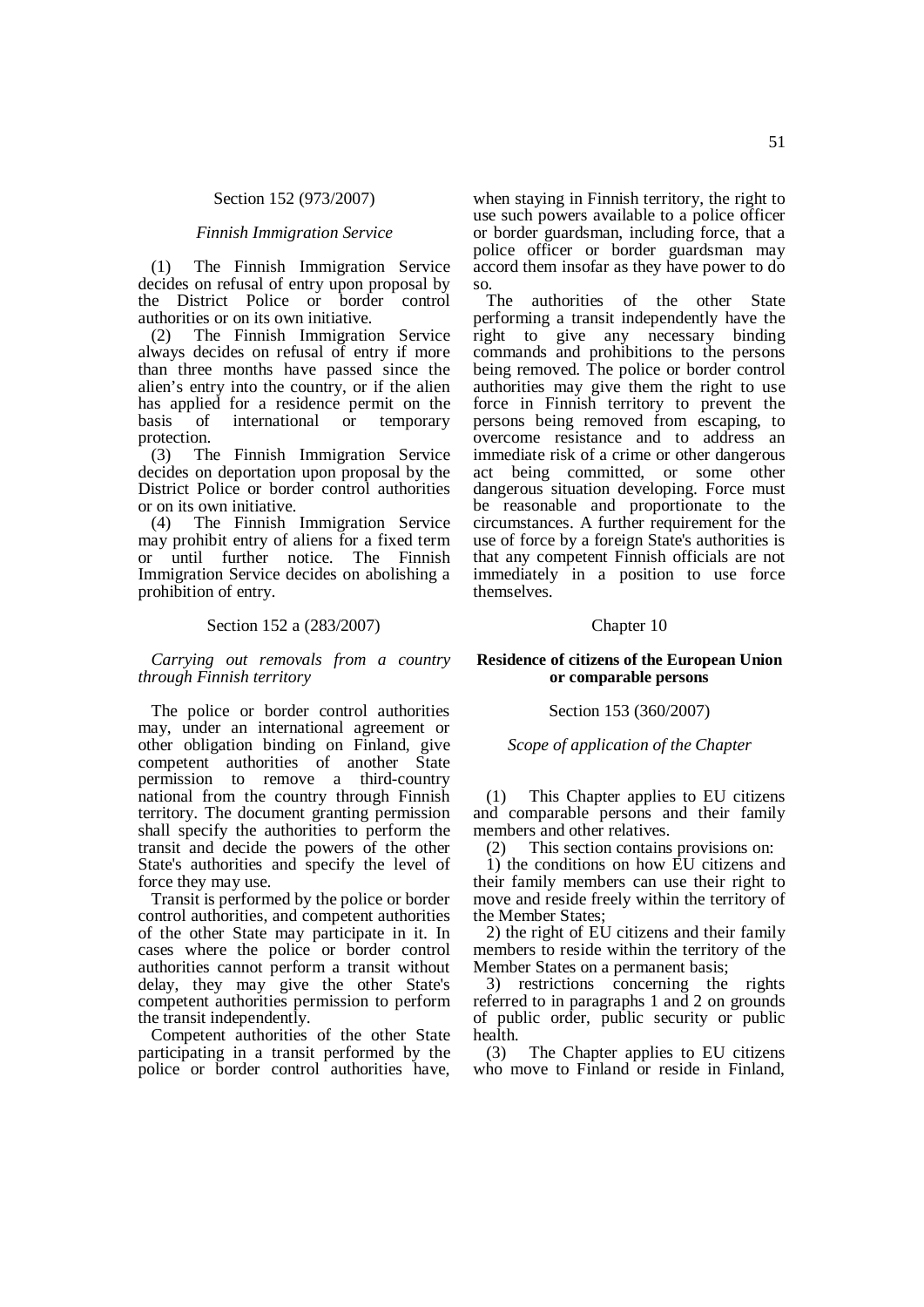and to their family members who accompany

them or join them later.  $(432/2010)$ <br>(4) The Chapter applies to The Chapter applies to family members of a Finnish citizen if the Finnish citizen has exercised his or her right of free movement under the Directive by settling in another Member State, and the family member accompanies him or her to Finland or joins him or her later. (432/2010)

### Section 153a (360/2007)

## *Exception to the scope of application of the Chapter*

(1) EU citizens whose right of residence cannot be registered or approved on the basis of the provisions of this Chapter may, as an exception, be issued with a residence permit on the basis of Chapter 4.

(2) A family member of an EU citizen, who is not an EU citizen and to whom the provisions of this Chapter do not apply, is issued with a residence permit on the basis of Chapter 4.

### Section 154 (360/2007)

## *EU citizens' family members*

(1) The following persons are considered family members of an EU citizen: 1) his or her spouse;

2) his or her descendants who are under 21 years of age or dependent on him or her, and the descendants of similar status of his or her spouse;

3) his or her direct relatives in the ascending line who are dependent on him or her, and relatives of similar status of his or her spouse.<br>(2) If t

If the EU citizen living in Finland is a minor, his or her guardian is considered a family member.

(3) In the application of this Chapter, persons living continuously in a marriagelike relationship in the same household regardless of their sex are comparable to a married couple if they have lived in the same household for at least two years. In the application of this Chapter, the relationship between them is comparable to a marriage.

However, the requirement of living together for at least two years does not apply if the persons living in the same household have a child in their joint custody or if there are other weighty reasons for it.

(4) Other relatives are treated in the same manner as family members of EU citizens, regardless of their citizenship, if:

1) the relative is, in the country of departure, dependent on an EU citizen who has the primary right of residence, or the relative lived in the same household with the EU citizen in question; or

2) serious health grounds absolutely require the EU citizen in question to give the relative personal care.

## Section 155 (360/2007)

### *EU citizens' entry into and residence in the country*

(1) EU citizens entering into and residing in the country must have a valid identity card or passport.

 $(2)$  If an EU citizen or his or her family member who is not an EU citizen does not have the necessary travel document or, where required, the necessary visa, he or she must, before being refused entry, be given an opportunity to obtain the necessary to obtain the necessary documents or to have them delivered to him or her, or prove by other means that he or she has a right to move and reside freely in the country.

### Section 155a (360/2007)

## *Entry and residence in the country of EU citizens' family member*

(1) A family member of an EU citizen who is not an EU citizen entering into and residing in the country must have a valid passport. Such a family member may be required to have a visa if the family member is a citizen of a country for which, under a Council regulation, a visa is required.

(2) A family member who holds a valid residence card referred to in the Free Movement Directive, is not required to have a visa, and no entry or exit stamp is placed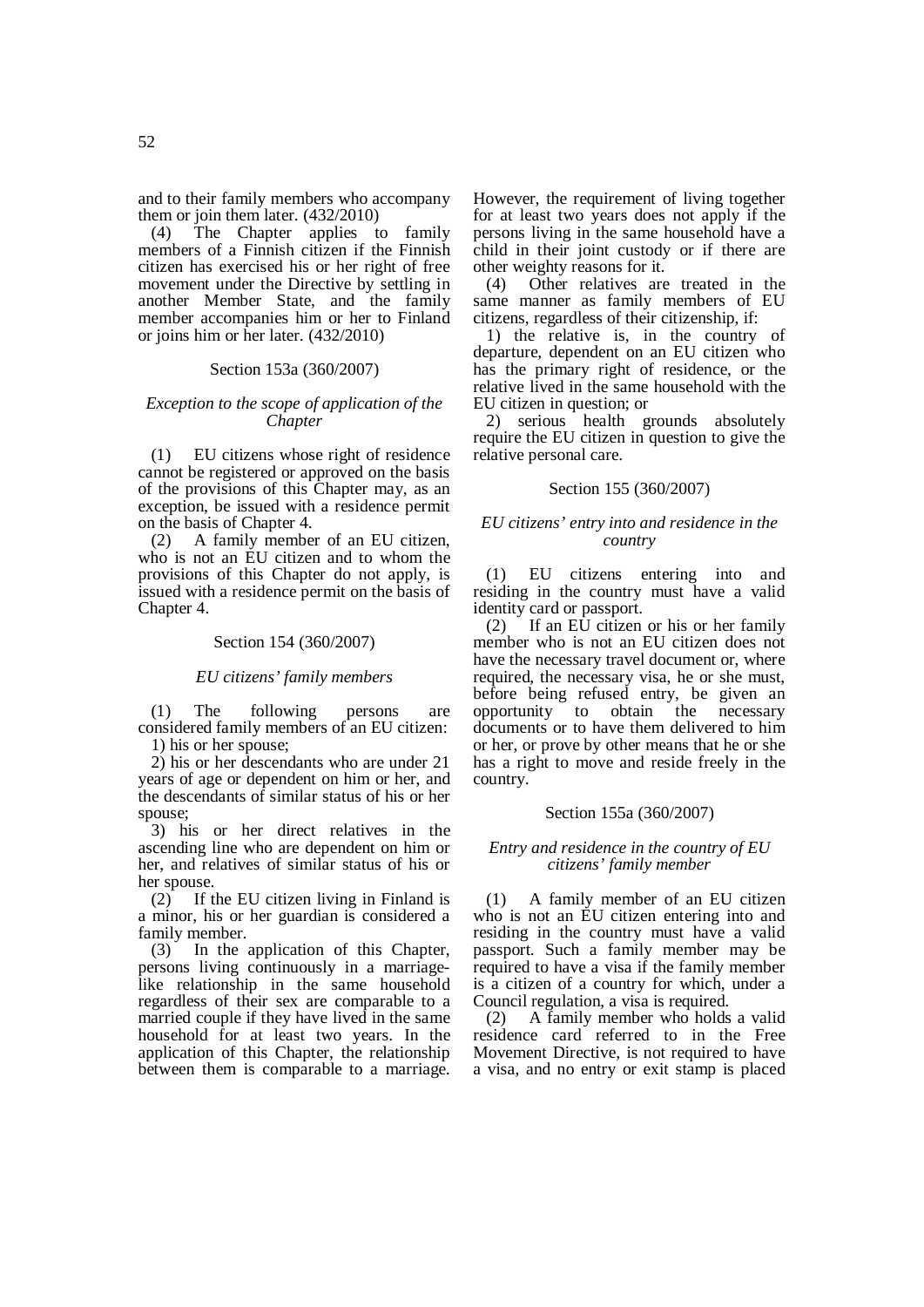on his or her passport. The residence card must be produced when entering the country from outside the Schengen area.

(3) The visa applicant must be notified of the refusal of a visa in writing and grounds must be given for the refusal unless this is contrary to the security interests of Finland or another EU Member State.

## Section 156 (360/2007)

## *Public order and security*

(1) A requirement for an EU citizen's and his or her family member's entry into and residence in the country is that they are not considered a danger to public order or security.

(2) Preventing entry into and removal from the country on grounds of public order or security must be based solely on the alien's own behaviour and not merely on any previous convictions. The behaviour of the alien must represent a genuine, immediate and sufficiently serious threat affecting a fundamental interest of society. Justifications that are isolated from the particulars of the case or that rely on considerations of general prevention will not be accepted.

### Section 156a (360/2007)

### *Public health*

(1) Entry into and residence in the country by an EU citizen and his or her family members may be restricted on grounds of public health. The restrictions may apply only on the basis of a disease with epidemic potential as defined by the relevant<br>instruments of the World Health instruments of the World Health Organization and other infectious diseases which would justify restrictions to the freedom of a Finnish citizen who had caught the disease or who was suspected of having caught the disease, so as to prevent the disease from spreading.

(2) A disease posing a threat to public health that occurs after a three-month period from the date of arrival may not constitute grounds for removal from the country.

(3) An EU citizen or his or her family

members may, within three months of the date of arrival, and if it is clearly necessary, be required to undergo a free medical examination to certify that they are not suffering from any of the diseases referred to in subsection 1. Such medical examinations may not be required of all applicants as a matter of routine.

## Section 157

### *Nordic citizens' entry into and residence in the country*

(1) Citizens of Iceland, Norway, Sweden and Denmark have the right to enter the country directly from any of these States without a passport and to reside in Finland without registering their right of residence. (360/2007)

(2) Citizens of Iceland, Norway, Sweden and Denmark shall be able to prove their identity and citizenship in a reliable way.

(3) Nordic citizens entering the country for a purpose other than short-term residence shall register their residence in the manner agreed between the Nordic Countries on population registration. (34/2006)

## Section 158 (360/2007)

### *EU citizens' short-term residence*

(1) EU citizens may reside in Finland without registering their right of residence for a maximum of three months without any conditions or any formalities other than the requirement to hold a valid identity card or passport.

(2) The provisions of subsection 1 also apply to family members of EU citizens who are not EU citizens and who hold a valid passport.

(3) An EU citizen may reside in Finland as a jobseeker for a reasonable time beyond the three-month limit without registering his or her right of residence if he or she continues to look for employment and if he or she has a genuine chance of being employed.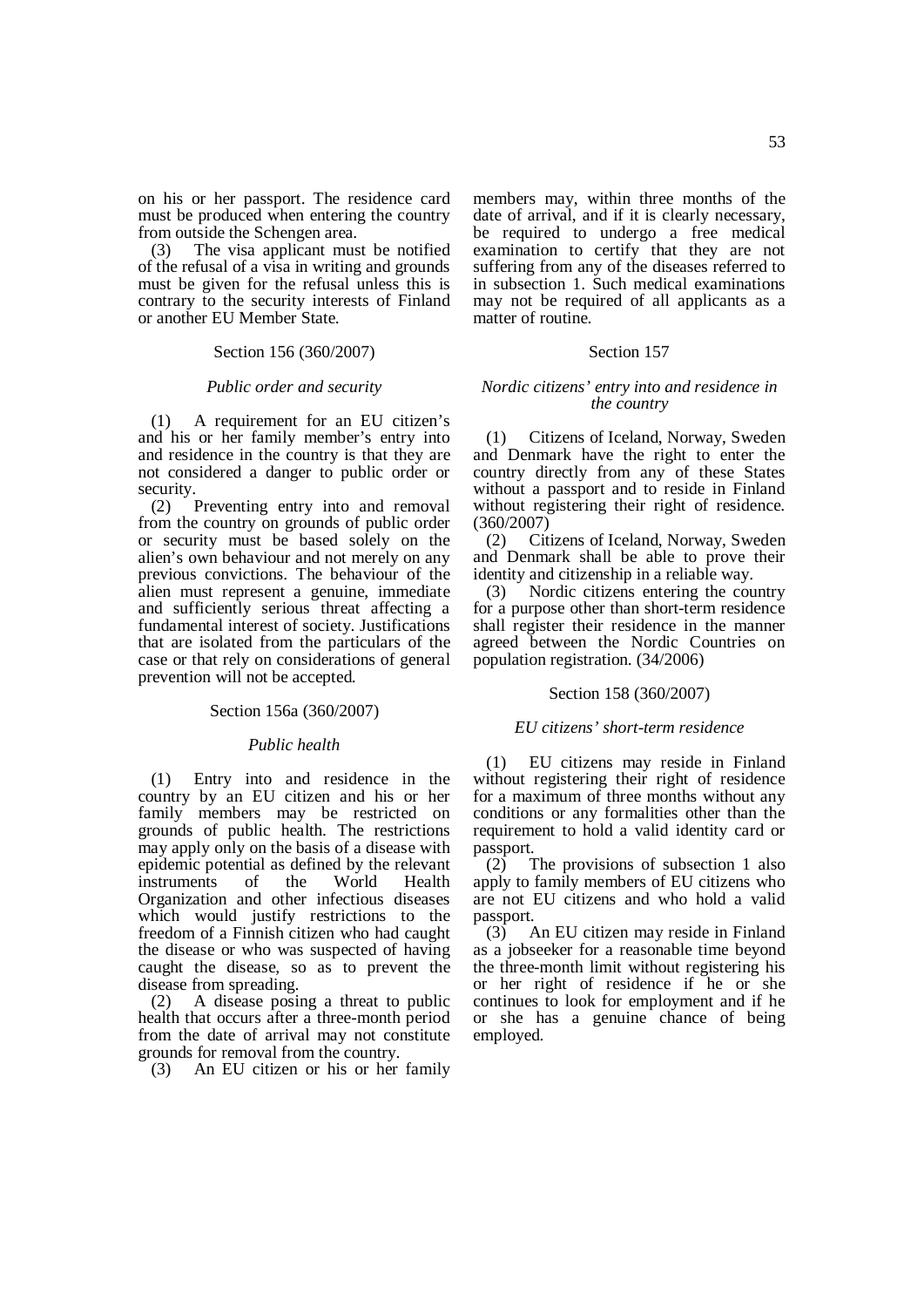## Section 158a (432/2010)

## *Right to reside in the country for more than three months*

(1) EU citizens may reside in Finland for more than three months if they:

1) are engaged in economic activity as paid employees or self-employed persons;

2) have for themselves and their family members sufficient funds and, if necessary, health insurance so that, during their time of residence, they do not become a burden on Finland's social security system by resorting repeatedly to social assistance provided in the Act on Social Assistance or other comparable benefits or in some other similar manner;

3) are enrolled at an accredited educational institution in Finland for the principal purpose of following a course of study and they have, for themselves and their family members, sufficient funds for their residence and, if necessary, health insurance, so that, during their time of residence, they do not become a burden on Finland's social security system by resorting repeatedly to social assistance provided in the Act on Social Assistance or other comparable benefits or in some other similar manner;

4) are family members of an EU citizen meeting the requirements laid down in subsection  $1(1)-(3)$ .

(2) The right of residence laid down in subsection 1 above also applies to family members of an EU citizen who are not themselves EU citizens, if the EU citizen meets the requirements laid down in subsection  $1(1)-(3)$ .

(3) Family members of Nordic citizens have a right of residence even if they do not have any secure means of support.

### Section 159 (360/2007)

## *Registering EU citizens' right of residence*

(1) EU citizens residing in Finland for more than three months must register their residence. The application for registering the right of residence must be submitted to the District Police of their place of residence within three months of the date of entry into the country.

(2) An EU citizen who has provided proof that he or she meets the requirements of registration must be immediately issued with a registration certificate, giving his or her name and address, and the date of registration.

## Section 159a (360/2007)

### *Proof required in connection with registration*

(1) A valid identity card or passport and the following documents must be presented in connection with the application for a registration certificate:

1) if the applicant is gainfully employed, a confirmation of engagement from the employer or a certificate of employment;

2) if the applicant is self-employed, proof of self-employment;

3) if the applicant is an EU citizen referred to in section  $158a(1)(2)$ , proof that the applicant has sufficient funds for himself or herself and for his or her family members and, if necessary, proof of health insurance;

4) if the applicant is a student referred to in section  $158a(1)(3)$ , proof that he or she is enrolled at an accredited educational institution in Finland and that he or she has sufficient health insurance coverage and personal insurance or any other sufficient proof that he or she has sufficient funds for himself or herself and for his or her family members; the applicant cannot be required to refer to any specific amount of resources in his or her personal insurance.

## Section 160 (360/2007)

## *Retaining the status of employed or selfemployed person*

In cases referred to in section  $158a(1)(1)$ above, EU citizens who are no longer employed or self-employed persons, will retain their status as employed or self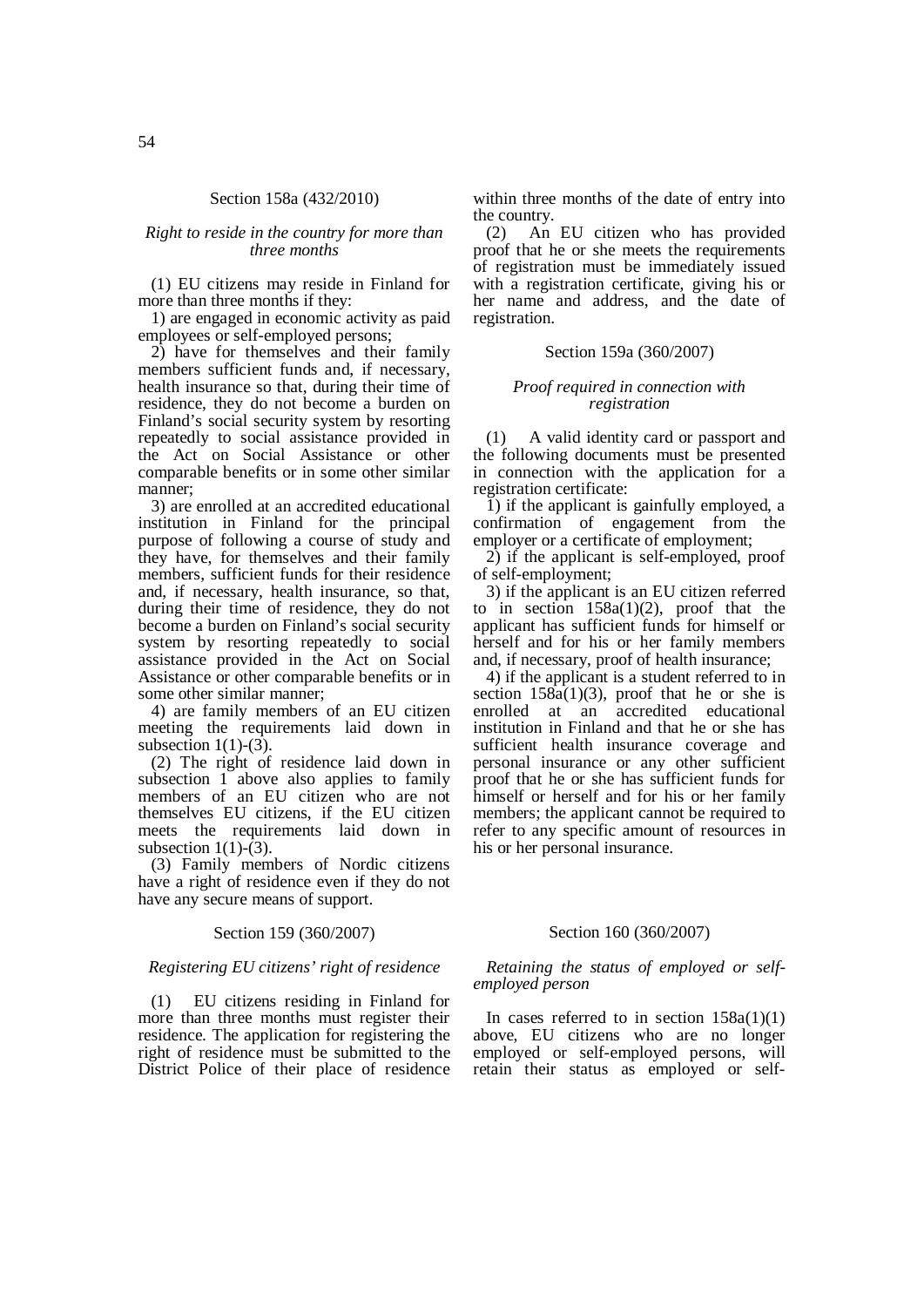employed persons even if:

1) they are temporarily unable to work as the result of an illness or accident;

2) after having been employed for more than one year they become unemployed involuntarily and are registered as jobseekers with the relevant employment office,

3) after completing a fixed-term employment contract of less than a year or during the first twelve months of employment they become unemployed involuntarily and are registered as jobseekers with the relevant employment office; in this case they retain their status as employees for six months; or

4) they embark on vocational training that is related to their previous employment or, if they are involuntarily unemployed, on other vocational training.

## Section 161 (360/2007)

### *Residence card*

(1) Family members of EU citizens who are not EU citizens are, on application, issued with a residence card of a family member of an EU citizen, if the sponsor meets the requirements laid down in section 157 or 158a.

(2) A residence card is issued to family members planning to stay in Finland for more than three months.

### Section 161a (360/2007)

## *Applying for a residence card*

(1) The application for a residence card of a family member of an EU citizen must be filed within three months of the date of entry.

(2) The following must be presented in connection with the application for a residence card:

1) a valid passport;

2) a document attesting to the existence of a marriage or a registered partnership;

3) the registration certificate of the EU citizen whom the applicant is accompanying or joining;

 $\overline{4}$ ) in cases referred to in section 154(1)(2) or  $154(1)(3)$ , a document attesting to a family relationship;

5) in cases referred to in section 154(3), proof of existence of a durable relationship with the EU citizen in question;

6) in cases referred to in section  $154(4)$ , a document issued by an authority in the country of origin or the country of departure certifying that the other family members are dependants of an EU citizen or members of the same household or proof of the existence of serious health grounds which absolutely require the personal care of the family member by the EU citizen.

## Section 161b (360/2007)

### *Issuing a residence card*

The residence card of a family member of an EU citizen must be issued within six months of the submission of the application. A certificate of application for the residence card must be issued immediately.

#### Section 161c (360/2007)

### *Validity of the residence card*

(1) The residence card for a family member of an EU citizen is issued for five years or, if the envisaged period of residence is less than five years, for the envisaged period of residence.

(2) When considering the validity of the residence card, consideration is not given to temporary absences not exceeding six months a year, or to longer absences to undertake compulsory military service or to one absence of a maximum of twelve consecutive months for important reasons such as pregnancy or childbirth, serious illness, study or vocational training, or a posting in another EU Member State or a third country.

### Section 161d (360/2007)

*Retaining the right of residence by family members in the event of death or departure from Finland* 

(1) An EU citizen's death or departure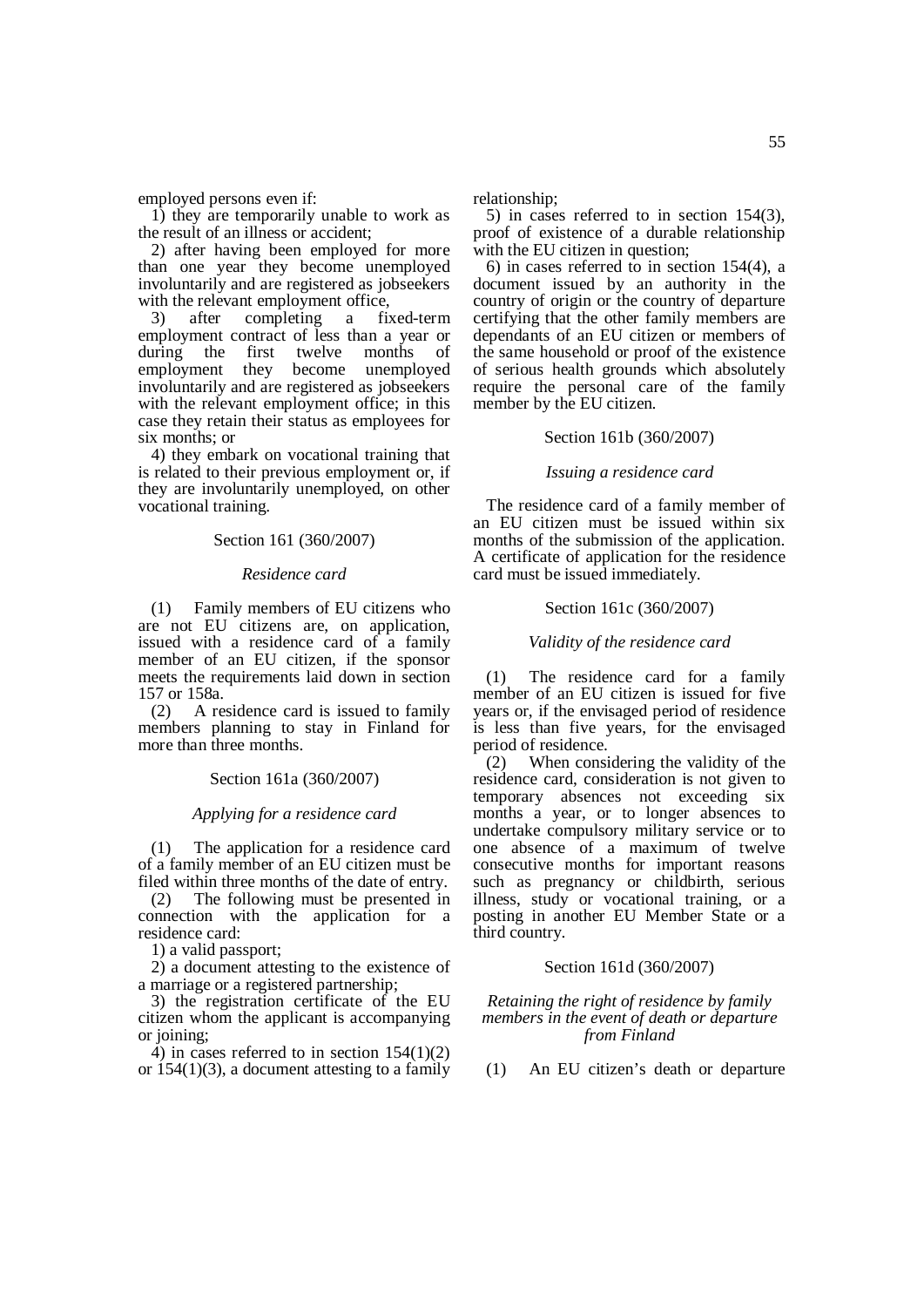from the country does not affect the right of residence of his or her family members who are EU citizens. However, before being granted a right of permanent residence, the family member must meet the requirements laid down in section  $158a(1)$ .<br>(2) EU citizens' family

EU citizens' family members who are not EU citizens and who have resided in Finland as family members for at least one year before the death of the EU citizen do not lose their right of residence at the death of the EU citizen. Before family members are granted the right of permanent residence, they are subject to the requirement that they are employees or self-employed, or that they have, for themselves and their family members, sufficient funds so that they or their family members do not become a burden on the social assistance system of Finland, and comprehensive health insurance coverage in Finland, or that they are members of the family, already constituted in Finland, of an EU citizen meeting these requirements. Such family members retain their right of residence solely on personal grounds.

(3) When an EU citizen dies or leaves the country, his or her children or the parent who has actual custody of the children do not, irrespective of nationality, lose their right of residence before the children have completed their studies, if the children reside in Finland and are enrolled at an educational institution for the purpose of studying there.

## Section 161e (360/2007)

## *Retaining the right of residence of family members in the event of divorce*

(1) A marriage of an EU citizen ending in divorce does not affect the right of residence of a family member of the EU citizen, if the family member is an EU citizen. However, before being granted the right of permanent residence, the family member must meet the requirements laid down in section 158a(1).

(2) Family members of an EU citizen who themselves are not EU citizens do not lose their right of residence in the event of divorce if:

1) the marriage has lasted at least three years, including one year in Finland;

2) by agreement between the spouses or a court decision, the spouse who is not an EU citizen has custody of the children of the EU citizen;

3) it is warranted by particularly difficult circumstances such as violence in the marriage; or

4) by agreement between the spouses or by a court decision, the spouse who is not an EU citizen has a right of access to a minor, and the court has ruled that the access must be in Finland.

(3) Before family members referred to in subsection 2 who are not EU citizens are granted the right of permanent residence, they are subject to the requirement that they are employees or self-employed, or that they have, for themselves and their family members, sufficient funds so that they or their family members do not become a burden on the social assistance system of Finland, and comprehensive health insurance coverage in Finland, or that they are members of the family, already constituted in Finland, of an EU citizen meeting these requirements. Such family members retain their right of residence solely on personal grounds.

## Section 161f (360/2007)

## *Retaining the right of residence*

(1) EU citizens and their family members have the right to short-time residence laid down in section 158 if they do not, by resorting repeatedly to social assistance provided in the Act on Social Assistance or other comparable benefits or in<br>other similar manner, become an other similar manner, become an unreasonable burden on Finland's social security system during their residence.

(2) EU citizens and their family members have the right to stay in Finland for more than three months, as laid down in section 158a, 161d or 161e, if they meet the requirements laid down in these sections.

(3) In specific cases, if there are reasonable grounds to suspect that an EU citizen or his or her family member does not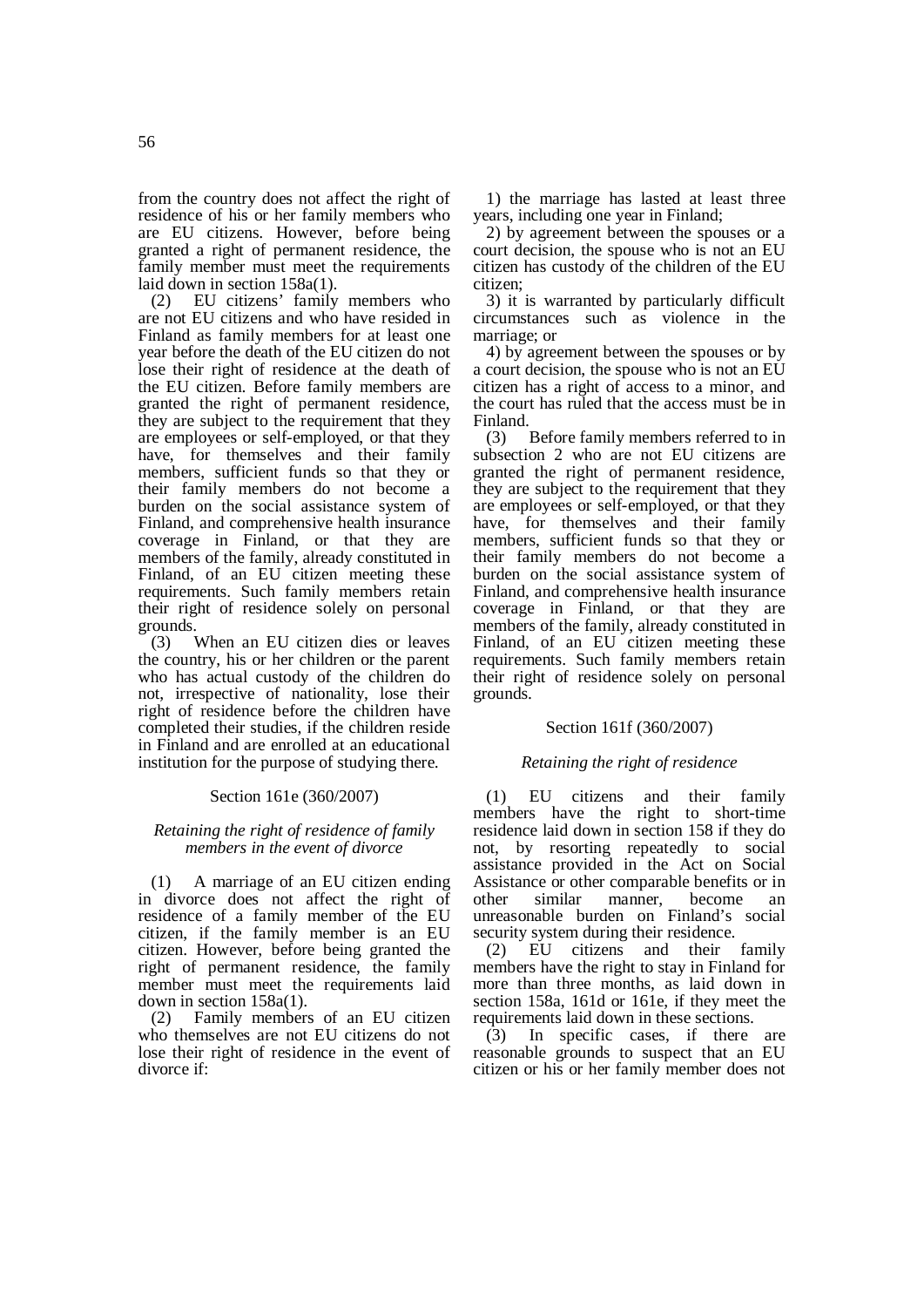meet the requirements laid down in section 158a, 161d or 161e, the fulfilment of the requirements may be looked into.

## Section 161g (360/2007)

## *Right of permanent residence*

(1) EU citizens who have resided legally in Finland for a continuous period of five years have the right to permanent residence. The right is not subject to the requirements for short-term residence or residence for more than three months.

(2) The provisions in subsection 1 also apply to family members of an EU citizen who are not EU citizens and who have legally resided in Finland with the EU citizen for a continuous period of five years.

(3) Continuity of residence is not affected by temporary absences not exceeding six months a year, or longer absences to undertake compulsory military service, or one absence of a maximum of twelve consecutive months for important reasons such as pregnancy or childbirth, serious illness, study or vocational training, or a posting in another EU Member State or a third country.

## Section 161h (360/2007)

## *Document certifying the right of permanent residence of EU citizens*

(1) EU citizens who have the right to permanent residence are, on application, issued with a document certifying permanent residence.

(2) The document must be issued as soon as possible after the period of residence has been verified.

## Section 162 (360/2007)

### *Permanent residence card*

(1) Family members of an EU citizen who are not EU citizens and who have the right to permanent residence are, on application, issued with a permanent residence card within six months of filing the application.

 $\hat{C}(2)$  The application for a permanent residence card must be filed before the expiry of the validity of the residence card.

(3) Interruptions to residence not exceeding a maximum of two consecutive years do not affect the validity of the permanent residence card.

## Section 163 (360/2007)

### *Right of permanent residence of persons who are no longer working or engaged in selfemployment*

(1) Employees and self-employed persons have the right of permanent residence before completing a continuous period of five years of residence, if they:

1) at the time they stop working, have reached the age entitling them to an old-age pension and have been working or selfemployed in Finland for at least the preceding 12 months and have lived in Finland for a continuous period of at least three years; self-employed persons not entitled to an old-age pension are granted the right to permanent residence when they reach the age of 60;

2) have stopped working as a result of permanent incapacity after having lived in Finland for a continuous period of two years; or

3) after working and living in Finland for a continuous period of three years, have moved to work in the territory of another Member State but still live in Finland and return to Finland on a regular basis every day or at least once a week.

(2) If the incapacity referred to in subsection  $1(2)$  is the result of an accident at work or an occupational disease that entitles an EU citizen to a statutory pension in Finland, the period of stay has no relevance for the granting of a right of permanent residence.

(3) For obtaining a right of permanent residence under subsection  $1(1)$  or  $1(2)$ , employment within the territory of another Member State will also be taken into consideration in the applicant's favour. Any periods of involuntary unemployment not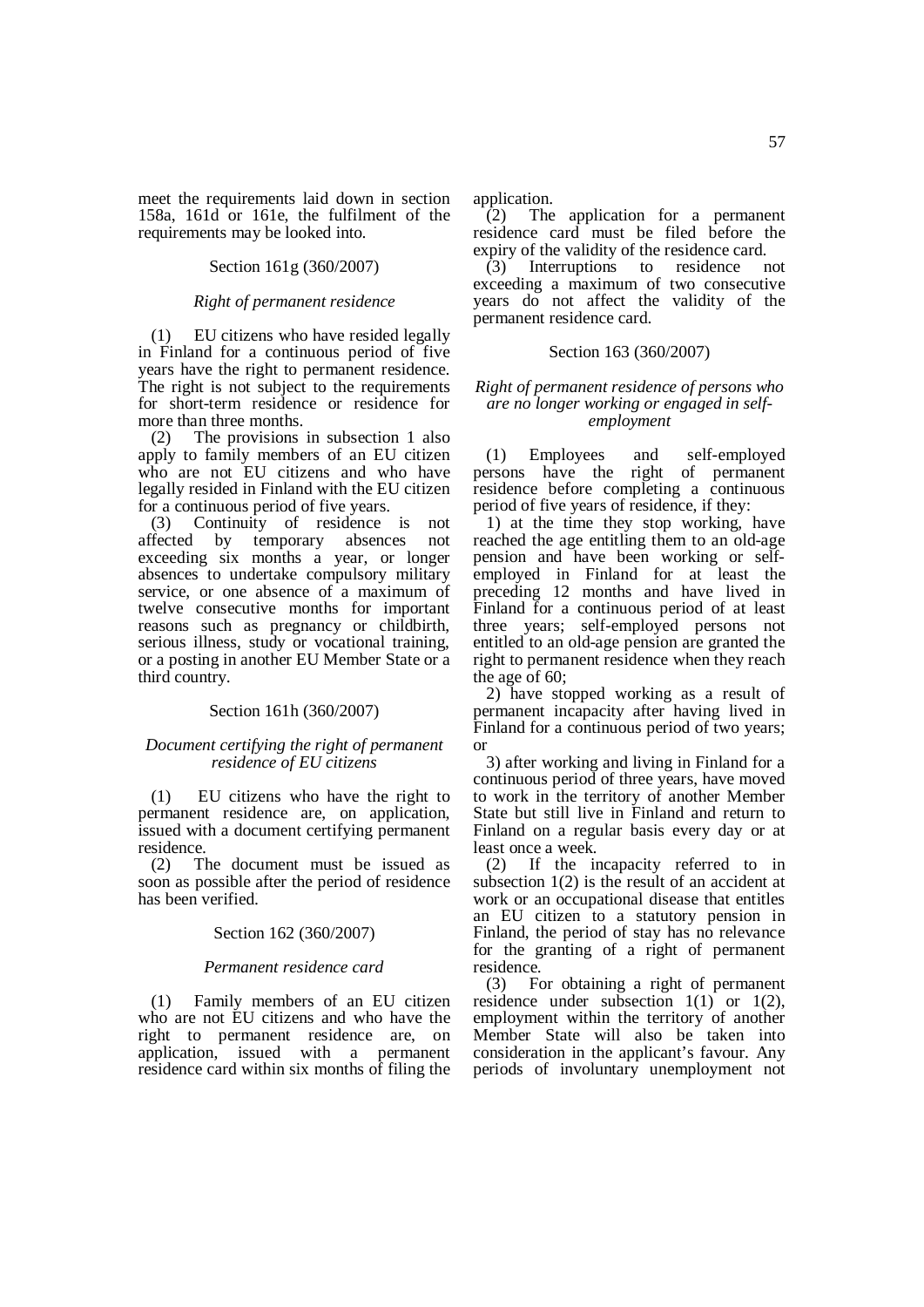attributable to the applicant and recorded by the relevant employment office, or any breaks in self-employment not attributable to the applicant, or any absences due to illness or accident are considered periods of employment.<br> $(4)$  The

The requirements concerning the length of residence and employment laid down in subsection 1(1), or the length or residence in subsection 1(2), do not apply if the employed or self-employed person's spouse is a Finnish citizen or has lost his or her Finnish citizenship upon marriage to that employed or self-employed person.

(5) Family members of an employed or self-employed person who has obtained the<br>right of permanent residence under right of permanent residence under subsection 1 or 2 have the right of permanent residence in Finland.

(6) If the employed or self-employed person dies while still working but before obtaining the right of permanent residence in Finland under subsection 1 or 2, his or her family members residing in Finland with him or her have the right to stay in Finland permanently, if:

1) the employed of self-employed person had lived in Finland continuously for two years before his or her death;

2) the death of the employed or selfemployed person was due to an accident at work or an occupational disease; or

3) the spouse of the deceased employed or self-employed person has lost his or her Finnish citizenship upon marriage to the employed or self-employed person.

## Section 164 (360/2007)

### *Employment and self-employment*

A person with the right of residence under this Chapter has an unrestricted right to gainful employment without a residence permit for an employed person, or to pursue a trade without a residence permit for a selfemployed person.

### Section 165 (360/2007)

*Cancelling registration of the right of residence or a residence card* 

(1) The registration of the right of residence or a fixed-term residence card is cancelled if:

1) the person whose right of residence has been registered or who has been issued with a fixed-term residence card has permanently moved away from Finland;

2) the person whose right of residence has been registered or who has been issued with a fixed-term residence card has resided outside Finland continuously for two years with the intention of staying there permanently; or

3) the grounds for registering the right of residence or issuing a fixed-term residence card no longer exist.

(2) The right of permanent residence or a permanent residence card is cancelled, if an EU citizen or his or her family member has continuously resided outside Finland for over two years.

(3) Registration of the right of residence, the right of permanent residence, or a fixedterm or permanent residence card is cancelled, if it was obtained by knowingly providing false information about the applicant's identity or other relevant facts, or by concealing such information, or by other abuse of rights.

(4) A person who has moved away from Finland may apply for non-cancellation of the registration of his or her right of residence or residence card within two years of moving from Finland. If the application is granted, the decision must state the period during which cancellation will not be made.

## Section 166 (360/2007)

## *Expiry of registration of the right of residence or a residence card*

The registration of the right of residence or a residence card expires if the person whose right of residence has been registered or who has been issued with a residence card is deported from Finland or acquires Finnish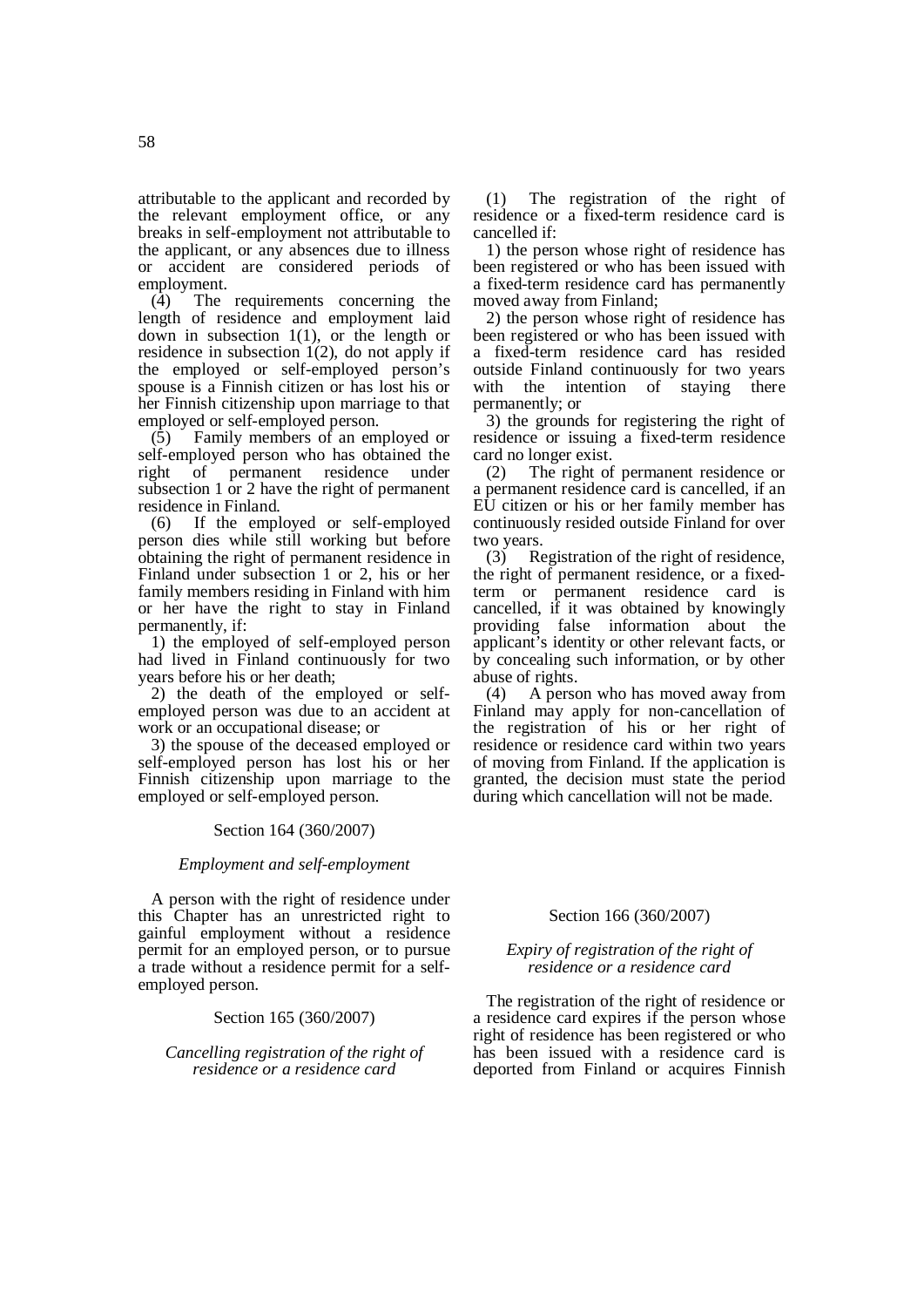citizenship.

### Section 167 (360/2007)

## *Grounds for refusing EU citizens, their family members or other relatives entry into Finland*

EU citizens or their family members can be refused entry into the country, if their right of residence has not been registered or they have not been issued a residence card, and if they:

1) do not meet the requirements for entry laid down in section 155, 156 or 156a;

2) by resorting repeatedly to social assistance provided in the Act on Social Assistance or other comparable benefits or in other similar manner during their short-term stay, become an unreasonable burden on Finland's social security system;

3) would be required to have their right of residence registered or a residence card issued in order to continue their residence in Finland, but do not meet the requirements for registering the right of residence or for being issued with a residence card; or

4) have been prohibited from entering the country on grounds of public order or security.

## Section 168 (360/2007)

## *Grounds for deporting EU citizens and their family members*

(1) EU citizens whose right of residence has been registered, or their family members who have been issued with a residence card, may be deported if they fail to meet the requirements for the right of residence laid down in section 158a, 161d or 161e, or if they are considered a danger to public order or security under section 156 or to public health under section 156a.

(2) EU citizens who have been granted a right of permanent residence, or their family members who have been granted a permanent residence card, may only be deported on serious grounds of public order or security.

(3) EU citizens who have resided in the

country legally for the previous ten years may only be deported on imperative grounds of public security.

(4) An EU citizen who is a minor can only be deported on imperative grounds of public security, unless the deportation is in the best interests of the child.

(5) Imperative grounds as laid down in subsections 3 and 4 are considered to exist where an EU citizen is guilty of an act which is punishable by no less than one year of imprisonment, and where he or she, on grounds of the seriousness of the crime or of continued criminal activity, is considered a danger to public security, or where there are grounds for suspecting that he or she is seriously endangering the national security of Finland or another State.

### Section 168a (360/2007)

### *Deportation of an employee or a jobseeker*

As an exception to section 167 paragraph (2) or  $168(1)$ , an EU citizen or his or her family member may be refused entry into or deported from the country only on grounds of public order or security as laid down in section 156, or on grounds of public health as laid down in section 156a, where the EU citizen is an employed or self-employed person, or has entered the country in order to seek employment and can provide evidence that he or she has a genuine chance of being employed.

### Section 168b (360/2007)

### *Overall consideration of deportation*

Before a decision concerning deportation on grounds of public order or security, account must be taken of the duration of residence of the EU citizen or his or her family member, his or her age, state of health, and family and economic situation, and how well the person has become integrated into Finnish society and culture. In addition, consideration must be given to the EU citizen's and his or her family member's links with their country of origin.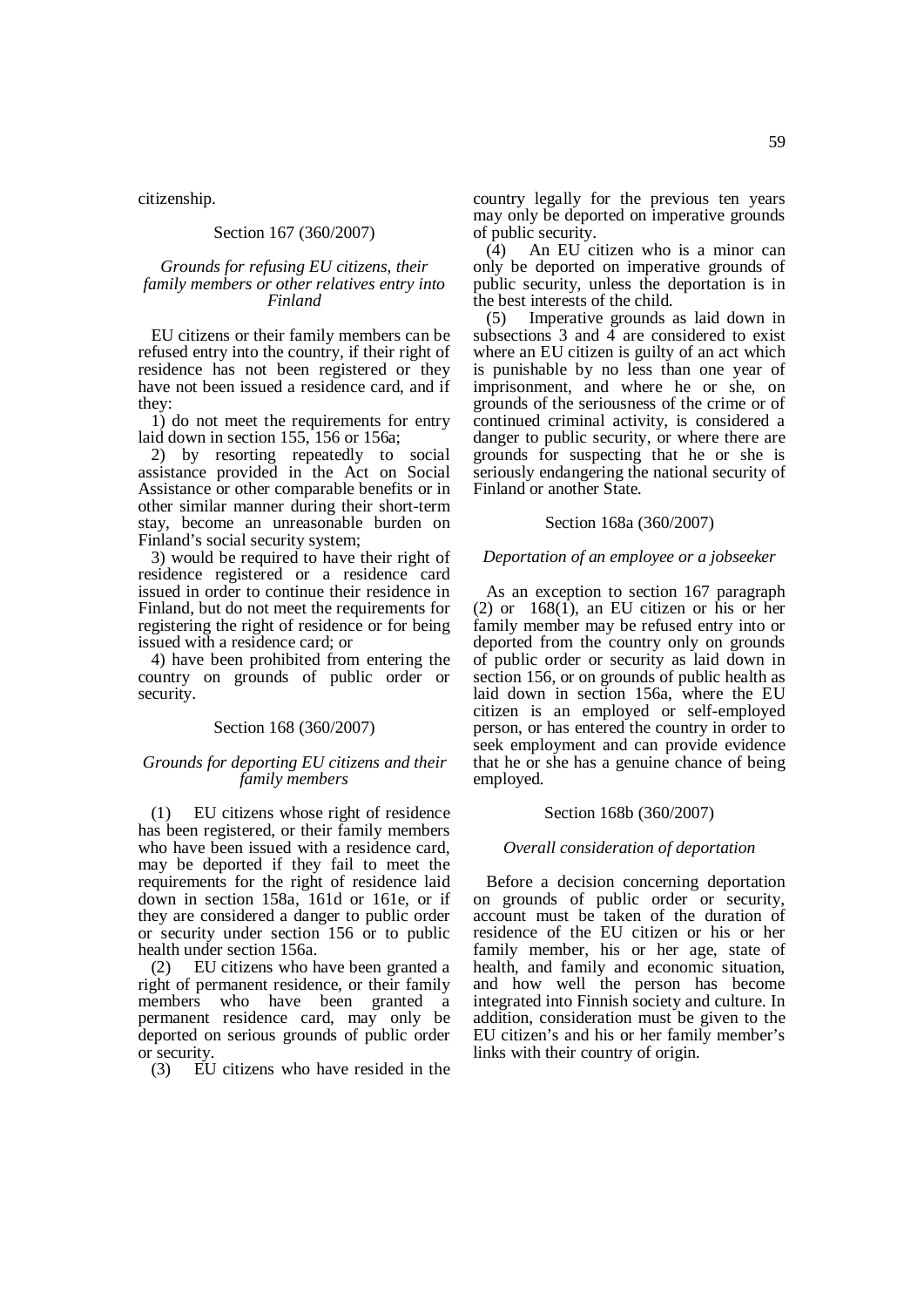### Section 169 (360/2007)

## *Grounds for refusing Nordic citizens entry into or deporting Nordic citizens from the country*

(1) Citizens of Iceland, Norway, Sweden or Denmark whose residence in Finland has not been registered in the manner laid down in section  $157(3)$  may be refused entry if they are considered a danger to public order or security under section 156 or to public health under section 156a.

(2) Citizens of Iceland, Norway, Sweden or Denmark whose residence in Finland has been registered in the manner laid down in section 157(3) may be deported if they are considered a danger to public order or security or to public health.

(3) If a citizen of Iceland, Norway, Sweden or Denmark has resided in Finland for over five years, he or she may only be deported on serious grounds of public order or security, and if the residence has lasted for more than ten years, he or she can only be deported on imperative grounds of public security.

## Section 170 (360/2007)

## *Ordering and abolishing prohibitions of entry*

(1) If removing an EU citizen or his or her family member from the country is based on the fact that the person is considered a danger to public order or security or to public health, the decision on refusal of entry or deportation may prohibit him or her from entering the country for a maximum of fifteen years.

(2) Upon application, a prohibition of entry may be revoked in part or in full on the basis of a change in circumstances or for important personal reasons. A decision in the matter must be reached within six months of filing the application.

## Section 171

### *Competent authorities*

(1) The District Police of the applicant's place of residence enter the right of residence into the Register of Aliens and issue a fixedterm or permanent residence card. (360/2007)

(2) The District Police of the applicant's place of residence cancel the registered right of residence and a fixed-term and permanent residence card. They also decide, on application, that the registration of right of residence or a residence card is not cancelled in cases referred to in section 165(4). (360/2007)

(3) The Finnish Immigration Service decides on a prohibition of entry under section 170. (973/2007)

(4) The provisions of section 151 and 152 apply to the competence of the authorities to make decisions on removal from the country.

## Section 172

## *Enforcing removal of EU citizens or their family members from the country* (360/2007)

A decision on refusal of entry may be enforced immediately regardless of any appeal unless otherwise ordered by an administrative court if the person is refused entry under section  $167(1)$  or  $169(1)$ , and if the matter is justifiably urgent.

(2) A decision on refusal of entry under section 167(2) or (3) may be enforced within 30 days at the earliest of the date when the decision was served on the person concerned. If a decision issued under section 167(3) is based on the fact that the person to whom the decision applies is considered a danger to public order and security, and the matter is justifiably urgent, the decision may be enforced immediately regardless of any appeal unless otherwise ordered by an administrative court.

(3) A decision on deportation under section 168 or 169(2) may be enforced after a final decision.

(4) The provisions of section 202 apply to a decision on refusal of entry or deportation that is enforced with the consent of the person concerned before the decision is final.

(5) When serving a decision on refusal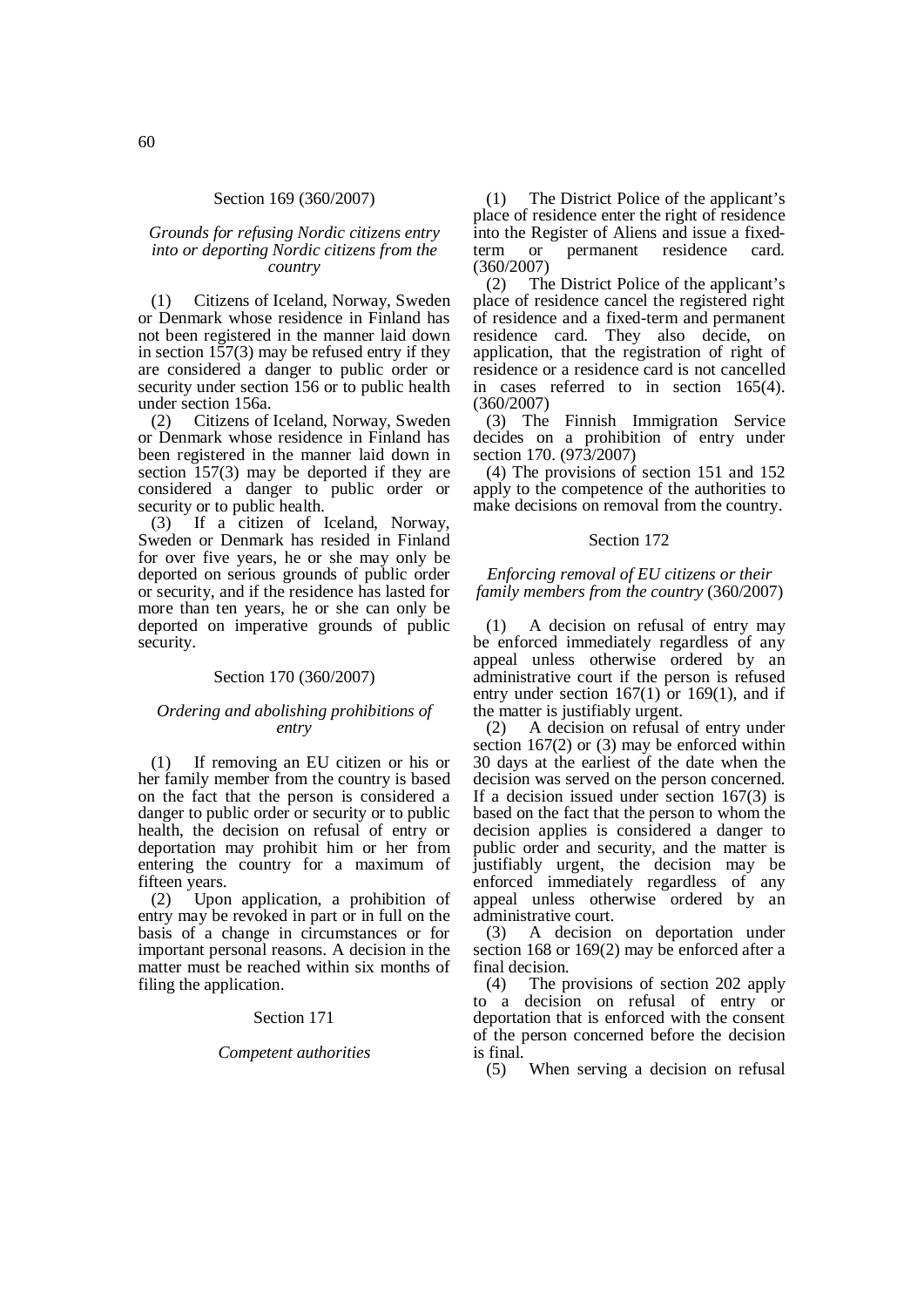of entry or deportation, the document served must state the period during which the person who has been refused entry or deported must leave the country. This period must be at least one month from the date when the decision was served, unless urgent grounds for leaving the country exist. During this period, the authorities may not enforce the decision. (360/2007)

(6) If a decision on refusal of entry or deportation is enforced more than two years after it was made, the enforcing authority must confirm with the authority who made the decision that the person to be removed still poses a genuine threat to public order and security, and assess whether circumstances have changed since the deportation decision was made. (360/2007)

## Section 172a (360/2007)

## *Abuse of rights*

Any rights conferred in this Chapter may be refused, terminated or withdrawn, if they have been obtained by knowingly providing false information about the applicant's identity or other relevant facts, or by concealing such information, or by other abuse of rights, such as marriages of convenience for the purpose of obtaining rights under this Chapter.

## Section 172b (360/2007)

## *Further provisions on residence of EU citizens*

Further provisions on administrative procedures concerning the entry into, residence in and removal from the country of EU citizens and comparable persons and members of their family may be given by Government decree.

### Chapter 11

## **Obligations and financial penalties on carriers**

## Section 173

*Carriers' obligation to check* 

A carrier shall ensure that an alien whom it brought to Finland by air, land, rail or sea from outside the Schengen area and who is not an EU citizen or comparable person holds a travel document required for entry into the country and the required visa or residence permit.

#### Section 174 (581/2005)

## *Obligation of vehicle drivers and carriers to report and control*

(1) The driver of a vehicle, the master of a vessel or aircraft and the representative of the carrier on board another vehicle are obliged to ensure that people not entitled to enter the country do not enter it without the permission of border control authorities. The master of a vessel must notify border control authorities in advance of any stowaway detected on board.

(2) Sections 19 and 20 of the Act on the Processing of Personal Data by the Border Guard (579/2005) lay down provisions on the obligation of vehicle drivers and carriers to report. (581/2005)

#### Section 175

#### *Obligation to return third-country nationals*

(1) If an alien is refused entry, the carrier which transported him or her to Finland is obliged to transport him or her to:

1) the country of embarkation;

2) the country which issued the alien with the travel document on which he or she travelled; or

3) any country to which the alien is certain to be admitted.

(2) The provisions of subsection 1 also apply to the carrier if a citizen of a third country in transit through Finland is refused entry and if:

1) another carrier, which was supposed to transport the alien to the country of destination, refuses to take him or her on board; or

2) the authorities of the country of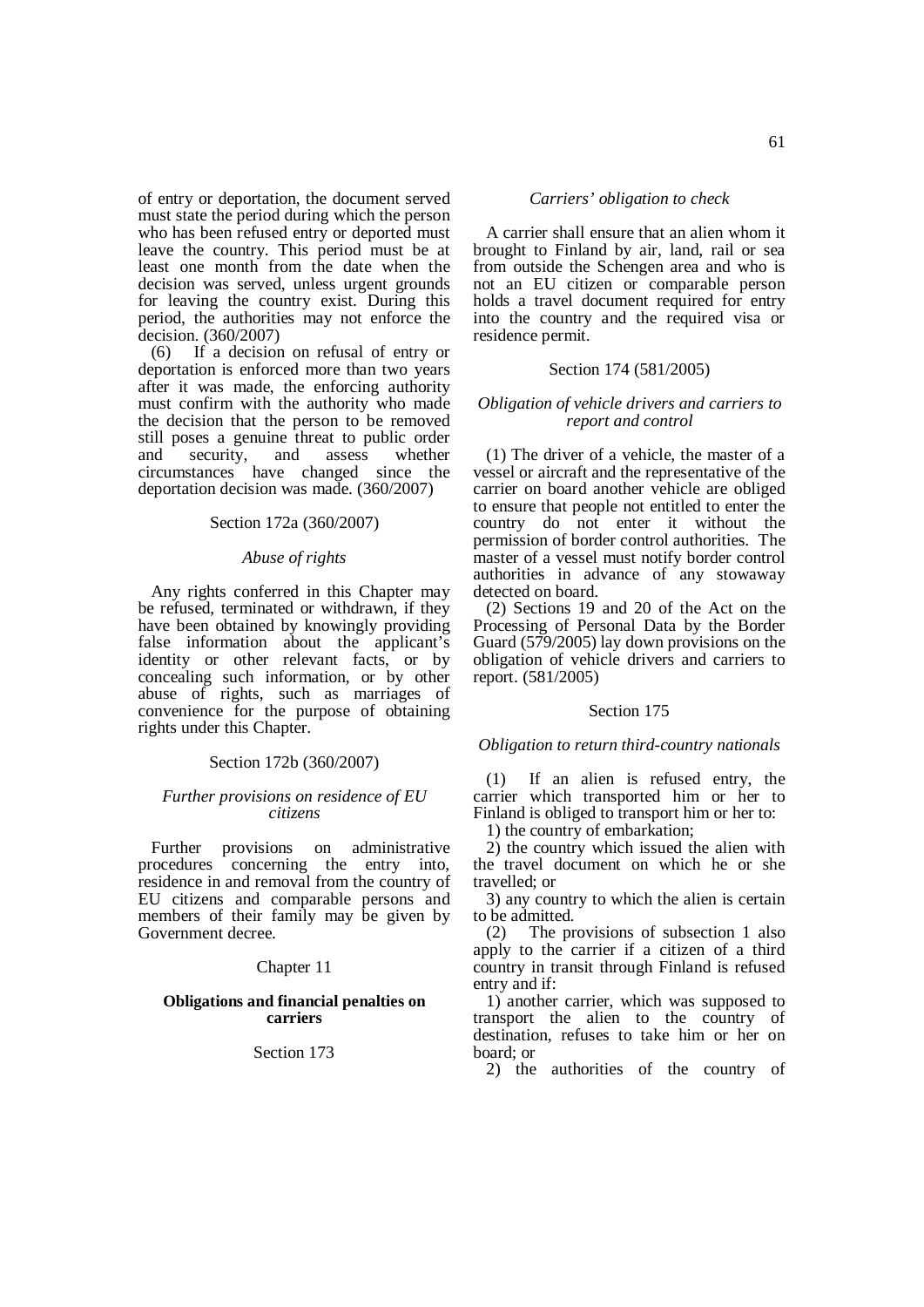destination have refused the alien entry and he or she has been sent back to Finland.

(3) If border control authorities have allowed the alien's entry into the country, the carrier is not under the obligation provided in subsection 1 unless the alien has applied for asylum or a residence permit at the border on the basis of subsidiary protection,<br>humanitarian protection or temporary humanitarian protection or temporary protection. (323/2009)

## Section 176

### *Costs of return transport*

(1) If an alien who has been refused entry does not have funds for his or her return journey, the carrier is obliged to arrange his or her transport at its own cost. If immediate transport is not feasible, the carrier also bears any costs that arise from the alien's stay.

(2) If an alien has stayed in the country after disembarking from a vehicle without the required travel document, visa, residence permit or funds sufficient for his or her residence in the country, the carrier is obliged to reimburse any costs incurred by the State as a result of the alien's residence and refusal of entry. If the alien has stayed in the country after disembarking from a vessel, the master of the vessel, the shipowner and the shipping agent used by the shipowner are jointly and severally liable for the compensation.

### Section 177

### *Escorts*

(1) Upon enforcing the removal of an alien from the country, police or border control authorities may order a necessary number of escorts if the security of the vehicle or the enforcement of the decision on the alien's removal so requires. An escort may also be ordered if an alien leaves the country voluntarily without a decision on removal. The carrier responsible for The carrier responsible for transporting the alien may submit a request for ordering an escort.

(2) The authorities' decision on ordering

an escort may not be appealed separately.

## Section 178

## *Costs of escorts*

(1) If an alien is refused entry at the border and the refusal is based on his or her not holding the required travel document, visa, residence permit or funds sufficient for his or her residence in the country, and the alien needs an escort, the carrier is also obliged to pay for the costs arising from the escort. The carrier is not entitled to receive compensation from the State for the costs arising from the transport.

(2) The carrier's obligation under subsection 1 to pay the costs arising from the escort also applies if the alien has applied for asylum at the border and the decision on refusal of entry is issued within three months of entry into the country.

(3) If the authorities escort the alien in cases other than those referred to in subsections 1 or 2 without the carrier's request, police or border control authorities bear the costs arising from the escort.

### Section 179 (581/2005)

### *Financial penalties on carriers*

(1) A carrier who violates the obligation to report laid down in section 173 or the obligation to provide information laid down in section 20 of the Act on the Processing of Personal Data by the Border Guard is liable to financial penalty (financial penalty on a carrier). The penalty for violation of section 173 amounts to 3,000 euros per transported person. The penalty for violation of section 20 of the Act on the Processing of Personal Data by the Border Guard amounts to 3,000 euros per each journey where passenger information is missing or inadequate, or where false information has been supplied.

(2) No financial penalty on a carrier is imposed if:

1) the carrier can prove that that it has fulfilled its obligation to ensure that the alien held the required travel document and the required visa or residence permit when taken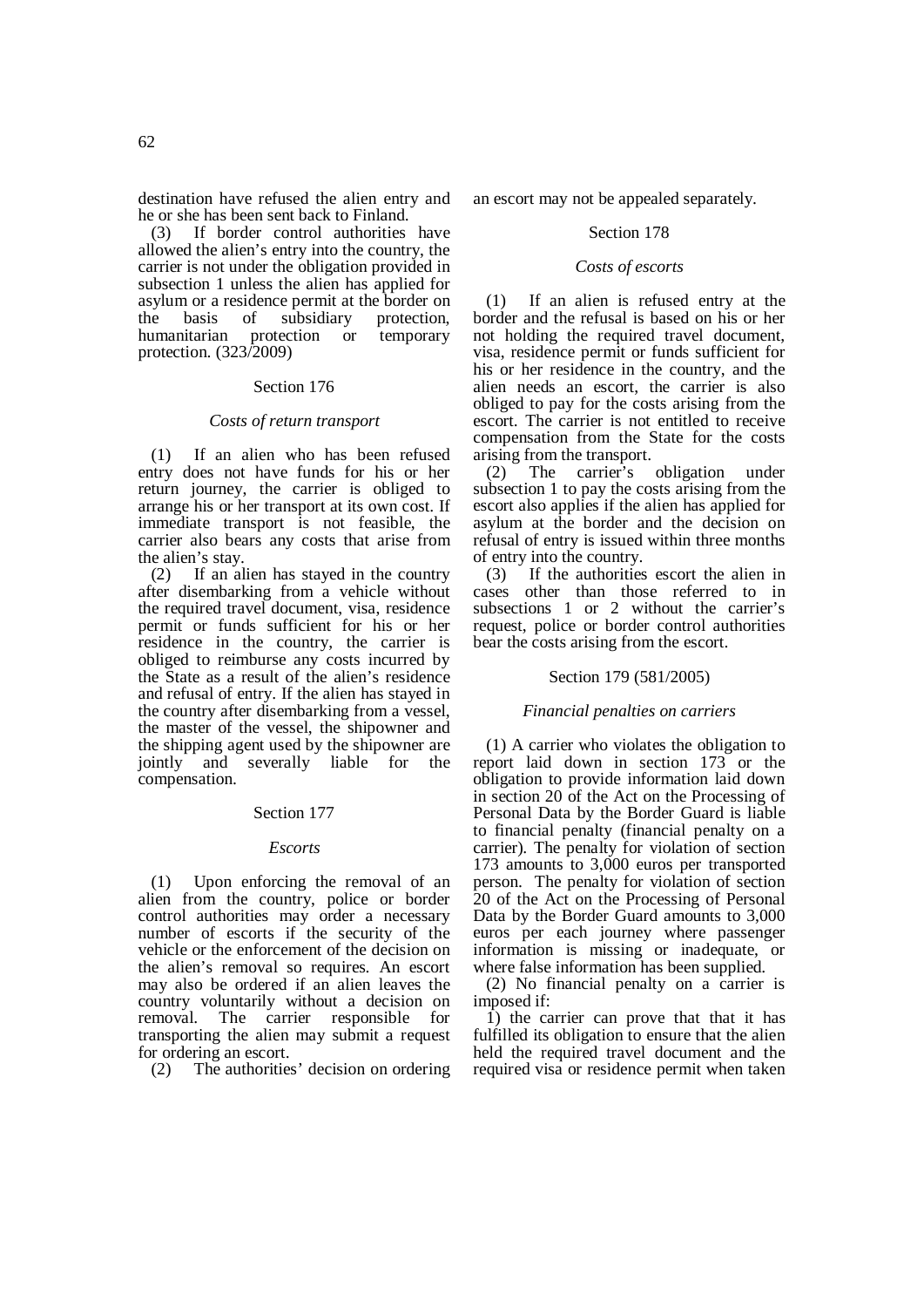on board;

2) the required travel document, visa or residence permit has proved to be a forgery and the forgery has not been easy to detect;

3) transporting a person without the required travel document, visa or residence permit or the mistake in supplying air passenger data has been excusable, all circumstances considered; or

4) imposing a penalty would be otherwise unreasonable under the circumstances.

Subsection 2(1) does not apply to a penalty imposed for violation of section 20 of the Act on the Processing of Personal Data by the Border Guard. (581/2005)

## Section 180

#### *Carriers' opportunity to be heard*

Before imposing a financial penalty on a carrier, the carrier or its representative shall be given an opportunity to present an explanation in writing within a fixed period, which may not be less than two weeks.

#### Section 181

#### *Imposing financial penalties on carriers*

A financial penalty on a carrier is imposed in conjunction with a border check by the Commander or Deputy Commander of the Border Guard District or Coast Guard District or the head of the Border Guard office or Coast Guard office within whose territory the violation of section 173 of this Act or section 20 of the Act on the Processing of Personal Data by the Border Guard was detected. If the border control authority is the police, the financial penalty on a carrier is ordered by a Commanding Officer of the District Police. If the border control authority is a customs authority, the head of the Customs District or the head of the Enforcement Unit of the Customs District imposes the financial penalty on a carrier. (581/2005)

### 182 (653/2004)

*Revoking financial penalties on carriers* 

(1) The authorities who imposed a financial penalty on a carrier shall revoke the penalty if:

1) the alien may stay in the country on the grounds that he or she is issued with a residence permit on the basis of refugee status, a need for protection or of temporary protection; or

2) the carrier is sentenced to punishment for facilitation of illegal entry under Chapter 17, section 8 or for aggravated facilitation of illegal entry under Chapter 17, section 8a of the Penal Code.

(2) The authorities who imposed a financial penalty on a carrier shall revoke the penalty if:

1) the alien may stay in the country on the grounds that he or she is issued with a residence permit on the basis of refugee status, subsidiary (protection), humanitarian (protection) or temporary protection; or

2) the carrier is sentenced for facilitation of illegal entry under Chapter 17, section 8 of the Penal Code or for aggravated facilitation of illegal entry under Chapter 17, section 8a of the Penal Code. (323/2009)

#### Section 183

## *Term of payment*

(1) A financial penalty on a carrier shall be paid within one month of service of the decision.

(2) A penalty interest at an interest rate under section 4(1) of the Interest Act (633/1982) is charged on overdue financial penalties.

### Section 184

#### *Enforcement*

(1) The Legal Register Centre is responsible for the enforcement of a financial penalty on a carrier.

(2) The Legal Register Centre shall be notified of any decision by the authorities or a court of law on reducing or revoking the financial penalty.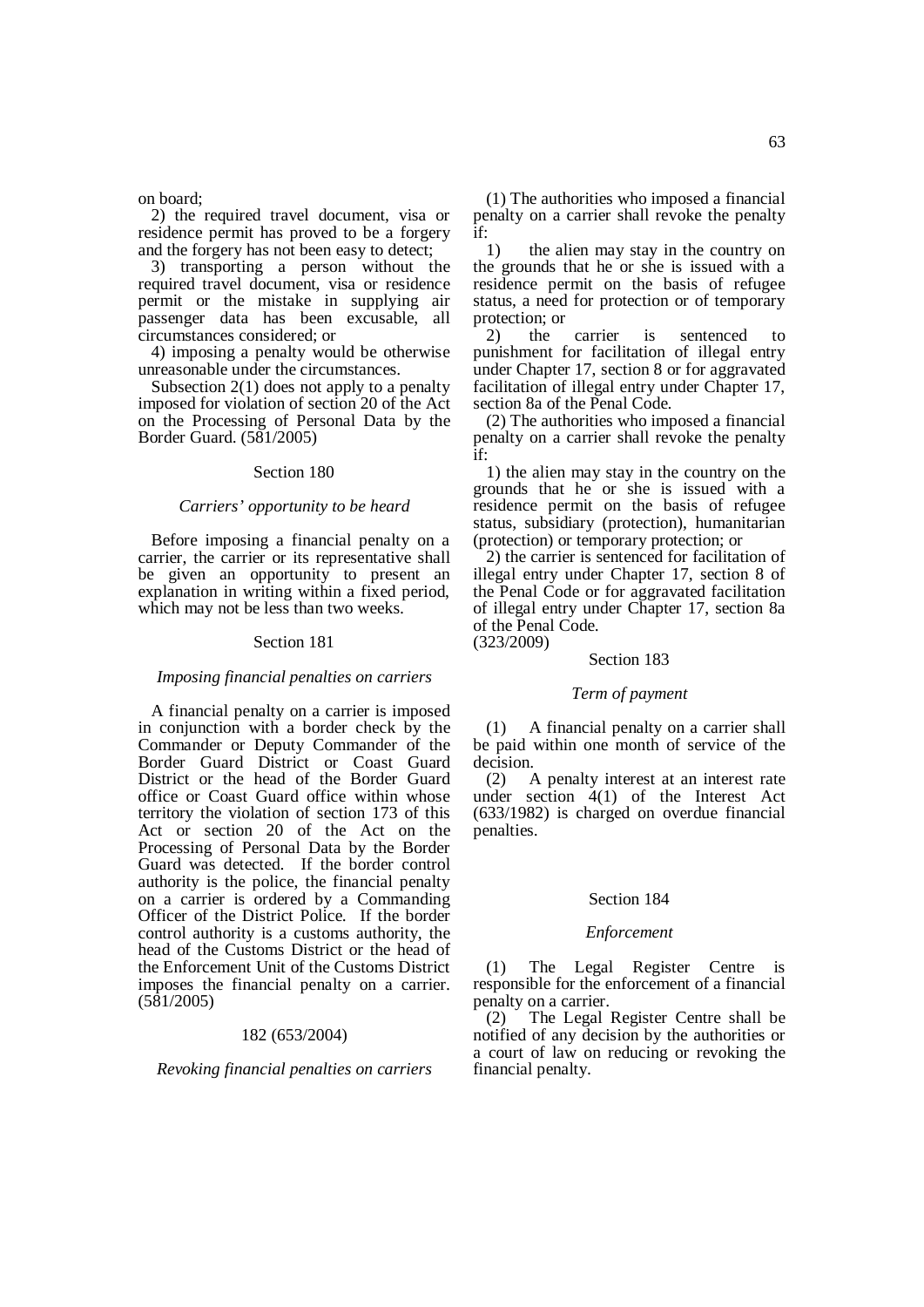(3) The Legal Register Centre shall refund, without application, any financial penalty paid without justification.

## Chapter 12

## **Penal provisions**

## Section 185

### *Violation of the Aliens Act*

(1) An alien who

1) deliberately resides in the country without the required travel document, visa or residence permit, or through negligence fails to comply with the obligation to register his or her residence or apply for a residence card or permanent residence card;

2) deliberately, without right to gainful employment is gainfully employed or pursues a trade;

3) deliberately fails to comply with the obligation to report under section 118, another obligation under section 119, or a request under section 130 to appear before the authorities to submit information on his or her residence; or

4) deliberately enters the country despite a prohibition of entry on grounds of public order, security or health

shall be sentenced to a fine for a violation of the Aliens Act. (323/2009)

(2) A person who deliberately or through gross negligence fails to comply with the obligation under section 174 or 175 shall also be sentenced for violation of the Aliens Act.

(3) A person who deliberately or through gross negligence fails to comply with the obligation under section 174 or 175 of this Act or section 19 or 20 of the Act on the Processing of Personal Data by the Border Guard is also sentenced for violation of the Aliens Act. (581/2005)

### Section 186

### *Employer's violation of the Aliens Act*

(1) An employer or his or her representative who:

1) deliberately or through negligence employs an alien who does not have the right to gainful employment;

2) deliberately or through gross negligence gives false or misleading information to the<br>authorities on the alien's terms of authorities on the alien's employment or duties and the requirements of these duties; or

3) deliberately or through gross negligence fails to fulfil the obligation provided in section 73(3).

shall be sentenced for employer's violation of the Aliens Act to a fine, unless a more severe punishment for the act is provided elsewhere in the law.

(2) Allocation of liability between an employer and a contractor is determined under section 74. Provisions on the allocation of liability between an employer and his or her representative are laid down in Chapter 47, section 7 of the Penal Code.

#### Section 187

## *Not issuing residence permits for employed persons*

An employment office may decide not to issue residence permits for employed persons as regards employment for an employer or contractor who has him or herself or through his or her representative given the authorities false or misleading information referred to in section  $186(1)(2)$ . A decision not to issue a permit is made for a fixed term or until further notice. A decision may not be made if a punishment has been imposed for the act.

### Section 188

## *Work permit offence*

The punishment for a work permit offence is laid down in Chapter 47, section 6a of the Penal Code.

### Section 189 (653/2004)

## *Facilitation of illegal entry*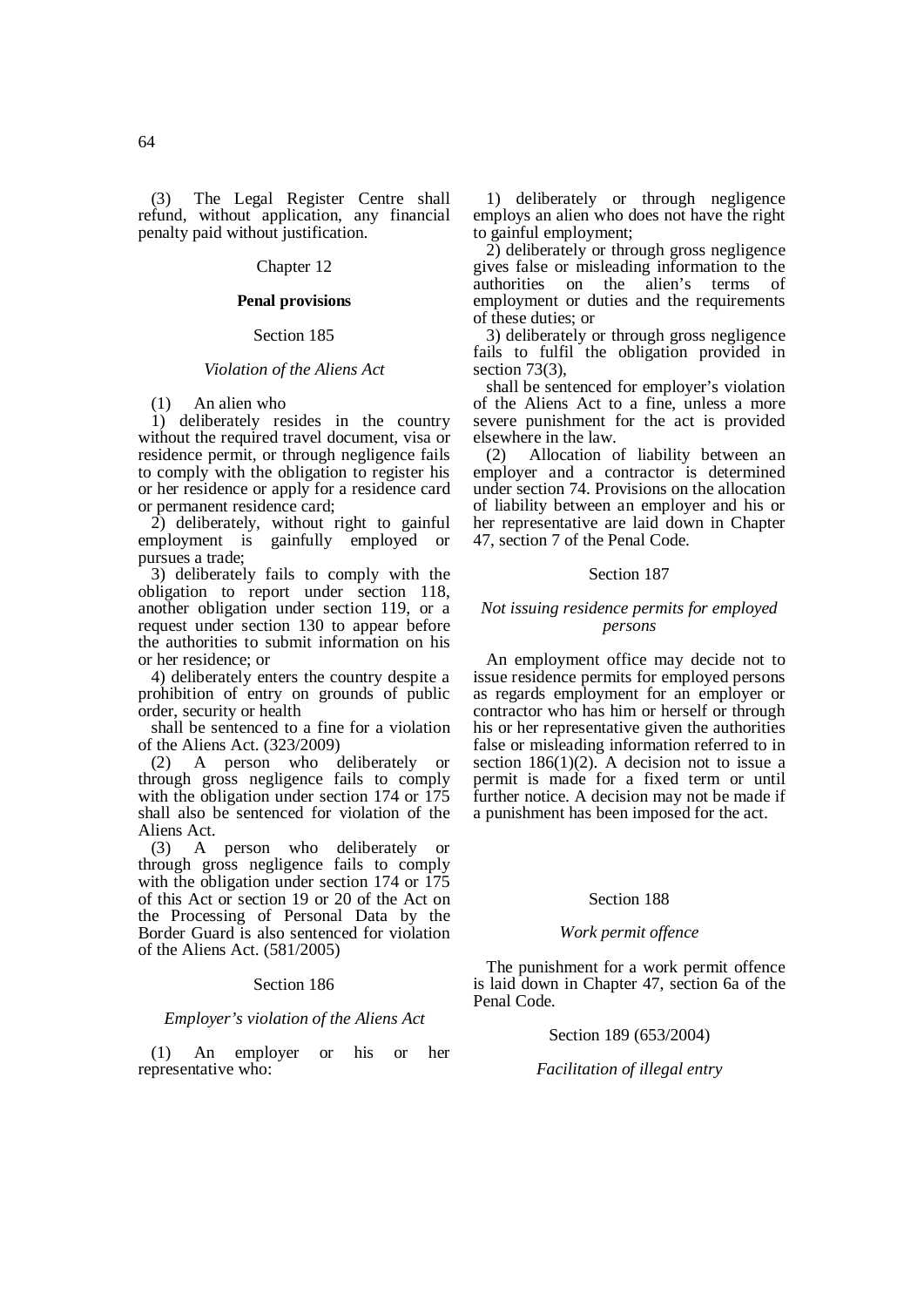The punishment for facilitation of illegal entry and for aggravated facilitation of illegal entry is laid down in Chapter 17, sections 8 and 8a of the Penal Code.

## Chapter 13

### **Due process**

## Section 190 (516/2008)

### *Appeal*

A decision of the Finnish Immigration Service, the police, a border control authority, an employment office, a Finnish diplomatic or consular mission or the Ministry of Education referred to in this Act may be appealed to an administrative court as provided in the Administrative Judicial Procedure Act.

### Section 191

### *Appeal prohibition*

(1) The following decisions issued under this Act are not subject to appeal:

1) decisions on issuing a visa, altering the validity period for a visa or the number of days of residence entered in a visa, cancelling a visa, or disclosing the grounds for a decision on a visa, unless the matter concerns an adverse visa decision of a family member of an EU or Finnish citizen to which the provisions of Chapter 10 on the right of an EU citizen and a member of his or her family to move freely apply; (360/2007)

2) decisions by the Ministry for Foreign Affairs on issuing a residence permit to or cancelling a residence permit issued to a member of the staff of a foreign mission in Finland or his or her family member;

3) decisions on issuing a residence permit to an alien admitted to Finland under the refugee quota;

4) decisions on issuing a residence permit on the basis of other humanitarian immigration;

5) decisions on issuing a residence permit on the basis of temporary protection while the alien's application for asylum is still being processed;

6) repealed by 581/2005

7) decisions stating that the processing of an application for asylum is dropped under section  $111(2)$ :

8) decisions stating that the matter is dropped because the applicant has cancelled his or her application or there is reasonable cause to believe that the applicant has moved out of Finland;

9) advance information given by an employment office under section 78; (619/2006)

10) the decision on the reflection period as laid down in section 52b and its suspension. (619/2006)

(2) When hearing an appeal against an alien's removal from the country, the court may, subsection 1(1) notwithstanding, hear, as appended to the main issue, a decision concerning a visa included in the decision appealed.

#### Section 192

#### *Competent administrative courts*

(1) An administrative court is competent to hear an appeal referred to in section 190 if the operating area or office of the decisionmaking authority is in the judicial district of that court. If the operating area of the decision-making authority covers the entire country, the competent administrative court is the one in whose judicial district the person concerned lives.

(2) In a matter related to issuing a residence permit on the basis of family ties, the competent administrative court is the one in whose judicial district the family member lodging the appeal, or the family member to be otherwise heard in the matter, lives. If such family members live in several judicial districts in Finland, the Administrative Court of Helsinki is the competent administrative court.

(3) In matters related to residence permits of employed or self-employed persons, the competent administrative court is the one in whose judicial district the applicant lives. If the applicant does not live in Finland, the competent administrative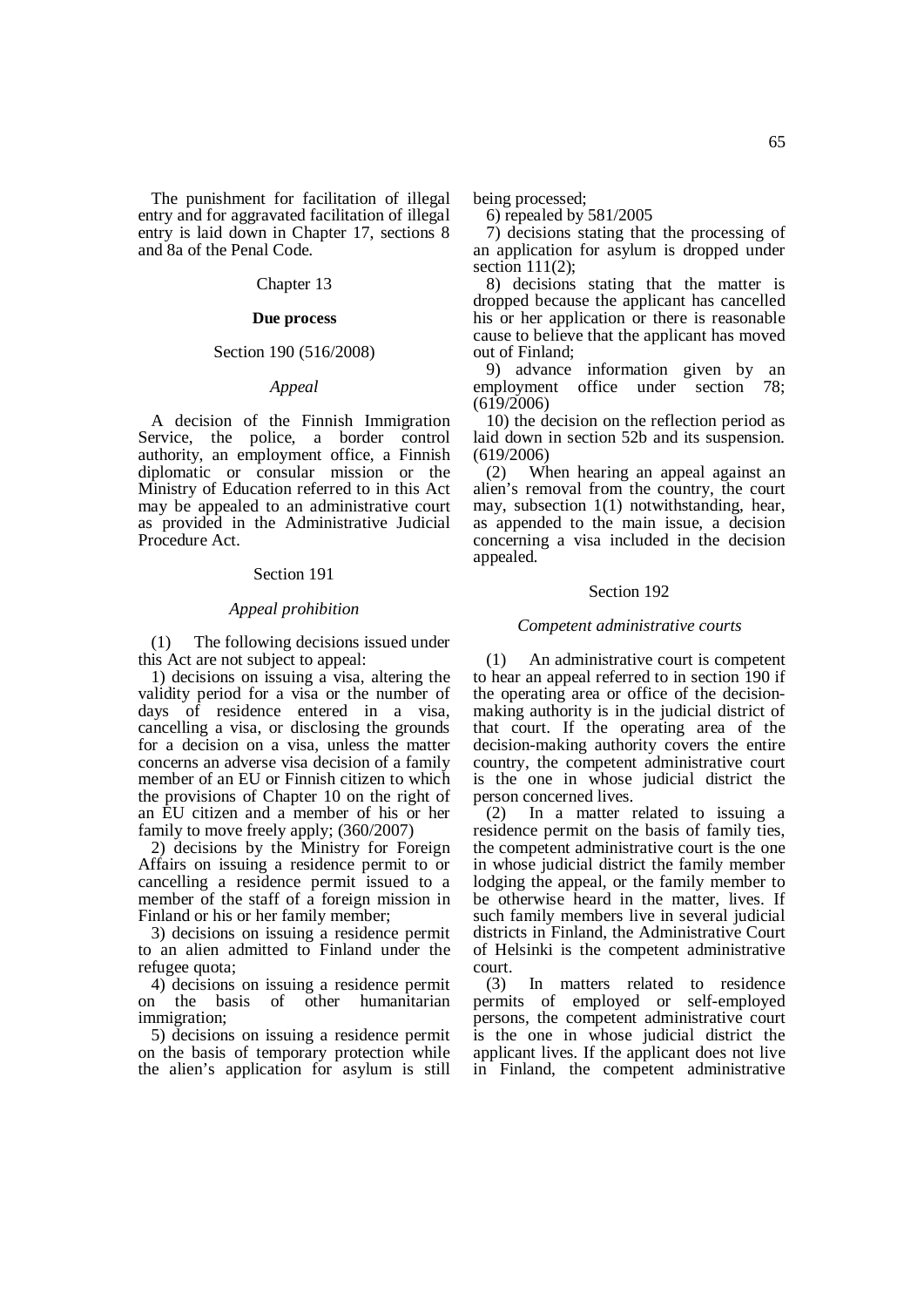court in matters pertaining to residence permits for self-employed persons is the Administrative Court of Helsinki, and in matters pertaining to residence permits for employed persons the administrative court in whose judicial district the office of the employer referred to in the application is located.<br> $(4)$ 

The Administrative Court of Helsinki is competent to hear an appeal submitted by a person residing abroad if the case does not involve a person or employer residing in Finland referred to in subsection 2 or 3.

## Section 193 (232/2009)

## *Appeals to the Administrative Court of Helsinki*

(1) A decision of the Finnish Immigration Service is appealed to the Administrative Court of Helsinki if the decision pertains to:

1) an application for a residence permit granted on the basis of asylum, subsidiary protection or humanitarian protection;

2) rejection of an application for temporary protection;

3) removal from the country, prohibition of entry or cancellation of a travel document issued in Finland, and the decision relates to a rejection under the asylum procedure or procedure related to temporary protection;

4) withdrawal of refugee status and cancellation of related refugee travel document or withdrawal of subsidiary protection status and cancellation of related alien's passport;

5) cancellation of refugee status and related refugee travel document or cancellation of subsidiary protection status and related alien's passport;

In the case of an appeal relating to a matter referred to in section 103, the Administrative Court of Helsinki may hear the appeal with only the chairman present. (323/2009) .

## Section 194

## *Employers' right of appeal*

Employers have the right to appeal against a decision relating to a residence permit for an employed person insofar as the appeal relates to the requirements under section 75(1) decided by employment authorities.

## Section 195 (973/2007)

## *Finnish Immigration Service's right of appeal*

The Finnish Immigration Service has the right to appeal against a decision of an administrative court quashing or amending a decision of the Finnish Immigration Service.

### Section 196

## *Appeals to the Supreme Administrative Court*

A decision of an administrative court referred to in this Act may be appealed to the Supreme Administrative Court if the Supreme Administrative Court gives leave to appeal. A leave to appeal may be given if it is important for the application of the Act to other similar cases, or for the sake of consistency in legal practice, to submit the case to the Supreme Administrative Court for a decision or if there is some other weighty reason for giving the leave.

### Section 197

### *Submitting an appeal document*

(1) An appeal document shall be submitted to the authorities who issued the decision, who shall submit its opinion and the documents on which it based its decision to the administrative court without delay.

(2) In asylum matters, an appeal document may also be submitted to the Administrative Court of Helsinki or the police. Immediately after being notified of the appeal, the Finnish Immigration Service shall submit the documents on which it based its decision to the administrative court. (973/2007)

(3) Abroad, an appeal document may be submitted to a Finnish mission. A person held in detention may submit his or her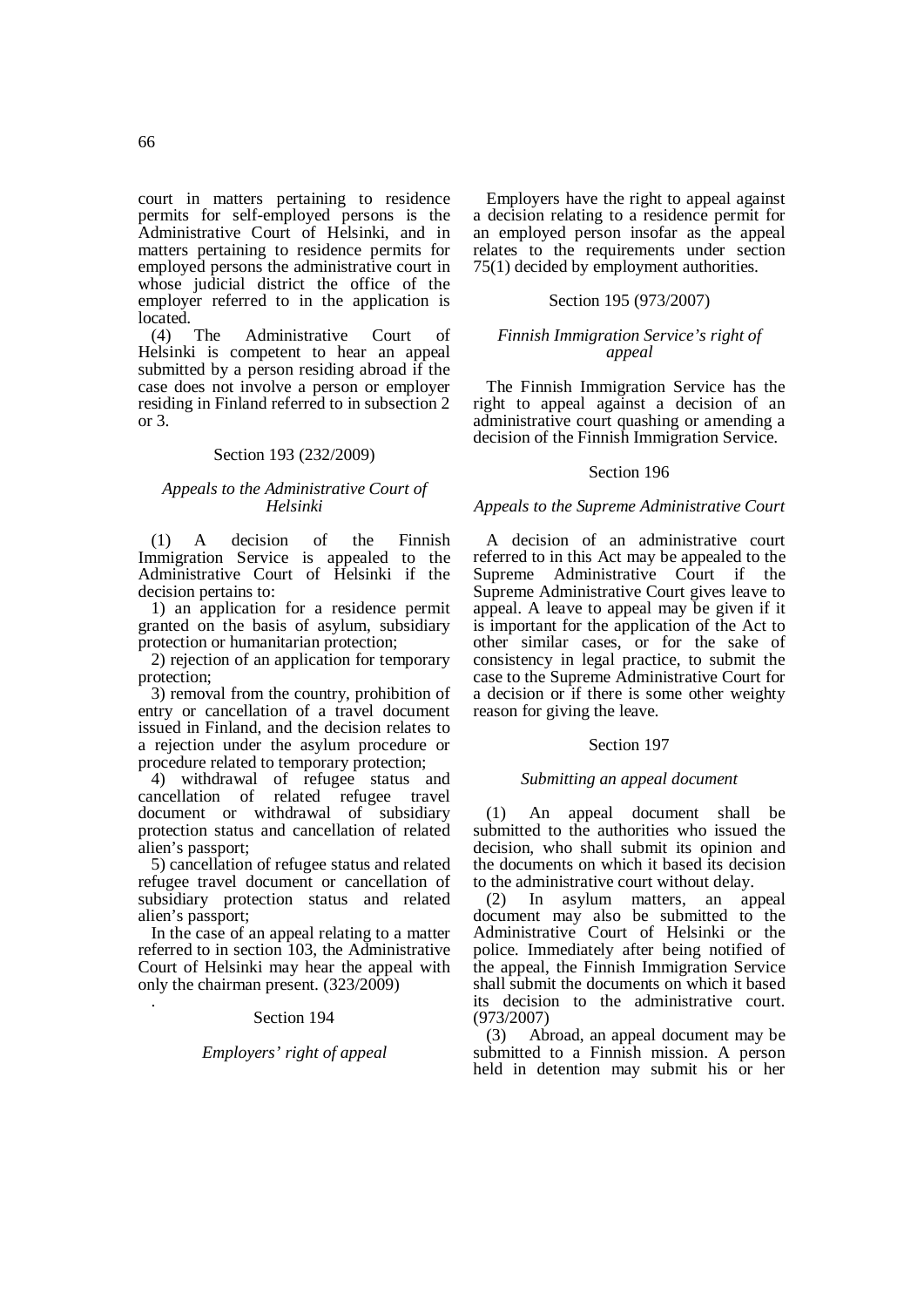appeal document to the person in charge of the detention facilities. The recipient of an appeal document shall ensure that the appeal document is submitted without delay to the authorities who issued the decision. At the same time, the administrative court shall be notified of the appeal.

## Section 198

## *Appeal documents in matters subject to leave to appeal*

(1) When applying for leave to appeal, an appeal document shall be submitted to the Supreme Administrative Court.

(2) An appeal document may be submitted to a Finnish mission if the appellant no longer resides in Finland. A person held in detention may submit his or her appeal document to the person in charge of the detention facilities. The recipient of an appeal document shall ensure that the appeal document is submitted to the Supreme Administrative Court without delay.

### Section 198a (432/2009)

## *Expiry of cases relating to international protection at administrative courts*

An administrative court or the Supreme Administrative Court may decide that an appeal relating to international protection expires if the appellant has left Finland at his or her own initiative without any measures being taken by authorities, or he or she is considered in all likelihood to have left Finland in a manner referred to in section 95c(1).

## Section 199

### *Deciding petitionary matters relating to enforcement*

(1) An administrative court may decide, upon presentation, a petitionary matter relating to prohibition or stay of enforcement of a decision with only the chairman present. The decision may be issued without documents submitted by the authorities concerned if the facts necessary for deciding

the matter appear from the appeal document or otherwise.

(2) A decision of the administrative court in a matter relating to prohibition or stay of enforcement may not be appealed separately.

 $(3)$  Similarly, the Supreme Administrative Court may decide, upon presentation, on a petitionary matter relating to prohibition or stay of enforcement with only one member present. The decision may be issued on the grounds laid down in subsection 1 without documents accumulated in the matter.

## Section 200

## *Enforceability*

(1) A decision on removal from the country referred to in this Act may not be enforced until a final decision has been issued on the matter, unless otherwise provided in this Act. Applying for leave to appeal from the Supreme Administrative Court does not prevent the enforcement of a decision unless otherwise ordered by the Supreme Administrative Court.

(2) However, a final decision or a decision that is otherwise enforceable under this Act may not be enforced if there is reason to believe that returning the alien to his or her country of origin or another country may expose him or her to danger referred to in section 147.

### Section 201

#### *Enforcing decisions on refusal of entry*

(1) A decision on refusal of entry may be enforced regardless of appeal, unless otherwise ordered by an administrative court. However, a decision of the Finnish Immigration Service on refusal of entry concerning an alien who has applied for a residence permit on the basis of international or temporary protection may not be enforced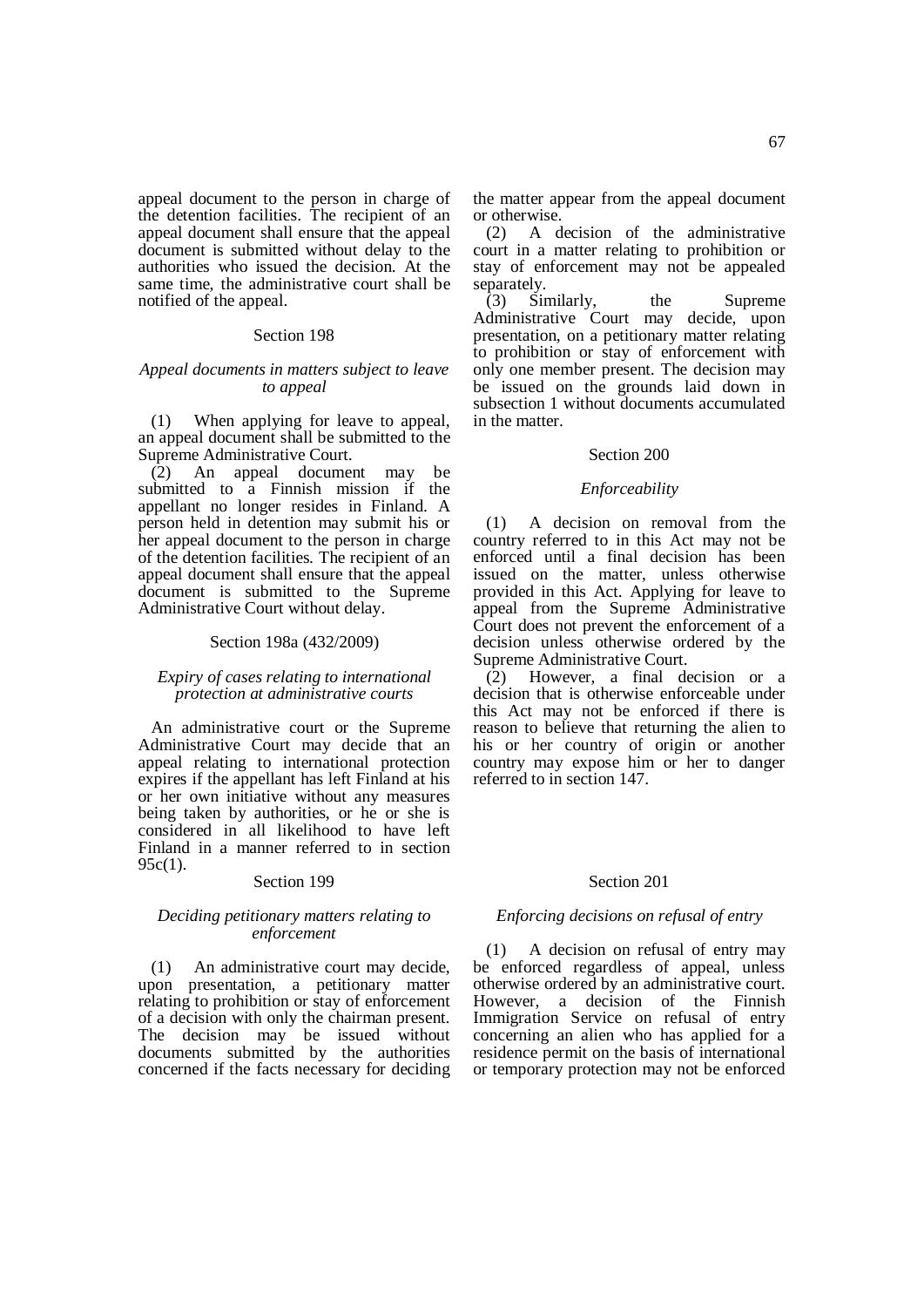until a final decision has been issued on the matter, unless otherwise provided in subsection 2 or 3. (973/2007)

(2) If a decision on refusal of entry has been issued under section 95b,  $103(1)(2)$  or 103(2)(3), the decision may be enforced after service on the applicant, unless otherwise<br>ordered by an administrative court. ordered by an administrative court. (432/2009)

(3) A decision issued under section  $103(1)(1)$  on refusal of entry concerning an alien who has arrived from a safe country of asylum, or under section 103(2) on refusal of entry concerning an alien who has arrived from a safe country of origin, or a decision under section  $103(2)(2)$  on refusal of entry concerning an alien whose application is considered manifestly unfounded, may be enforced at the earliest on the eighth day from service of the decision on the applicant,<br>unless otherwise ordered by an unless otherwise ordered by an administrative court. Before the enforcement, it shall be ensured that the eight-day period contains at least five working days.

### Section 202

### *Consent to enforcement*

A decision on refusal of entry or deportation may be enforced before the decision becomes final if the person refused entry or ordered to be deported gives, in the presence of two competent witnesses, his or her consent to the enforcement of the decision and signs the corresponding entry made in the decision.

## Section 202a

## Repealed by 458/2009.

Chapter 14

### **Miscellaneous provisions**

## Section 203

## *Interpretation and translation*

(1) The authorities shall provide interpretation or translation if the alien does not understand the Finnish or Swedish language used by the authorities under the Language Act  $(423/2003)$ , or if he or she, because of his or her disability or illness, cannot be understood in a matter that:

1) is processed in the asylum procedure;

2) pertains to refusal of entry or deportation; or

3) may be initiated by the authorities.

(2) To clarify the matter or to secure the rights of the person concerned, the authorities may also provide interpretation or translation in matters other than those referred to in subsection 1.

(3) The provisions on the obligation of an administrative court to provide interpretation or translation are laid down in the Administrative Judicial Procedure Act.

(4) The obligation of the authorities or a court to provide translation or interpretation does not apply to material that has no bearing on the processing of a matter.

(5) The person concerned has the right to be notified of a decision concerning him or her in his or her mother tongue or in a language which, on reasonable grounds, he or she can be expected to understand. A decision is notified through interpretation or translation.

### Section 204

### *Modes of service*

(1) The service of decisions issued under this Act is effected as regular or verifiable service or as service by public notice, as further provided in this Act. Otherwise, the Administrative Procedure Act is applied to the service of decisions of the authorities, unless otherwise provided in this Act.

(2) The provisions of section 55 of the Administrative Judicial Procedure Act apply to the service of decisions of administrative courts, unless otherwise provided in this Act.

(3) The Act on Electronic Services and Communication in the Public Sector (13/2003) applies to the electronic service of decisions of the authorities or administrative courts and of other documents.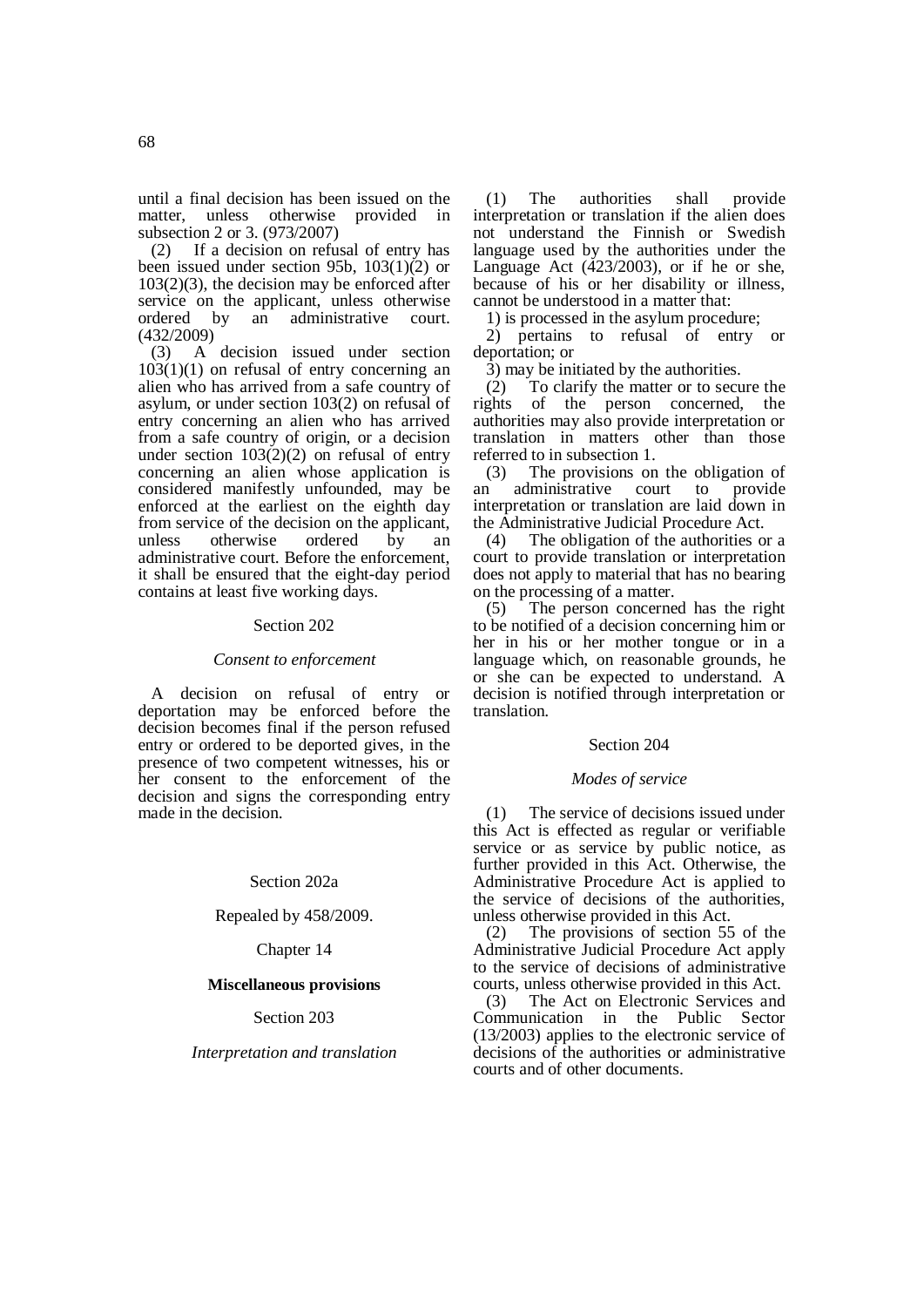### Section 205

### *Service of decisions in Finland*

(1) Regular service is effected by sending a letter to the addressee. The addressee is deemed to have received service in seven days of the sending of the letter, unless it is otherwise proven. However, the Finnish Immigration Service is deemed to have received service of the matter on the date of arrival of the letter. Regular service may be applied to decisions issued in favour of the applicant.

(2) Otherwise, service shall be effected by post against a postal receipt. Upon request, a decision may also be handed out to the addressee or his or her representative. In this case, a written certificate of service shall be drawn up, indicating the effecter and the addressee of service and the date of service.

(3) If the authorities deem it necessary, service may be effected by a process server. The provisions of Chapter 11 of the Code of Judicial Procedure apply, where applicable, to service by a process server. Service by a process server is effected by police or border control authorities. In a matter relating to international protection, however, service shall always be effected by a process server.

(4) If the addressee is hiding or otherwise avoiding service or his or her whereabouts are otherwise unknown, the provisions of section 61 of the Administrative Procedure Act on proxy service apply.

### Section 206

#### *Service of decisions abroad*

(1) Abroad, service is effected under this Act or the legislation of the foreign State in question, unless otherwise provided by international agreements and obligations binding on Finland.

(2) Service may be effected abroad by sending a decision by post to the address given by the alien. Service may be effected

as an ordinary letter if the decision was issued in favour of the applicant. The applicant is deemed to have received service of the decision no later than on the thirtieth day after the date of posting the document, unless it is otherwise proven. Otherwise, service by post shall be effected through the international service of notice procedure against a postal receipt or through another corresponding verifiable service that can be used in the State concerned.

(3) If the alien has not given his or her address abroad, service may be effected by sending the decision via the Ministry for Foreign Affairs to the Finnish mission in the State of which the alien is a citizen or where he or she resides. An official of the mission shall draw up a written certificate indicating the effecter and the addressee of service and the date of service. If the decision cannot be handed out to the alien or his or her representative, the authorities who issued the decision shall be notified of the fact that the decision has not been served.

(4) If service of a decision cannot be effected abroad, service is effected in Finland by public notice as provided in section 62 of the Administrative Procedure Act. However, service by public notice is not used in a matter pertaining to international protection.

### Section 207

#### *Providing contact information*

A person whose case is being processed by the authorities is obliged to provide them with his or her contact information and any changes in such information.

### Section 208

## *Notifying the Ombudsman for Minorities*

(1) The Ombudsman for Minorities shall be notified of any decision under this Act on issuing a residence permit on the basis of international or temporary protection or on refusing an alien entry or deporting an alien. The Ombudsman for Minorities shall also be notified without delay of any decisions on placing an alien in detention. At the request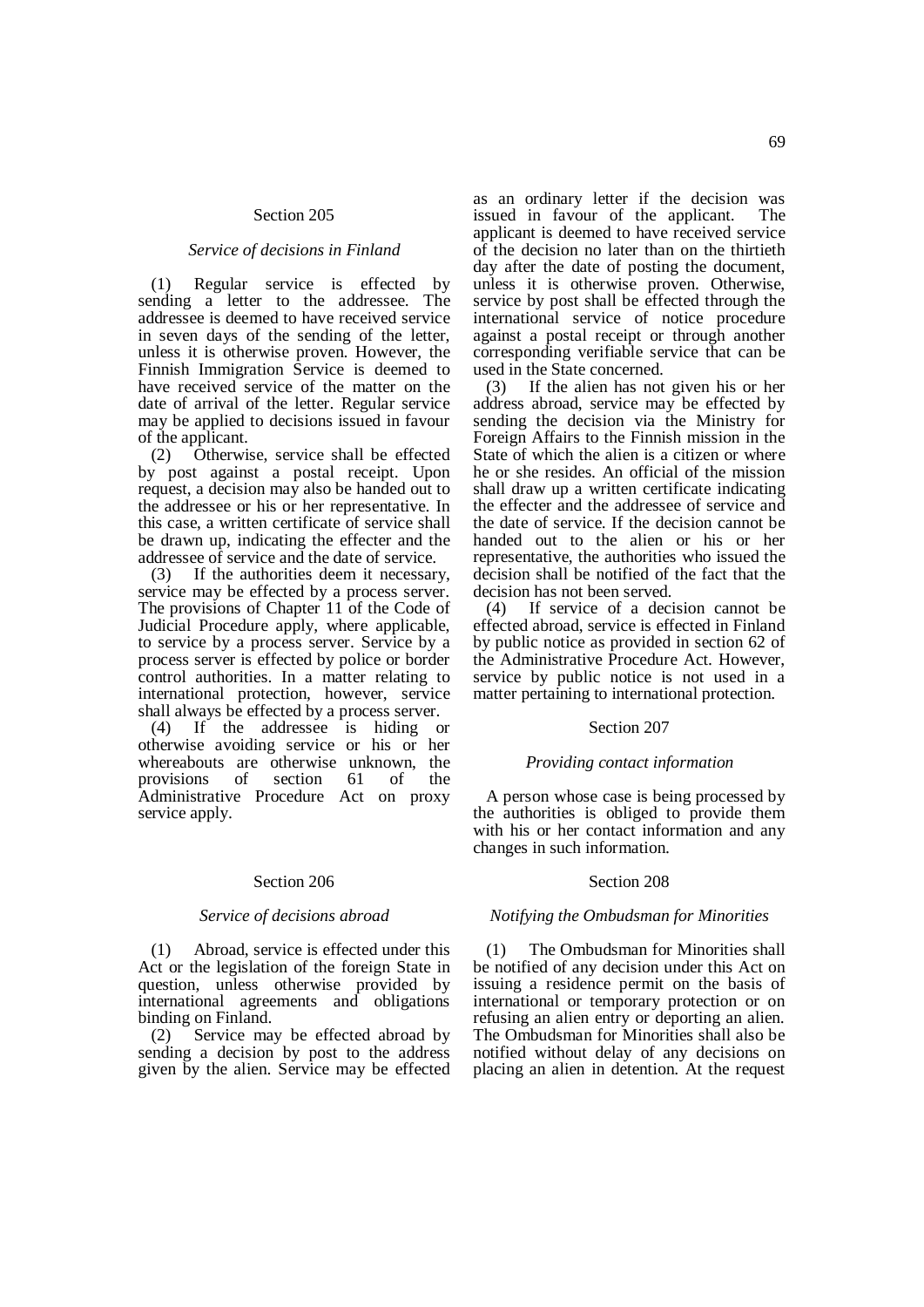of the Ombudsman for Minorities, the Ombudsman shall also be notified of any other decisions under this Act.

(2) Provisions on the right of the Ombudsman for Minorities to be notified are laid down in section 7 of the Act on the<br>Ombudsman for Minorities and the Ombudsman for Discrimination Board (660/2001).

### Section 209

### *Providing the Ombudsman for Minorities with an opportunity to be heard*

At the request of the Ombudsman for Minorities, the Ombudsman has the right to be heard in an individual matter concerning an asylum applicant or deportation of an alien. The authorities deciding on the matter may, on a case-by-case basis, set a reasonable deadline for the issue of an opinion by the Ombudsman for Minorities.

## Section 210 (973/2007)

## *Right of the Finnish Immigration Service to decide on matters falling under the jurisdiction of the District Police*

(1) The Finnish Immigration Service may take up a matter which, under this Act, is to be decided by the District Police.

(2) The District Police may refer a matter falling under its jurisdiction to the Finnish Immigration Service for decision if the investigation of the matter and any decisions on the matter require the expertise of the Finnish Immigration Service because of the nature of the matter, or if the matter is important for the application of the Act to other similar cases.

## Section 211 (973/2007)

## *Advisory Board for Matters related to Aliens' Employment and Residence Permits*

(1) An Advisory Board for Matters Aliens' Employment and Residence Permits may be appointed within the Ministry of the Interior to supervise the terms of employment of foreign labour. The task of the board is to promote cooperation and communication between the authorities in matters pertaining to the supervision of the terms of employment and residence permits of foreign labour, to monitor trends in the supervision of the terms of employment and residence permits of foreign labour and to give opinions on these matters.

(2) The members of the board are appointed by the Ministry of the Interior. The authorities and administrative sectors involved in the supervision shall be represented in the board. The advisory board cooperates with the main labour market organizations. Further provisions on the board's composition, duties, work procedures and term of office are given by Government decree.

### Section 212

#### *Supervision*

(1) The Finnish Immigration Service, police and the Border Guard supervise compliance with the provisions of this Act and any provisions issued under it.  $(973/2007)$ <br>(2) Bo

Border control authorities supervise compliance with the provisions on aliens' entry into and departure from the country.

## Section 213

#### *Further provisions*

Further provisions on the implementation of this Act may be given by Government decree.

### Chapter 15

## **Entry into force and transitional provisions**

### Section 214

#### *Entry into force*

(1) This Act comes into force on 1 May 2004.

(2) This Act repeals the Aliens Act adopted on 22 February 1991 (378/1991) as